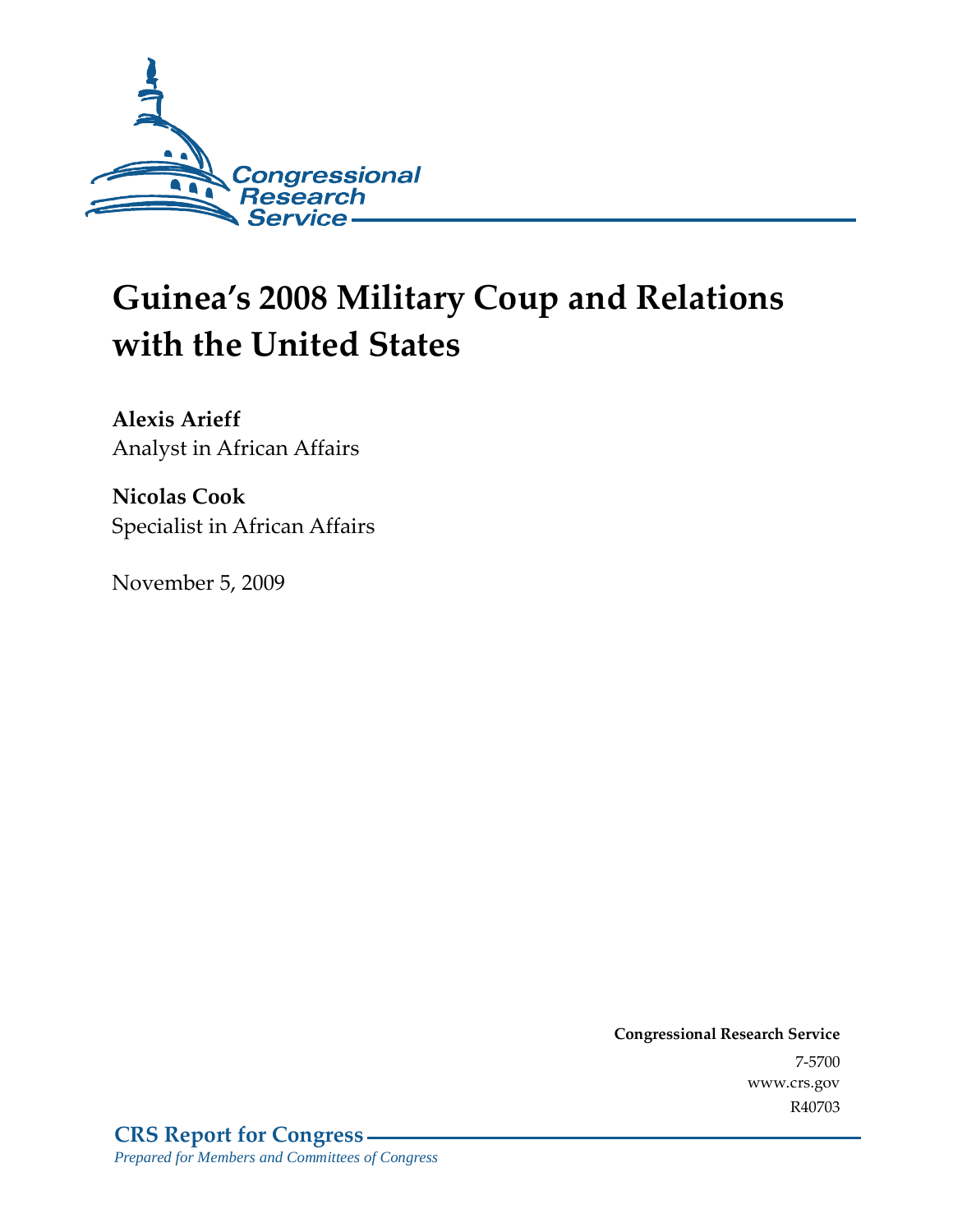# **Summary**

Guinea is a Francophone West African country on the Atlantic coast, with a population of about 10 million. It is rich in natural resources but characterized by widespread poverty and limited socioeconomic growth and development. While Guinea has experienced regular episodes of internal political turmoil, it was considered a locus of relative stability over the past two decades, a period during which each of its six neighbors suffered one or more armed internal conflicts. Guinea entered a new period of political uncertainty on December 23, 2008, when a group of junior and mid-level military officers seized power, hours after the death of longtime president and former military leader Lansana Conté. The junta, calling itself the National Council for Democracy and Development (CNDD, after its French acronym), named as the interim national president a previously relatively unknown figure, Captain Moussa Dadis Camara.

Some fear that rivalries within the CNDD, tension between Dadis Camara's supporters and those who oppose his candidacy, and substantial economic challenges could pose threats to Guinea's future stability. Guinea has never undergone a democratic or constitutional transfer of power since gaining independence in 1958, and Dadis Camara is one of only three persons to occupy the presidency since that time. After taking power, the junta dissolved the constitution and legislature, appointed a civilian prime minister, and promised to hold presidential and legislative elections. In August 2009, however, elections were postponed from late 2009 to early 2010 and Dadis Camara publicly suggested that he may run for president, contradicting his repeated previous pledges that neither he nor any other CNDD member would run for office. On September 28, 2009, Guinean security forces opened fire on some 50,000 civilian demonstrators in Conakry who were protesting the CNDD and Dadis Camara's perceived presidential ambitions. The death toll is thought to exceed 150, and dozens of women were reportedly raped and molested by soldiers.

The protest sparked wide international condemnation and led many countries to suspend or further restrict cooperation with the junta. Following the coup in December 2008, the United States suspended some bilateral development aid and all security assistance to Guinea, in line with congressional directives, signaling a hiatus in what had been a cordial bilateral relationship during much of the Conté period. The U.S. Agency for International Development (USAID)'s governance and humanitarian assistance programs, which comprised a substantial portion of the U.S. aid budget in Guinea before the coup, were not affected by the suspension; nor were U.S. pledged contributions toward Guinea's electoral process. After the September 28 crackdown, the United States called for Dadis Camara to step down, and announced visa sanctions against CNDD members and certain associates. The African Union (AU), Economic Community of West African States (ECOWAS), and European Union (EU) have imposed an arms embargo, with the AU and EU further instituting targeted sanctions on CNDD members and associates.

This report analyzes developments since the military's seizure of power in December 2008, Guinea's relations with the United States, and U.S. policy in the wake of the coup. It also provides background on Guinean history and politics.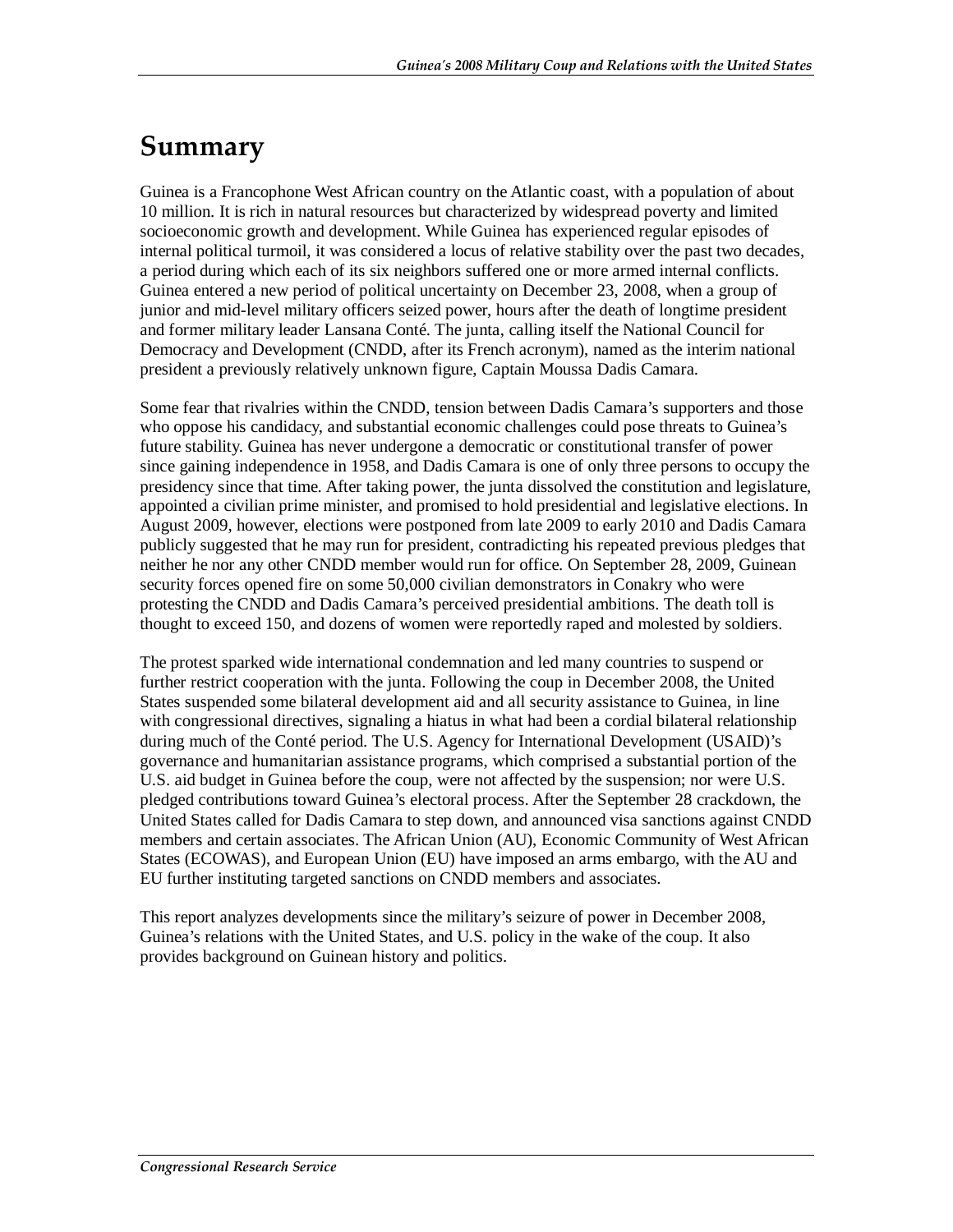# Contents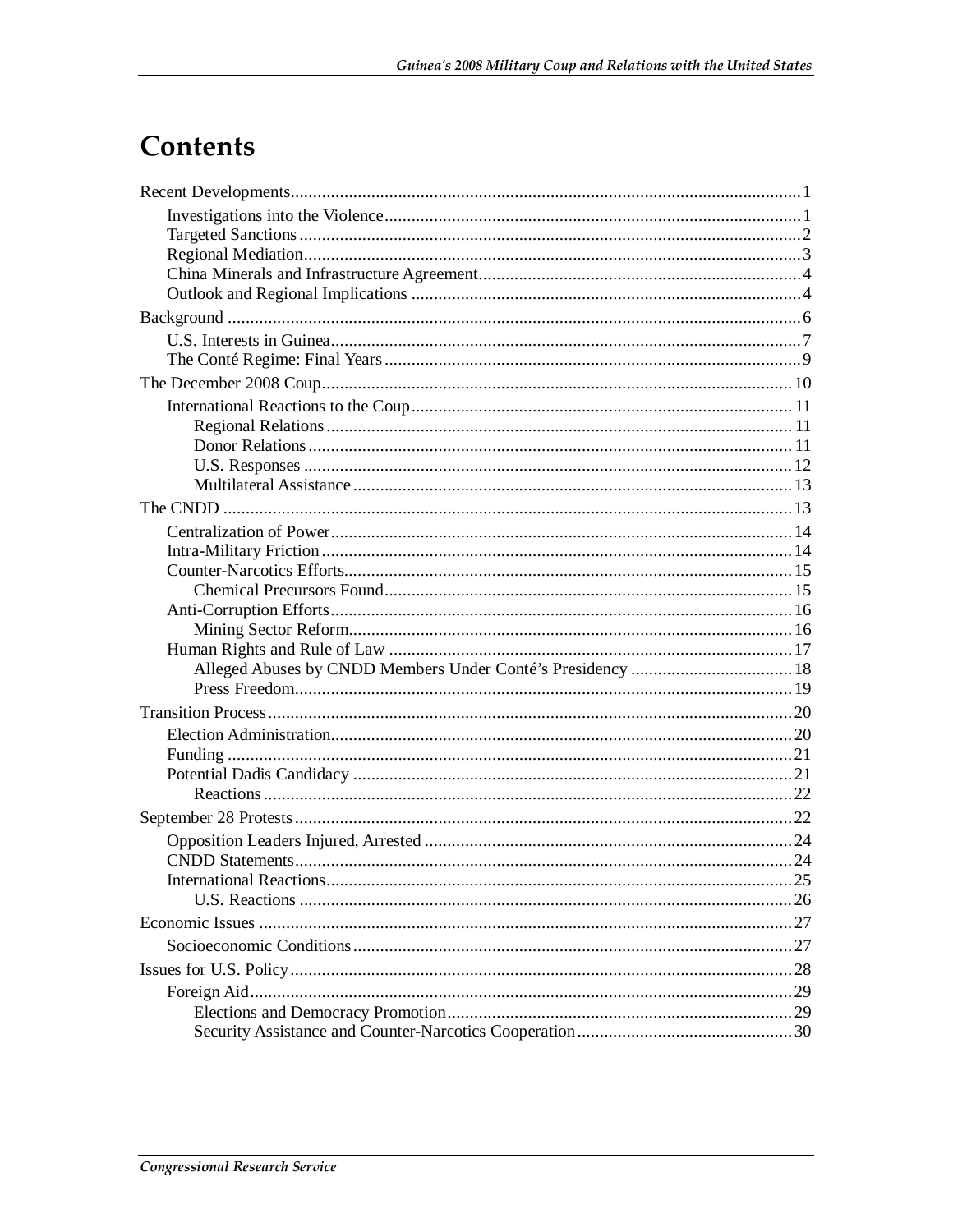## **Figures**

|--|--|

## **Appendixes**

## **Contacts**

|--|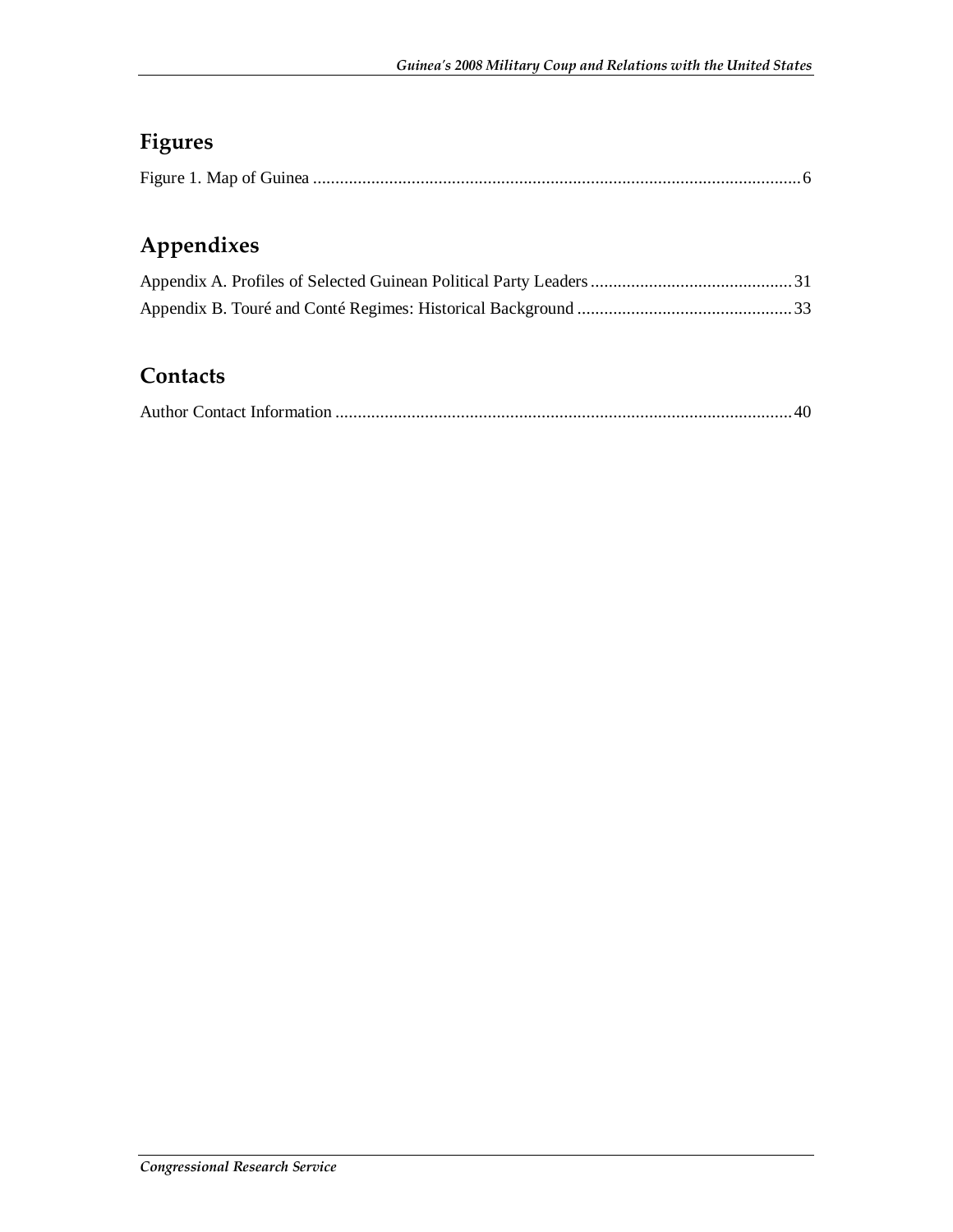# **Recent Developments**

In response to a violent military crackdown on unarmed civilian demonstrators on September 28, 2009 (see section below), regional organizations and donors have sought to further isolate the National Council for Democracy and Development (CNDD), the military junta that has led Guinea since seizing power in a bloodless coup in December 2008. The death toll during the protests continues to be disputed, as most observers believe over 150 died, while the CNDD has acknowledged 57.<sup>1</sup> Dozens of individuals were reportedly detained during the crackdown, and the CNDD has reportedly blocked international access to detention sites.<sup>2</sup> Four civilian ministers in the Guinean government have resigned in protest of the September 28 events. A recent communiqué by the *Forces Vives* ("Active Forces"), a coalition of Guinean political parties, trade unions, and civil society groups which has served as the primary civilian entity negotiating with the CNDD over the transition to civilian rule, accused elements within the junta of seeking to "eliminate" opponents or "force them through terror into exile."<sup>3</sup>

The International Contact Group on Guinea, of which the United States is a member, has called for a "new transitional authority" to lead toward elections.<sup>4</sup> Senior U.S. officials have also called for CNDD leader Captain Moussa Dadis Camara to step down, and have expressed support for an international commission of inquiry and a transitional government led jointly by military and civilian officials.<sup>5</sup> Deputy Assistant Secretary of State William Fitzgerald traveled to Conakry in early October and met in person with Dadis Camara. Fitzgerald said he told the junta leader that he was responsible for the violence and that he should not run in planned presidential elections.<sup>6</sup> Secretary of State Hillary Clinton referred to the September 28 crackdown as "criminality of the greatest degree," and stated that Guinea's military leaders must recognize "that they cannot remain in power, that they must turn back to the people the right to choose their own leaders."<sup>7</sup>

The United States evacuated all non-essential personnel and Political Affairs staff from the Embassy in Conakry during the weeks following the protest. Newly appointed Ambassador Patricia N. Moller, however, was posted to Guinea in early November.

## **Investigations into the Violence**

A Human Rights Watch investigation published in late October found that the violence of September 28 was "both organized and pre-planned" by forces reporting to Dadis Camara,

<sup>1&</sup>lt;br><sup>1</sup> Seconding numerous other reports, Human Rights Watch (HRW) contends that "the armed forces attempted to hide evidence of the crimes by seizing bodies from the stadium and the city's morgues and burying them in mass graves" (HRW, "Guinea: September 28 Massacre Was Premeditated," October 27, 2009).

<sup>&</sup>lt;sup>2</sup> HRW, "Guinea: Free or Charge Detainees," October 4, 2009; Amnesty International, "Guinée: Quel sort pour les civils et militaries dont on est sans nouvelles?" October 15, 2009; U.N. OCHA, "Guinea Victims of Security Forces Crackdown: Situation Report No. 3," October 18, 2009.

<sup>&</sup>lt;sup>3</sup> The *Forces Vives* also stated that human rights activists who have assisted victims of the crackdown "are daily threatened with reprisals," while "women raped during the events of September 28 do not dare go to hospitals, fearing for their life." Le Forum des Forces Vives de Guinée, Communiqué No. 11, October 24, 2009.

<sup>4</sup> AFP, "Guinea Junta Must Step Aside: Contact Group," October 13, 2009.

<sup>&</sup>lt;sup>5</sup> Comments by Deputy Assistant Secretary of State William Fitzgerald at the U.S. Institute of Peace, October 28, 2009.

<sup>6</sup> Adam Nossiter, "U.S. Envoy Protests Violence in Guinea," *The New York Times*, October 7, 2009.

<sup>&</sup>lt;sup>7</sup> U.S. Fed News, "Guinea Violence 'Vile Violation' of Human Rights, Clinton Says," October 9, 2009.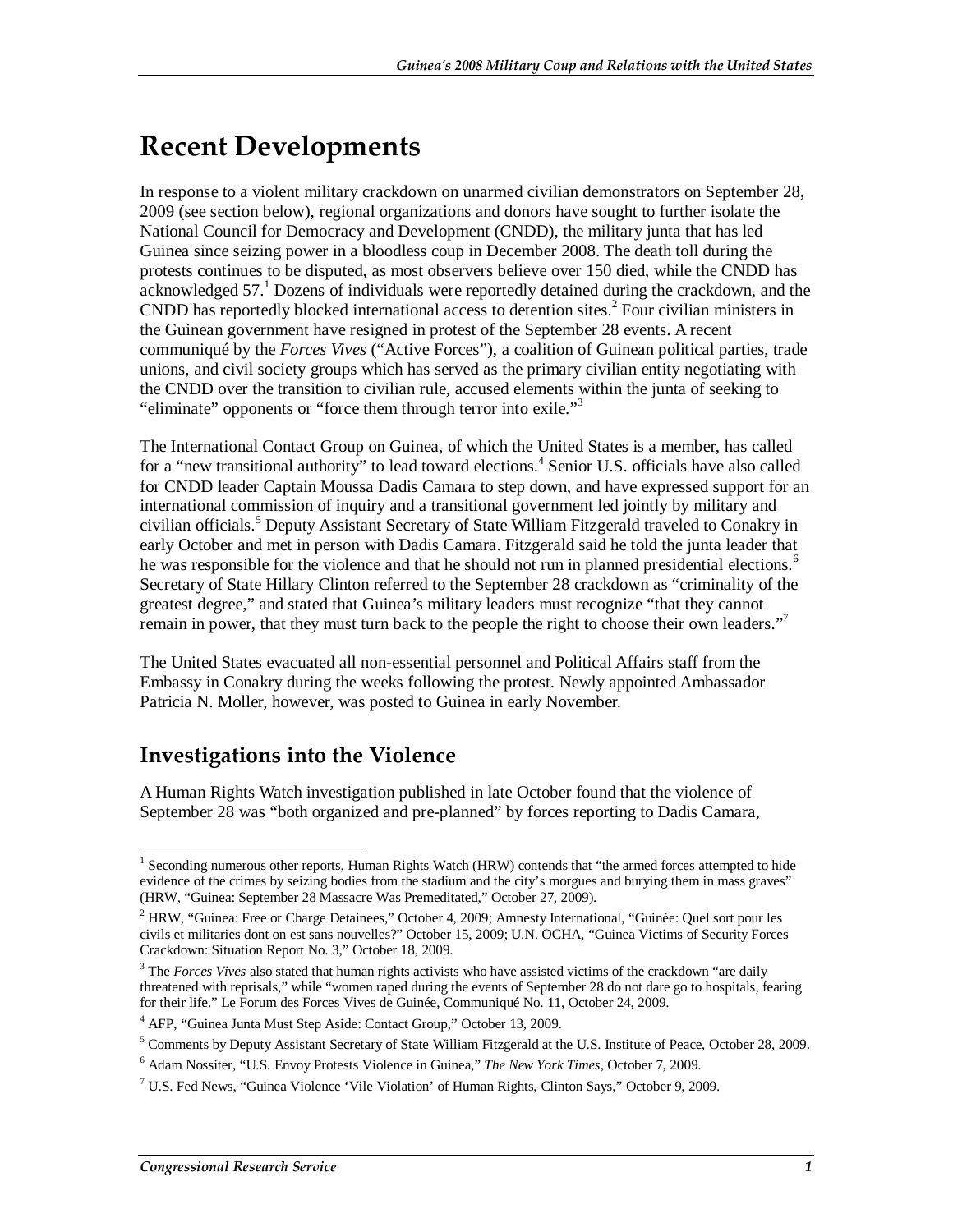including members of his personal guard, potentially amounting to a crime against humanity. Human Rights Watch also found that some attacks were characterized by the targeting of members of the Peuhl ethnic group (also known as Fulbe) by members of southeastern family of ethnic groups known as Forestiers, to which CNDD leader Captain Moussa Dadis Camara belongs.<sup>8</sup> The International Crisis Group reported that "junta members are recruiting militias from their own ethnic groups, or from pools of young men who have previously been involved in militia activity," warning that while divisions in the military are multi-faceted, ethnic tensions "could potentially act as an instability multiplier in the event of further breakdown."<sup>9</sup>

The CNDD has promised an investigation into the violence; however, opposition groups and civil society have rejected such an effort as biased.<sup>10</sup> The United States, France, and other donors have expressed support for an international commission of inquiry into the events of September 28. On October 30, the U.N. Secretary-General appointed three prominent African former officials and lawyers to lead such a commission.<sup>11</sup> The U.N. High Commissioner for Human Rights is also gathering information on the violence, including the looting of homes of opposition leaders who were arrested during the protest.<sup>12</sup> While the African Union has supported international efforts to mediate an end to the political crisis, AU head and Libyan leader Muammar al Qadhafi reportedly criticized a U.N. inquiry as "interference in the internal affairs of an independent country."<sup>13</sup> The CNDD has promised to cooperate with the U.N. inquiry.<sup>14</sup> Separately, the chief prosecutor for the International Criminal Court (ICC) has announced he will investigate the September 28 violence. Guinea is a state party to the Court.

## **Targeted Sanctions**

-

Effective October 23, 2009, the United States imposed travel restrictions on "certain members of the military junta and the government, as well as other individuals who support policies or actions that undermine the restoration of democracy and the rule of law in Guinea."15 The United States is also reportedly considering the imposition of an asset freeze on CNDD members.<sup>16</sup>

The European Union (EU), African Union (AU), and Economic Community of West African States (ECOWAS) have announced an arms embargo.<sup>17</sup> The EU also imposed a visa ban on 42

<sup>&</sup>lt;sup>8</sup> HRW, "Guinea: September 28 Massacre Was Premeditated," October 27, 2009. Others dispute this interpretation of the crackdown, stating that it was primarily aimed at suppressing opposition to CNDD rule, regardless of ethnicity (CRS interviews).

<sup>&</sup>lt;sup>9</sup> International Crisis Group, *Guinea: Military Rule Must End*, October 16, 2009. See also U.N. IRIN, "Caravans and Kola Nuts—Keeping a Lid on Communal Tensions," October 30, 2009.

<sup>&</sup>lt;sup>10</sup> AFP, "Guinea Junta Names Team to Probe Massacre: Decree," October 17, 2009.

 $11$  The three members of the commission are Mohamed Bedjaoui of Algeria, a diplomat, jurist, and former government minister; Françoise Ngendahyo Kayiramirwa of Burundi, a former government minister and advisor to the International Criminal Court; and Pramila Patten of Mauritius, a legal scholar and expert on violence against women. U.N. News Service, "Statement Attributable to Spokesperson for Secretary-General on Establishment of International Commission of Inquiry on Guinea," October 30, 2009.

<sup>&</sup>lt;sup>12</sup> U.N. News, "Guinea: UN Official Fears for Witnesses' Safety in Probe into Killing of Protesters," October 9, 2009.

<sup>&</sup>lt;sup>13</sup> AFP, "African Union Criticizes UN 'Interference' in Guinea," October 19, 2009.

<sup>&</sup>lt;sup>14</sup> AFP. "Guinea Pledges to Cooperate with UN Inquiry," October 19, 2009.

<sup>&</sup>lt;sup>15</sup> U.S. Department of State, "Guinea: Travel Restrictions," October 29, 2009.

<sup>&</sup>lt;sup>16</sup> Comments by Deputy Assistant Secretary of State Fitzgerald at the U.S. Institute of Peace, October 28, 2009.

 $17$  Prior to the announcement of an embargo, Amnesty International reported that equipment used in the September 28 (continued...)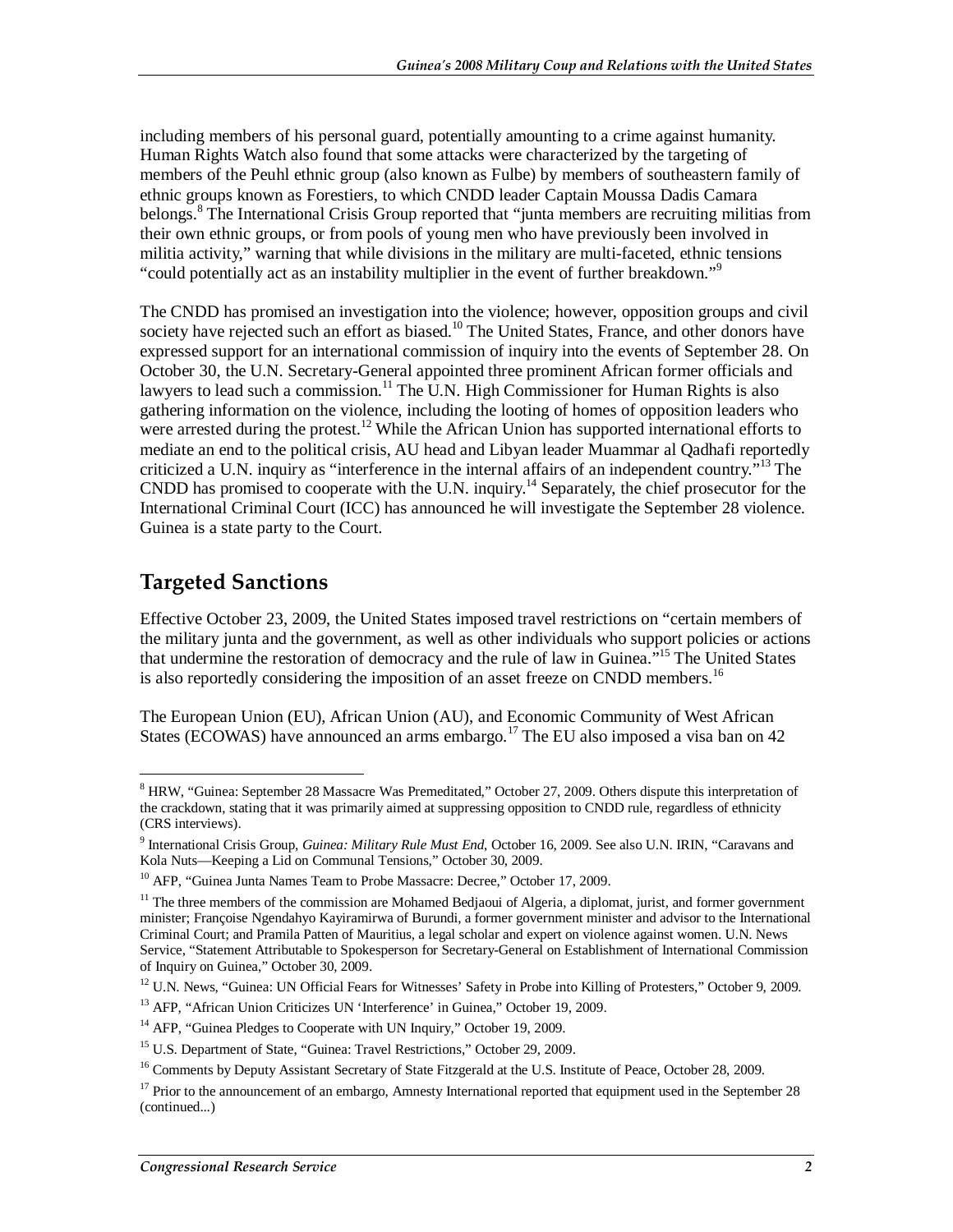members of the CNDD and "individuals associated with them, responsible for the violent repression of 28 September 2009 or the political stalemate in the country," and the European Parliament rejected an EU-Guinea fishing agreement in a non-binding vote designed to give "a strong signal to the Guinean dictatorship.<sup>"18</sup> African Union sanctions include denial of visas, travel restrictions, and asset freezes targeting "the president and members of the CNDD, members of the government, and any other individuals, civilian or military, whose activities are aimed at maintaining the anti-constitutional status quo in Guinea."<sup>19</sup>

France, which had declined to cut off aid to Guinea following the December 2008 coup, announced it would cut military aid and suspend most official cooperation with the CNDD, including roughly 10 technical advisors to civilian government institutions.<sup>20</sup> French Foreign Minister Bernard Kouchner reportedly said that France "can no longer work with Dadis Camara," and that "there has to be an international intervention."<sup>21</sup> The French and British embassies in Conakry have urged citizens to leave Guinea and defer travel to the country.

## **Regional Mediation**

ECOWAS has appointed Burkina Faso's president, Blaise Compaoré, to mediate between the CNDD and the *Forces Vives*. Compaoré traveled to Conakry in early October, and more recently has invited opposition party leaders to meet with him in Burkina Faso. The International Contact Group on Guinea, which includes representatives of regional organizations and the permanent and African members of the U.N. Security Council—including the United States—has endorsed Compaoré's mediation efforts. $^{22}$  Some observers and Guineans, however, have expressed concern that Compaoré's background makes him an inappropriate appointee. He himself came to power in a military coup and later legitimized his rule by running for president, and he has reportedly militarily or politically interfered in conflicts in Sierra Leone, Liberia, and Côte d'Ivoire.<sup>23</sup>

1

<sup>19</sup> AU Peace and Security Council Communiqué, October 29, 2009 (CRS translation from French).

<sup>(...</sup>continued)

crackdown was made by French and South Africa-based British companies (Amnesty International, "Guinea: Military and Police Weapons Transfers Must Be Suspended," October 8, 2009). The idea of an arms embargo was supported by the International Contact Group on Guinea (ICG-G). ICG-G, "Communiqué Final," October 12, 2009, via Guineenews; Reuters, "West African Leaders Impose Arms Embargo on Guinea," October 17, 2009; Voice of America (VOA), "African Union Backs Arms Embargo on Guinea," October 18, 2009; *Official Journal of the European Union*,

<sup>&</sup>quot;Council Common Position 2009/788/CFSP of 27 October 2009 concerning restrictive measures against the Republic of Guinea," October 28, 2009.

<sup>18</sup> Europolitique, "UE/Guinée: L'UE Adopte des Sanctions Contre la Guinée," October 28, 2009; *Official Journal of the European Union*, "Council Common Position 2009/788/CFSP of 27 October 2009 concerning restrictive measures against the Republic of Guinea," October 28, 2009; AFP, "Violences en Guinée: Des eurodéputés rejettent un accord de pêche UE-Guinée," October 1, 2009.

<sup>20</sup> Reuters, "France Steps Up Guinea Sanctions," October 30, 2009.

<sup>&</sup>lt;sup>21</sup> The CNDD strongly rejected French criticism as neo-colonial and a "political lynching." AFP, "France Turns Against Guinea Leader After Bloodbath," October 4, 2009; Radio France Internationale via BBC Monitoring, "Guinea Protests Against 'Political Lynching' by French Government," October 17, 2009.

<sup>&</sup>lt;sup>22</sup> International Contact Group on Guinea, Final Communiqué, October 12, 2009, via Guineenews.

<sup>&</sup>lt;sup>23</sup> E.g., AllAfrica.com, "Guinea: 'Another Strategy' Required to Deal with the Deteriorating Situation—Challenor," October 13, 2009; Oxford Analytica, "Burkina Faso: Compaoré Cements Regional Role," October 16, 2009; U.N. News, "Parties Continuing to Rearm Despite Embargo, Says UN Report" [about Burkina Faso's alleged continuing involvement in Côte d'Ivoire arms flows], October 28, 2009.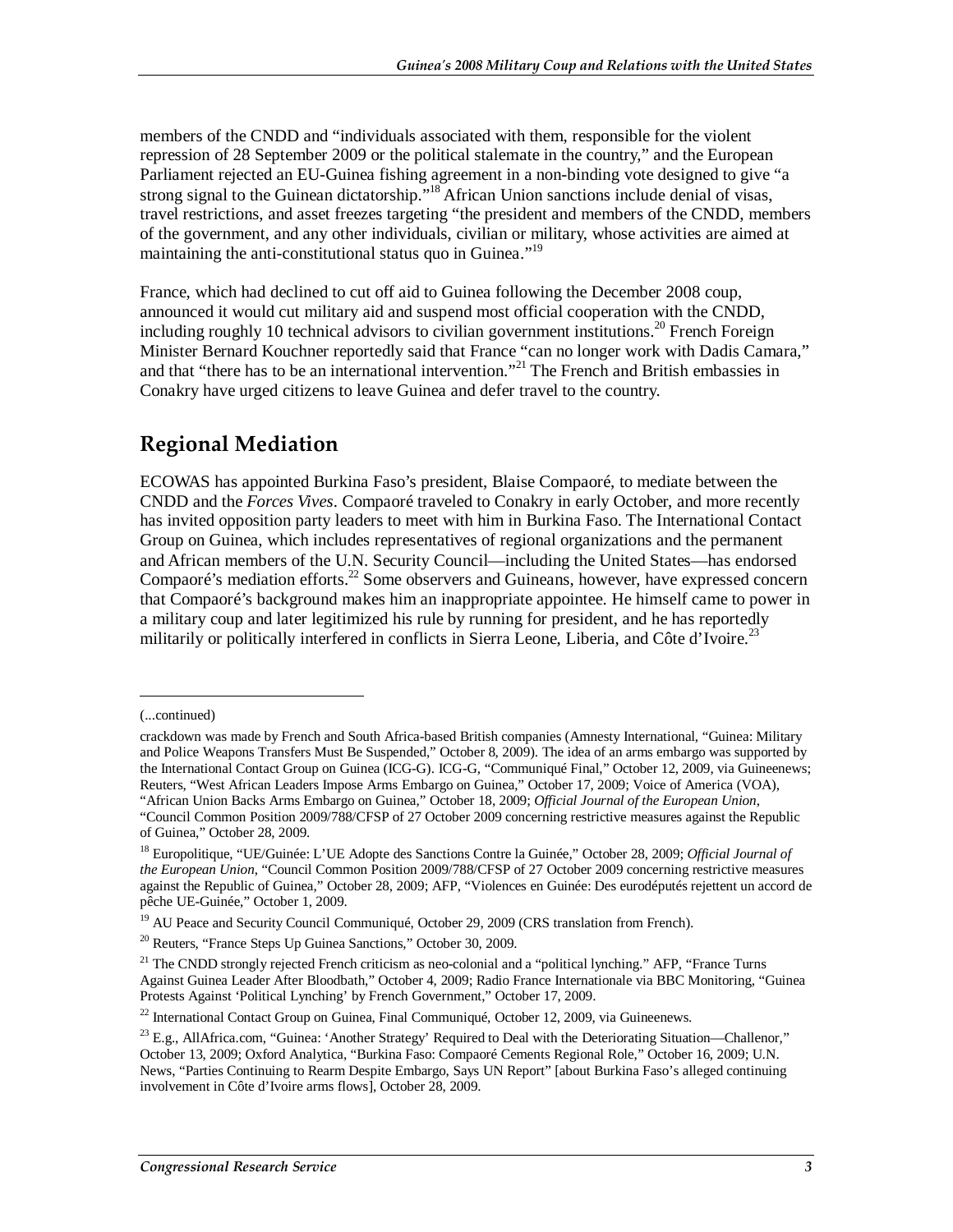### **China Minerals and Infrastructure Agreement**

In October, the Guinean government announced the signing of a new \$7 billion minerals and infrastructure agreement with a Hong Kong-based firm, the China International Fund (CIF).<sup>24</sup> Previously, following the December 2008 coup, China had appeared poised to abandon prior plans to invest in major infrastructure projects in Guinea in return for mineral rights, due to perceived political instability and weak global commodity markets.<sup>25</sup> While the CIF, which has been linked to multi-billion dollar deals in Angola and other African countries, is ostensibly a privately owned company, an investigative report released in July 2009 by the U.S.-China Economic & Security Review Commission found that "key personnel have ties to Chinese stateowned enterprises and government agencies."26 Chinese officials maintain that the company's "actions have no connection with the Chinese government"; a Chinese Foreign Ministry statement nevertheless maintained that Chinese-Guinean cooperation "always obeys the rules of the market and of international practice."<sup>27</sup> Negotiations over the agreement are thought to have been initiated prior to former President Lansana Conté's death in late 2008.<sup>28</sup> The deal has come under international criticism at a time when traditional donors are attempting to isolate the CNDD; it has also been criticized by the Guinean opposition.<sup>29</sup> A State Department spokesman said, "We have expressed concerns about this kind of activity… We think it's important that as you do business with countries, that you also have respect for human rights." $30$ 

## **Outlook and Regional Implications**

Credible reports of rising ethnic tensions and CNDD recruitment of irregular fighters, former combatants in neighboring civil wars, have potential significant implications for Guinea's future stability and that of the sub-region.<sup>31</sup> In early November, a news report stated that millions of dollars worth of weaponry had been imported into Guinea in recent weeks; others have reported that foreign mercenaries are working for CNDD members.<sup>32</sup> Moreover, reports suggest the

<sup>-</sup>24 E.g., Adam Nossiter, "Guinea Boasts of Deal with Chinese Comopany," *The New York Times*, October 14, 2009.

<sup>25</sup> Lydia Polgreen, "As Chinese Investment in Africa Drops, Hope Sinks," *The New York Times*, March 25, 2009.

<sup>26</sup> U.S.-China Economic & Security Review Commission, *The 88 Queensway Group: A Case Study in Chinese Investors' Operations in Angola and Beyond*, by Lee Levkowitz, Marta McLellan Ross, and J.R. Warner, July 10, 2009. See also *Africa-Asia Confidential*, "Blood and Money in the Streets: China's Business Ties to the Loathed Camara Junta Could Quickly Backfire," October 20, 2009; Christopher Bodeen, "China-Guinea Deal Highlihgts Africa Business Ties," The Associated Press (AP), October 24, 2009.

<sup>&</sup>lt;sup>27</sup> Reuters, "China Says Guinea Investment Not Government-Linked," October 16, 2009; Xinhua, "La Coopération" Entre la Chine et la Guinée Correspond aux Intérêts des Peuples des Deux Pays," October 15, 2009.

<sup>28</sup> Adam Nossiter, "Guinea Boasts of Deal with Chinese Company," *The New York Times*, October 14, 2009; CRS interviews.

<sup>&</sup>lt;sup>29</sup> Voice of America, "Guinea Opposition Calls China Deal Illegal," October 14, 2009.

<sup>&</sup>lt;sup>30</sup> Congressional Quarterly Transcript, "State Department Holds Regular News Briefing," October 14, 2009.

<sup>&</sup>lt;sup>31</sup> Several witnesses, including opposition spokesman Jean-Marie Doré, have alleged that Liberian nationals participated in the September 28 violence. Human Rights Watch reported the existence of a Guinean military-trained "commando unit dominated by people from ethnic groups from the forest region." Human Rights Watch (HRW), "Guinea: September 28 Massacre Was Premeditated," October 27, 2009. See also Richard Moncrieff, "Repression and Violence Are a Danger to the Whole Region," September 30, 2009; Reuters, "Foreign Gunmen Helped Guinea Crackdown—Witnesses," October 3, 2009; Radio France Internationale, "Violences Imputées aux Milices Libériennes," October 6, 2009; HIS Global Insight, "Liberian Authorities Boost Border Control in Response to Guinean Refugee Crisis," October 21, 2009.

<sup>32</sup> *Beeld* (South Africa), "Secretive Mails Sent to Recruits," October 18, 2009; BBC, "'Big Guns' Herald Guinea's (continued...)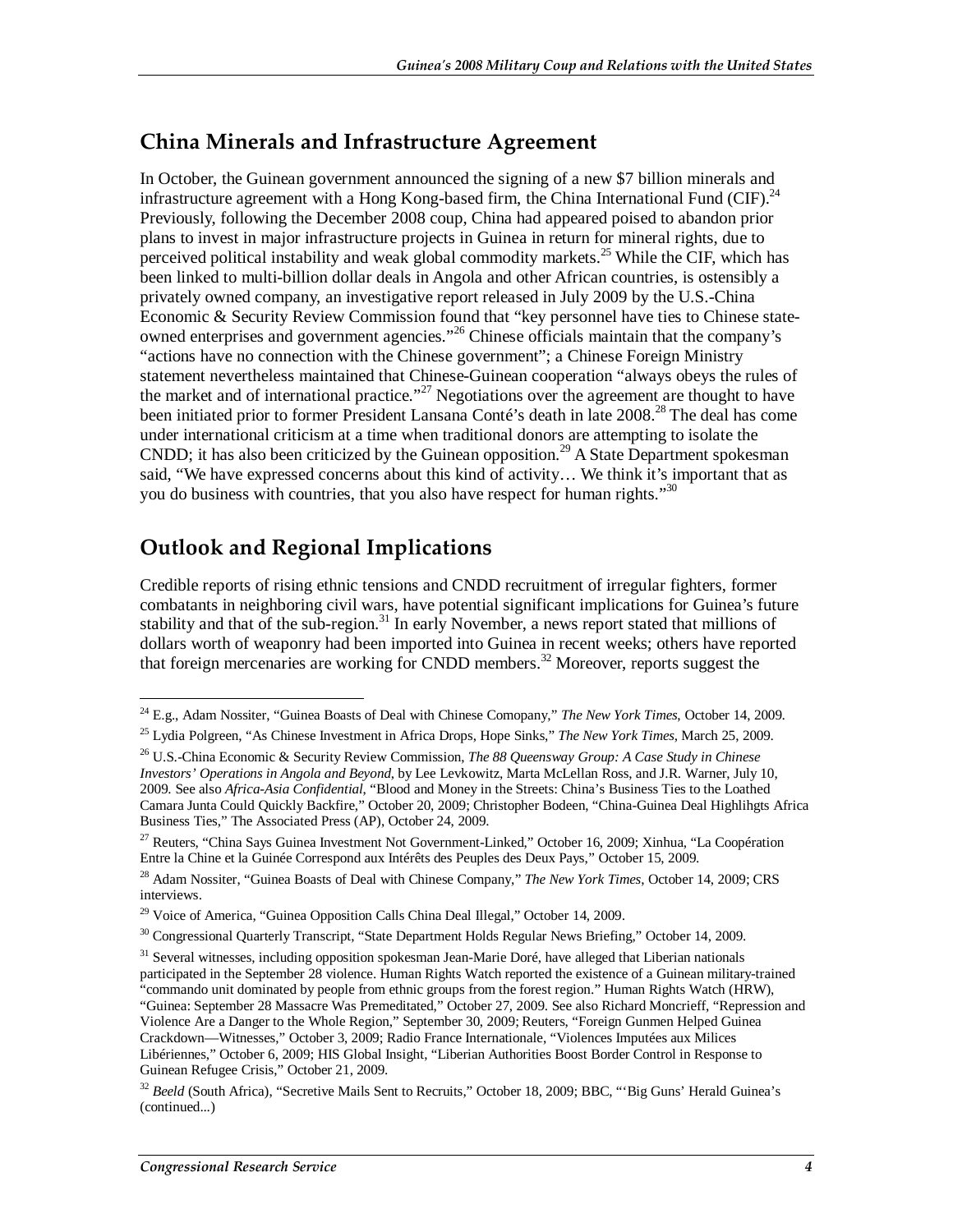security situation and political atmosphere in the capital have grown increasingly tense in recent weeks. Several city-wide strikes have been observed in protest of the September violence and subsequent degradation in public safety. Some dozen targeted killings have been reported in Conakry since September 28, with at least one government official murdered.<sup>33</sup> Amid international concern over a perceived breakdown in the military chain of command in Guinea and potential spillover effects to Guinea's fragile neighbors, opposition parties and some observers have called for an international force to protect civilians.<sup>34</sup> Some believe security sector reform is necessary to prevent further crises.<sup>35</sup>

1

<sup>(...</sup>continued)

Crisis," October 31, 2009; Ed Butler, "Guinea's Military Junta Imports Millions of Dollars Worth of Arms Despite Embargo," *The Guardian*, November 3, 2009.

<sup>&</sup>lt;sup>33</sup> Reuters, "Guinea Sees New Violence After Protest Crackdown," October 23, 2009; Radio France Internationale via BBC Monitoring, "Twelve Opposition Supporters Said Killed in Guinea's 'Targeted Killings,'" October 23, 2009.

<sup>34</sup> See e.g., AFP, "Guinée: L'Opposition demande l'intervention d'une 'force de paix,'" October 1, 2009; *Africa Confidential*, "Gunning Down Democracy," October 9, 2009; International Crisis Group, *Guinea: Military Rule Must End*, October 16, 2009; Reuters, "Guinea Leader Says Will Cooperate With Inquiry—UN," October 21, 2009; AFP, "Guinée: Un banquier brièvement enlevé et dévalisé par des militaires," October 27, 2009.

<sup>35</sup> CRS interviews. See also Reuters, "Out-Of-Control Soldiers Seen Stoking Guinea Turmoil," October 13, 2009.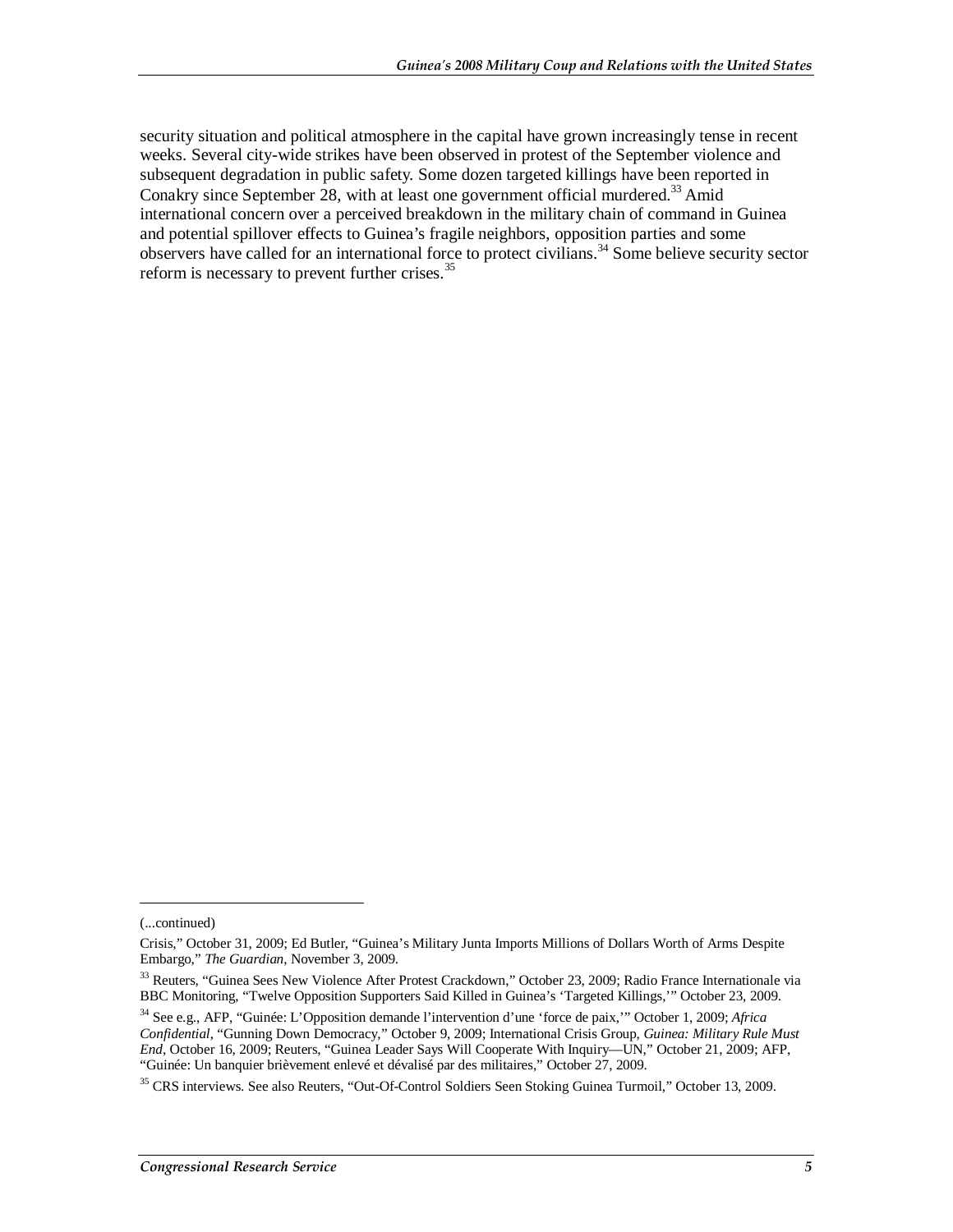# **Background**



**Figure 1. Map of Guinea** 

Guinea is a socioeconomically impoverished but mineral-rich West African country, about the size of Oregon, which has experienced regular episodes of political turmoil. Over the past two decades, Guinea was considered a locus of relative stability in a sub-region that has witnessed multiple armed conflicts. Until December 2008, Guinea was ruled by President Lansana Conté, who came to power in a military coup in 1984. Conté oversaw some economic and political reforms, but his critics accused him of stifling Guinea's democratic development while allowing corruption and nepotism to flourish.

The final years of Conté's rule were marked by a decline in average living standards, the cooption of power by members of Conté's inner circle of businessmen and politicians, and increasing signs of public dissatisfaction. Guinea's health sector and national infrastructure are very poor, even by regional standards, and Guinean standards of living are among the worst in the world.<sup>36</sup> Conté's supporters, however, argued that his leadership prevented Guinea from

<sup>-</sup><sup>36</sup> See e.g., U.N. Development Program (UNDP), "Guinea: 2007/2008 Human Development Report," at http://hdrstats.undp.org/countries/country\_fact\_sheets/cty\_fs\_GIN.html.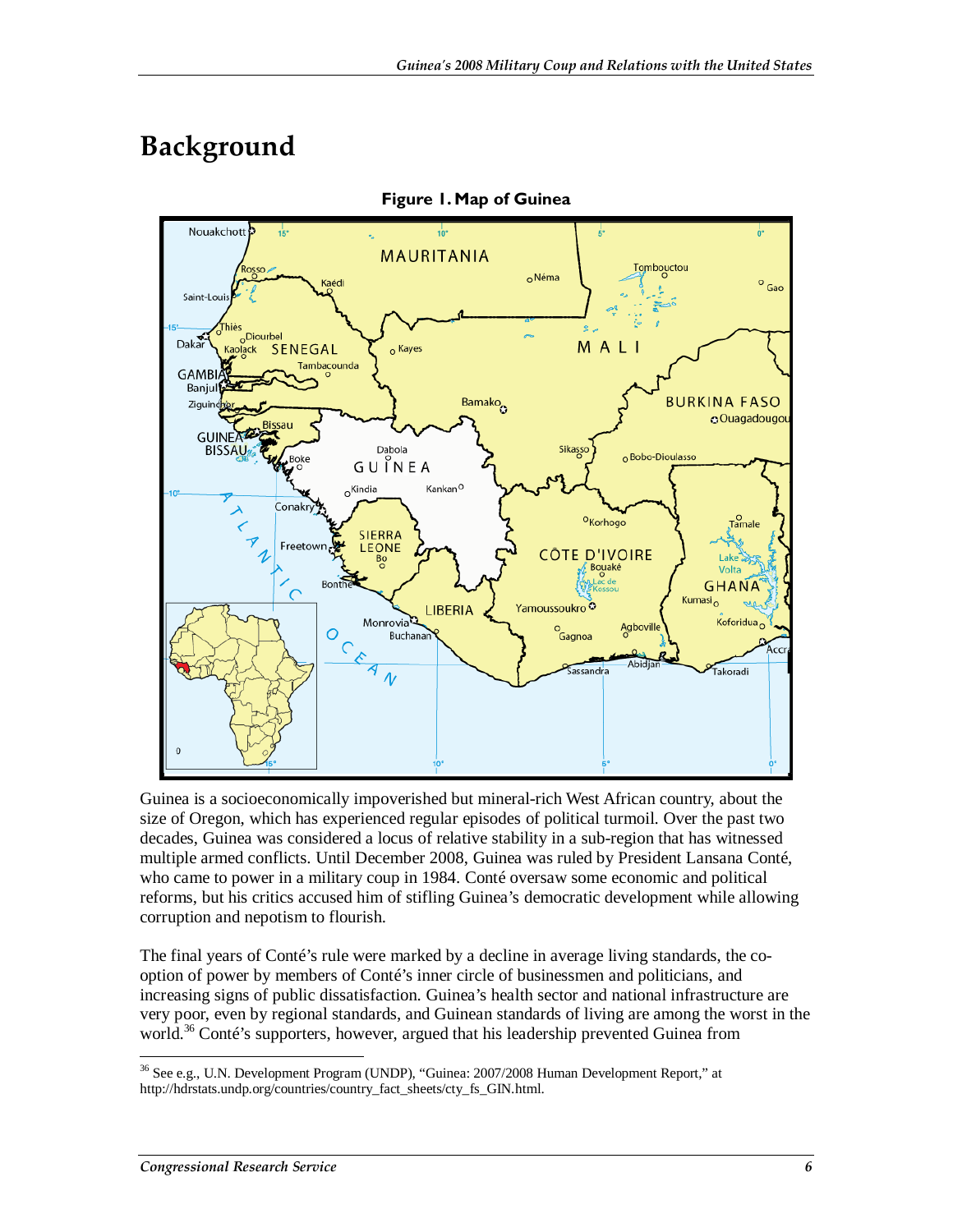experiencing the kind of armed civil conflict and political instability that have afflicted its neighbors. While Guinea held several general elections under Conté, democratic gains under his leadership were limited, and power remained concentrated in his hands. For several years prior to his death, Conté reportedly suffered from a combination of diabetes, heart problems, and possibly leukemia, and rarely appeared in public. His critics contended that his illness and increasing reclusiveness rendered him incompetent for the presidency. Further aspects of Conté's rule are discussed in **Appendix B**, which provides historical background on Guinea.

## **U.S. Interests in Guinea**

U.S. interests and associated policy challenges in Guinea center on democratization and good governance; counternarcotics; bilateral economic interests and relations; regional peace and security; and socioeconomic and institutional development.<sup>37</sup> Ensuring a transition to a democratically elected, civilian-led government is now a focus of U.S. governance concerns. Issues of interest to Congress may include stability and governance in West Africa; counternarcotics; Guinea's natural resource wealth and extractive industries; and maritime security in the Gulf of Guinea.<sup>38</sup>

Counternarcotics issues are a relatively recent area of engagement, as Guinea, among other countries in the region, has emerged as a reported transshipment point for cocaine en route from South America to Europe.<sup>39</sup> This development has implications for U.S. security interests, as some of the beneficiaries of this trade are believed by analysts to include South American drug syndicates that are the target of U.S. military or law enforcement counternarcotics operations. Such organizations may include the Revolutionary Armed Forces of Colombia (FARC), a U.S. designated terrorist entity. Drug trafficking also threatens to undermine U.S. foreign policy goals in Africa, such as the promotion of good governance and the rule of law, legitimate economic growth, state institution-building, and other foreign aid program goals set out in the U.S. Foreign Assistance Framework.

Guinea's extractive industry sector is of financial and strategic interest to the United States. In addition to gold, diamonds, uranium, and potential oil and gas reserves, Guinea possesses an estimated 27% or more of global reserves of bauxite, a key component of aluminum.<sup>40</sup> Guinea provided 16% of U.S. bauxite and alumina imports between  $2004$  and  $2007<sup>41</sup>$  and several U.S.based resource firms operate in Guinea. The large U.S.-based multinational aluminum firm Alcoa, for instance, is a major shareholder in the Compagnie des Bauxites de Guinee, a bauxite mining and export partnership with the Guinean state, while the much smaller U.S energy firm Hyperdynamics holds the largest single license for offshore oil exploration.<sup>42</sup>

<sup>-</sup> $37$  In 2007, the House Foreign Affairs Committee held a hearing on Guinea, focusing on governance, stability, and thenrecent political protests.

<sup>&</sup>lt;sup>38</sup> In 2007, the House Foreign Affairs Committee held a hearing on Guinea, focusing on governance, stability, and the general strike that took place earlier that year.

<sup>39</sup> See CRS Report R40838, *Illegal Drug Trade in Africa: Trends and U.S. Policy*, by Liana Sun Wyler and Nicolas Cook.

<sup>40</sup> U.S. Geological Survey, *2009 Bauxite and Alumina Survey*.

 $41$  Ibid.

<sup>&</sup>lt;sup>42</sup> Further information on Alcoa is available at http://www.alcoa.com/guinea/en/home.asp; see Thomas Pearmain, "Hyperdynamics Divests of U.S. Oil Assets to Fund Guinea Operations," Global Insight, May 5, 2009. In September 2009, Hyperdynamics signed a memorandum of understanding with the Guinean government that reaffirmed the (continued...)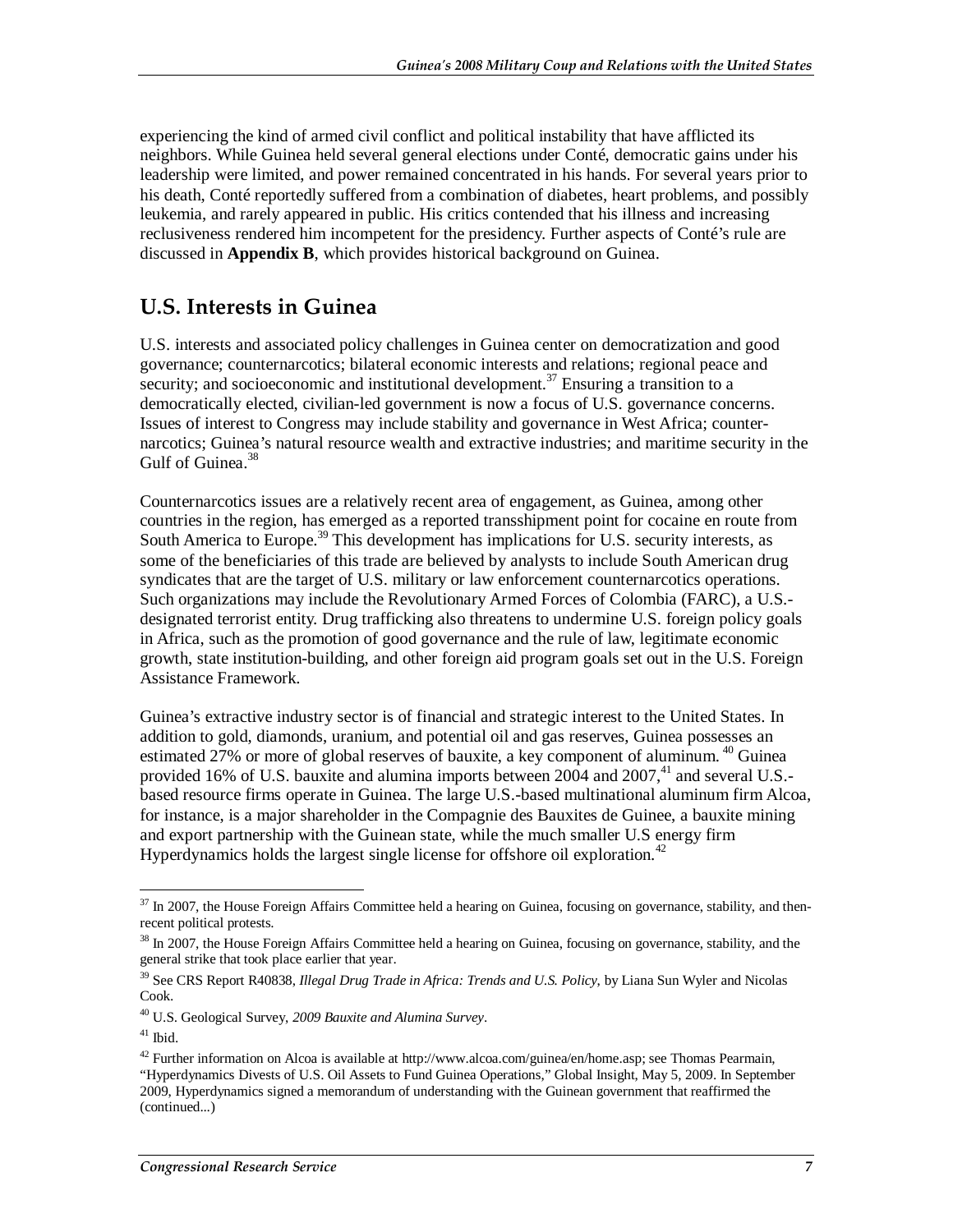A broader U.S. interest in Guinea is the maintenance of political stability and peace, both in Guinea itself and in the surrounding sub-region. In contrast to Guinea, each of its six neighbors most notably Sierra Leone and Liberia—have suffered armed civil conflicts over the past two decades. These conflicts were sparked by such factors as adverse socioeconomic development conditions; often volatile ethnic, regional, and leadership rivalries; and corruption and other abuses of state power and resources. While the Guinean state faces similar challenges, it has survived multiple threats to its institutional authority and integrity, contrary to the predictions of some analysts. Reflecting Guinea's perceived role in regional stability, U.S. security assistance prior to the coup included military training for participation in peacekeeping missions as well as programs aimed at bolstering maritime security.

Guinea's relative stability has had several key implications for the United States. First, Guinea has not, to date, been the source of a significant challenge to U.S. international peace and security policies. This is notable in a region where U.S. diplomatic efforts and substantial humanitarian assistance have at times been devoted to ending or mitigating the effects of conflict. Second, Guinea has been able to act as a humanitarian partner to the United States by hosting hundreds of thousands of refugees fleeing conflicts in neighboring states. Guinea was also able to help prevent a regional spillover of the conflicts in Sierra Leone and Liberia by repelling attacks on its territory by factions from Sierra Leone and Liberia backed by former President Charles Taylor of Liberia. Following these attacks, which took place in 2000 and 2001, the U.S. military trained an 800 person Guinean Ranger unit to shore up border security. At the same time, Guinean government policy has presented both confluences with and challenges to U.S. objectives in the region, in the form of Guinean intervention in the civil wars in Liberia and in Guinea-Bissau.<sup>43</sup>

Guinean socioeconomic and state institutional development are also long-term U.S. policy objectives. Prior to the December 2008 coup, Guinea was a recipient of U.S. bilateral aid, notably humanitarian assistance and funding for the promotion of democracy and good governance. In response to the coup, the United States suspended all bilateral assistance that did not fall into either of these latter categories, including military and counternarcotics assistance.

<u>.</u>

<sup>(...</sup>continued)

validity of a portion of Hyperdynamics' concession and its right to carry out exploration on 36% of its acreage. Much of the relinquished concession was reportedly subsequently acquired by China Sonangol. *Scandinavian Oil & Gas Magazine*, "Hyperdynamics Signs MoU With Guinea Government," September 15, 2009; *Africa Energy Intelligence*, "Hyperdynamics Wins at Last," September 23, 2009; *Africa Energy Intelligence*, "China Sonangol in Offshore Grab," October 21, 2009.

<sup>&</sup>lt;sup>43</sup> Former President Conté's government hosted former Sierra Leonean President Ahmad Tejan Kabbah after he was deposed by a junta, the Armed Forces Revolutionary Council, in 1997. The Conté government also reportedly permitted the Liberian anti-Taylor rebel group Liberians United for Reconciliation and Democracy (LURD) to maintain rear bases in southern Guinea, supplied LURD with arms, and periodically provided tactical military assistance to it, such as cross-border mortar and helicopter air fire support. Guinea also intervened militarily in Guinea-Bissau's civil war in 1998 on behalf of the late former president, Joao Bernado "Nino" Vieira. On Guinea's involvement in regional warfare, see Alexis Arieff, "Still Standing: neighbourhood wars and political stability in Guinea," *Journal of Modern African Studies*, 47, 3 (September 2009): 331-348. On LURD, see CRS Report RL32243, *Liberia: Transition to Peace*, by Nicolas Cook.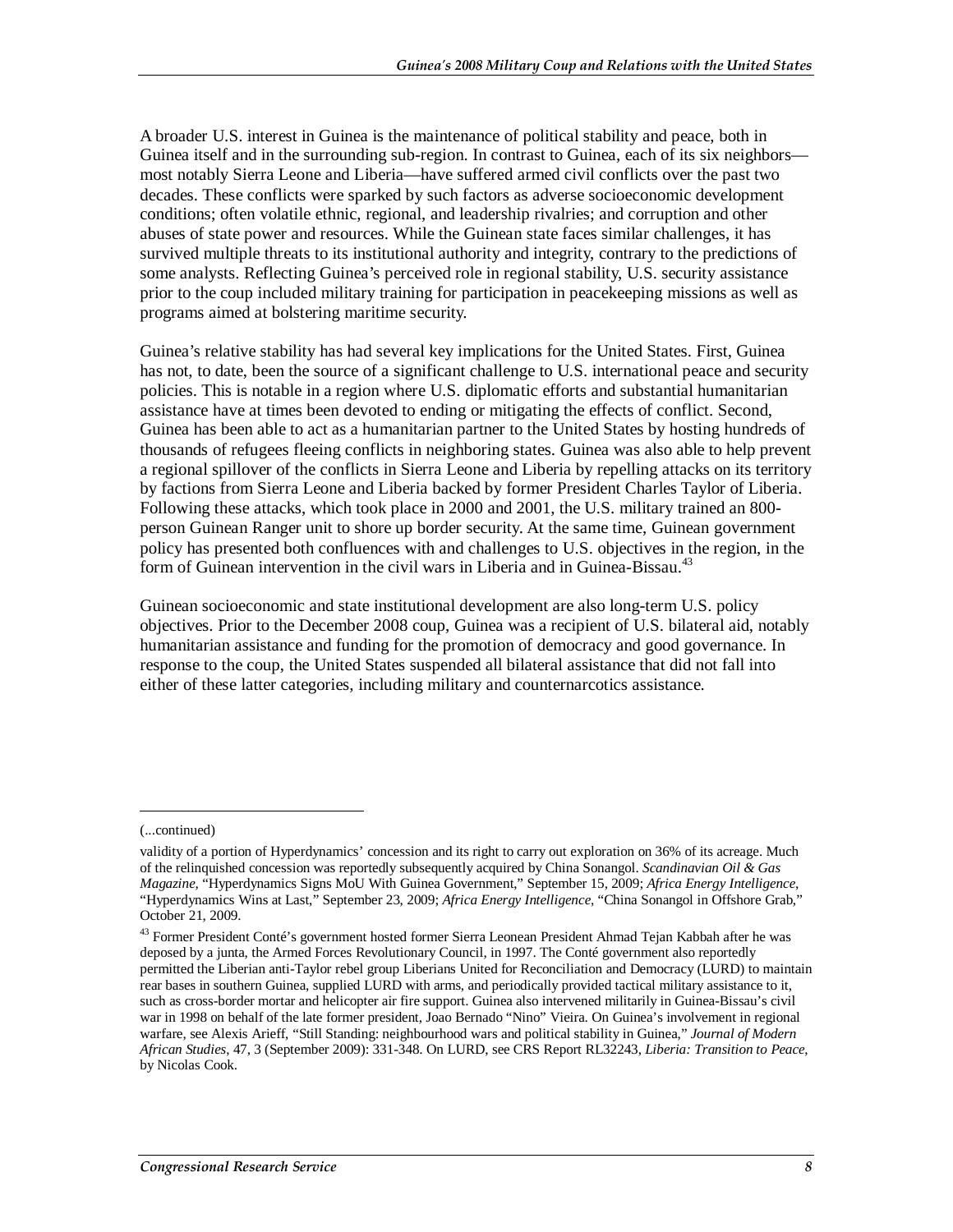## **The Conté Regime: Final Years<sup>44</sup>**

Conté maintained a careful balance between political and military factions, never publicly cultivated a designated successor, and generally brooked little public opposition to his rule. The president typically co-opted political opponents and suppressed protests by force or deflated them with pledges of food and fuel subsidies or limited policy reforms, which were often only partially fulfilled. Conté's final years were beset by growing public discontent with economic stagnation and high inflation; the slow pace of promised democratic reforms; extensive corruption; and Conté's semi-autocratic leadership. This spurred a growing number of formerly rare strikes and protests, some violent, culminating in a mass general strike in early 2007 that spiraled into nationwide anti-government demonstrations. Legislative elections were due to take place in 2007, but were repeatedly delayed, leaving the National Assembly with an expired mandate. The disintegration of state institutions, together with Conté's ill health and reclusiveness, also led to power struggles within the cabinet and Conté's inner circle. Divisions and restiveness within the military, often over pay and slow rates of promotion, also grew.

Particularly notable was a May 2008 uprising led by junior army officers at Camp Alpha Yaya, the largest military base in Conakry and the headquarters of the army's elite commando parachutist unit (known as the BATA). Mutinous troops exchanged fire with members of the presidential guard, and several people were reportedly killed, and dozens wounded, by stray bullets.<sup>45</sup> After a week of unrest, Conté met with mutiny leaders, and the government agreed to pay salary arrears of \$1,100 to each soldier, sack the defense minister, and grant promotions to junior officers, ending the uprising.<sup>46</sup> In mid-June 2008, military troops crushed an attempted mutiny by police officers in Conakry over alleged non-payment of back-wages and a failure to implement pledged promotions. This culminated in a bloody shoot-out at a police headquarters that left at least four police officers dead, according to an official tally. Key members of the CNDD junta have claimed to have played key roles in the  $2008$  mutiny.<sup>47</sup>

From 2005 onwards, many analysts were concerned about the risk of ethnic or intra-military violence and instability should Conté die in office, and the potential impact on Guinea's fragile neighbors. Others, however, argued that Guineans' historically strong sense of national identity and social cohesion meant that such a scenario was unlikely.<sup>48</sup> Despite such differences in perspective, it was widely agreed that the National Assembly, judiciary, and opposition parties lacked sufficient cohesion, political power, or popular legitimacy to ensure a constitutional succession.<sup>49</sup> A post-Conté military coup was predicted by many observers, but it was unclear what military faction, if any, might prevail, as the armed forces were reportedly divided along ethnic and generational fault lines. It was also unclear whether a military seizure of power would

<sup>-</sup><sup>44</sup> See **Appendix B** for further analysis of recent Guinean history.

<sup>&</sup>lt;sup>45</sup> Kissy Agyeman, "Tension Mounts in Guinea in Wake of Army Revolt," *Global Insight*, May 29, 2008.<br><sup>46</sup> Saliou Samb, "Guinea Settles Army Pay Dispute With Mass Promotion," Reuters, June 14, 2008.

<sup>&</sup>lt;sup>47</sup> Claude Pivi, a CNDD member and low-ranking officer who was promoted to Minister of Presidential Security in January 2009, styled himself the leader of the Camp Alpha Yaya mutiny. Pivi also led the crackdown on the police uprising, according to witnesses. After he became president, Dadis Camara stated he had played a key role in the mutiny and in the negotiations that ended it.

<sup>48</sup> Social Science Research Council (SSRC), *Policy Approaches to the Current Situation in Guinea*, March 2009: 2.

<sup>&</sup>lt;sup>49</sup> On the other hand, the National Assembly had arguably played the role of a vital check on executive power in February 2007, when legislators refused to extend a military state of siege that had provided cover for a massive crackdown on anti-government demonstrators.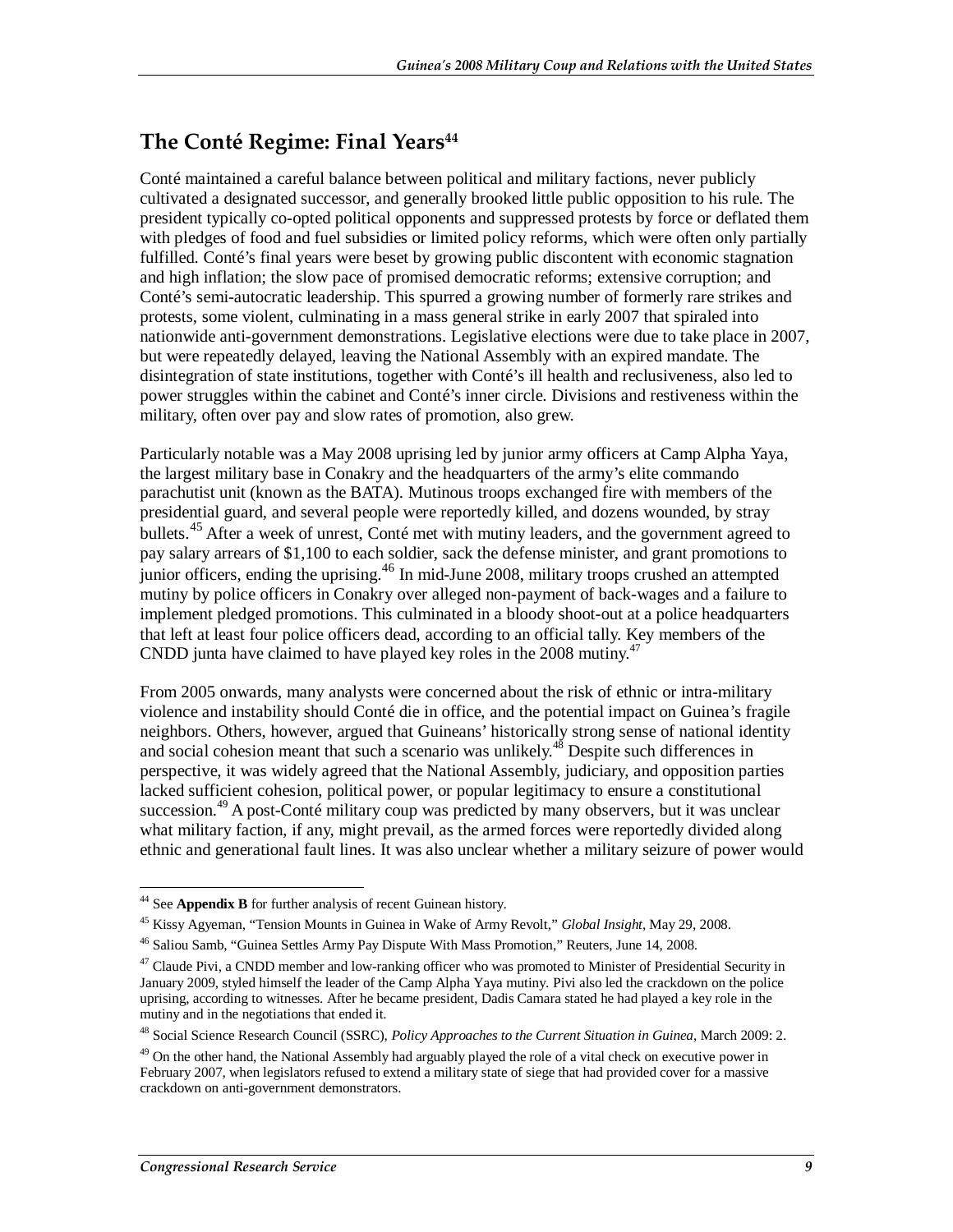permit a return to civilian rule and constitutional governance. International concerns over potential instability heightened with reports that trafficking activities were being facilitated or directly undertaken by government officials, members of the military, and Conté associates.

# **The December 2008 Coup**

In the early hours of December 23, 2008, President Conté's death, following a long illness, was announced on national television. Under Guinea's constitution, National Assembly Speaker Aboubacar Somparé was mandated to assume power as head of state, with presidential elections organized within 60 days. Instead, within hours, a military junta calling itself the National Council for Democracy and Development (CNDD) announced that it had taken power in a coup. The junta dissolved the constitution and the National Assembly, banned political and union activity, and promised elections within two years.

The coup leaders justified their decision to overthrow the government on the basis that Guinea's ruling elite had provided poor leadership. In the broadcast announcing the coup, CNDD spokesman Captain Moussa Dadis Camara stated that the incumbent regime had permitted the systematic "embezzlement of public funds, general corruption, impunity established as method of government, and anarchy in the management of state affairs" leading to "a catastrophic economic situation." He also cited as justification a pattern of national poverty, despite the existence of abundant natural resources, the rise of drug trafficking, and diverse other crimes and patterns of poor governance.<sup>50</sup>

It was initially unclear what the composition of the CNDD was and whether the junta represented the military as a whole, or merely a faction.<sup>51</sup> On the afternoon of December 24, reportedly following tense internal negotiations, the CNDD announced that spokesman Dadis Camara had been chosen as president.<sup>52</sup> Dadis Camara paraded into downtown Conakry, where he was greeted by cheering crowds. Guineans' positive response to the CNDD appeared to be due to widespread dissatisfaction with Somparé, senior military staff, and other figures seen as representing the Conté era, along with relief that the coup had been carried out without bloodshed.<sup>53</sup> Many Guineans also viewed the incumbent government as lacking legitimacy.<sup>54</sup> In a television

<sup>-</sup>50"Guinea: Army Dissolves Cabinet.... " via Open Source.

<sup>&</sup>lt;sup>51</sup> Witnesses suggested that the CNDD controlled Camp Alpha Yaya (Conakry's largest military base) and the main Radio-Télévision Guinéenne (RTG) offices, while "loyalist" soldiers who did not support the coup initially retained control of Camp Almamy Samory Touré (where the senior military leadership was based) and a subsidiary RTG station. On December 24, the CNDD accused the former government of importing mercenaries in a bid to regain power. (The claim did not appear to be borne out by events.)

<sup>52</sup> RFI, "Guinean Putchists Said Still Debating Choice of Leader," December 23, 2008 and AFP, "Guinea: Analysts Say Divisions Within Military Explain Attempted Coup," December 23, 2008, via Open Source.

<sup>&</sup>lt;sup>53</sup> Arieff interviews, Conakry, December 24-26, 2008. While there is little public opinion data available, reports suggest Assembly Speaker Somparé, Conté's constitutional successor, was deeply unpopular. In 2005, the International Crisis Group reported that "Not one person consulted by Crisis Group expressed the desire for Somparé to take over. Once an ardent member of Sékou Touré's PDG party, he is often described as a Touré-era holdover, useful to the PUP primarily because of his tendency toward demagoguery and authoritarianism." (*Stopping Guinea's Slide*, 2005: 8.)

<sup>&</sup>lt;sup>54</sup> In explaining their aversion to a constitutional succession led by Somparé, many pointed out that the National Assembly's five-year mandate had expired in late 2007, and that the constitution had been amended in 2001 in a disputed referendum. For a critical analysis of this argument, see SSRC, *Policy Approaches to the Current Situation in Guinea*, March 2009: 2-3.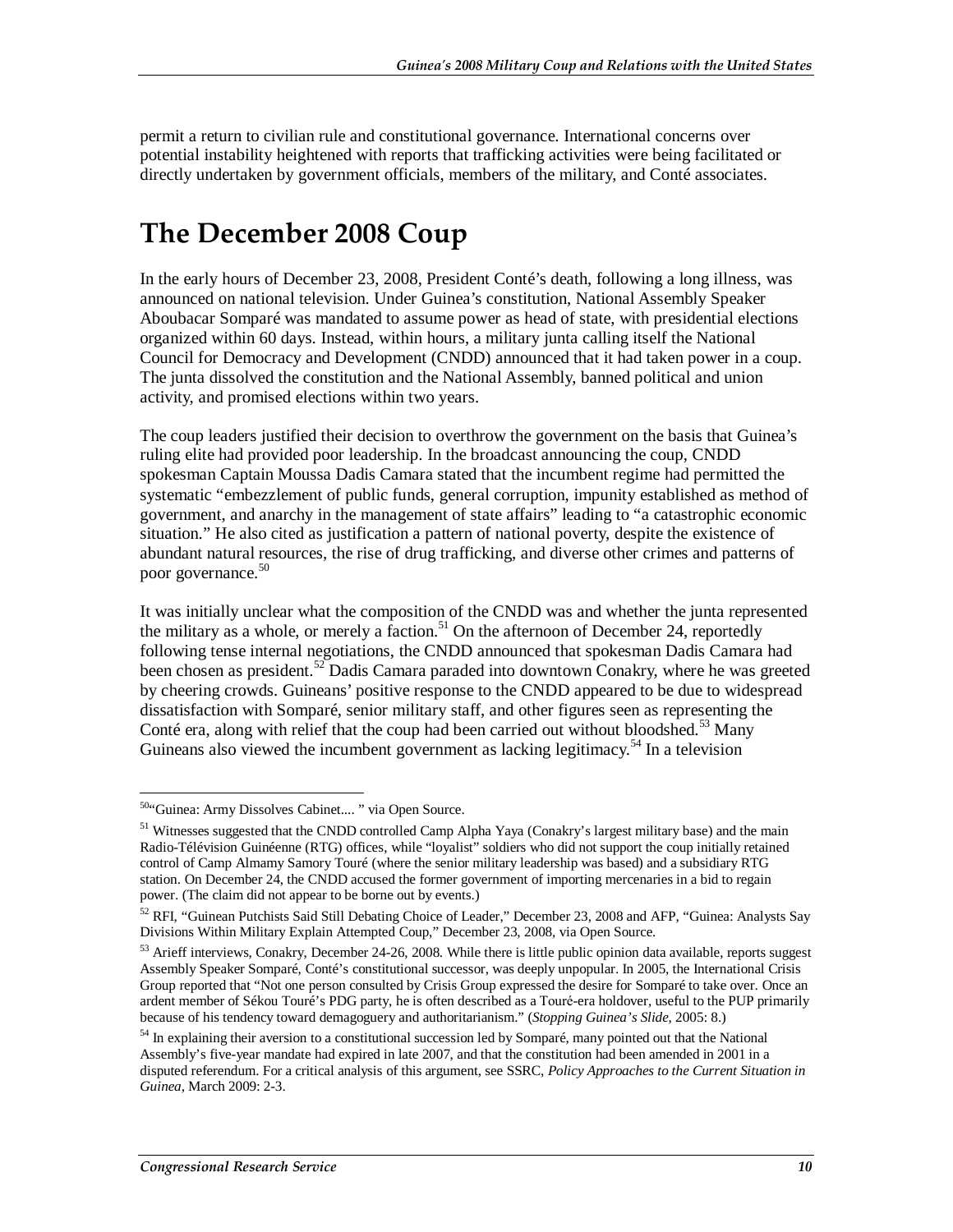broadcast on December 25, Prime Minister Souaré and members of his cabinet, along with the military chief of staff, pledged to support the junta.

## **International Reactions to the Coup**

Regional organizations and donors, including the European Union (EU), the United Nations, France, and the United States, condemned the coup and called for elections and a return to civilian-led government. An International Contact Group on Guinea was formed in January 2009; members include the ECOWAS Commission and Chair, the AU Commission and Chair of its Peace and Security Council, the Community of Sahel-Saharan States (CEN-SAD), the European Union, the Mano River Union, the Organization of the Islamic Conference, the Organization of Francophonie, the U.N. Secretariat, and the permanent and African members of the U.N. Security Council (including the United States).<sup>55</sup> The International Contact Group has held several meetings in Conakry with the junta, civil society groups, and political parties. It has focused on overseeing the electoral calendar, and on urging Dadis Camara to refrain from running for president.

### **Regional Relations**

ECOWAS and the AU, both of which have policies against accepting non-constitutional changes of power, condemned the coup and suspended Guinea's membership in their organizations.<sup>56</sup> Neighboring governments were cautious in responding to the coup, particularly as some fear that instability in Guinea could destabilize their own countries. At the same time, Libyan leader Muammar al Qadhafi—who currently chairs the AU—and Senegalese President Abdoulaye Wade initially publicly argued that the CNDD should be recognized and supported by the international community.<sup>57</sup>

### **Donor Relations**

Major donors include the United States, France, and the EU. Many donors declined to recognize the CNDD, and some, including the United States and the EU, suspended selected assistance to the Guinean government pending democratic elections.<sup>58</sup> In February 2009, the European Commission stated of its assistance programs to Guinea that "[n]ew contracts are, in principle, only signed for humanitarian aid, aid benefiting directly the population and measures in support of the transition process," and initiated consultations with Guinea under the framework of Article

<sup>-</sup>55 Commissions of the AU and ECOWAS, *Statement of the Consultative Meeting on the Situation in the Republic of Guinea*, January 30, 2009.

<sup>&</sup>lt;sup>56</sup> ECOWAS Protocol A/SP1/12/01 on Democracy and Good Governance, December 2001, Article 1(b) and (c); and Constitutive Act of the African Union, Article 4(p).

<sup>57</sup> Qadhafi was appointed head of the AU for 2009. Wade praised the "bloodless" nature of the CNDD coup, and called on the junta to organize democratic elections. However, Wade has been more critical of the CNDD in recent statements. AFP, "Guinée: Le Président Wade réaffirme, depuis Conakry, son soutien à la junte," January 7, 2009; *Africa Energy Intelligence*, "Kadhafi Soutient les Putschistes," January 28, 2009; RFI, "Senegalese Leader Warns International Community Over Guinea," September 20, 2009, via BBC Monitoring. See also WANEP, *Transitional Crisis in Guinea; Coup d'Etat: Its Inevitability, Legitimizing Factors & Lessons for Africa*, December 28, 2008: 5-8.

<sup>58</sup> *EU Business*, "EU Imposes Aid Conditions on Guinea Junta," March 16, 2009. The EU initially stated it would not suspend aid; see U.N. Integrated Regional Information Networks (IRIN), "Guinea: Regional, international condemnation spreads," January 12, 2009.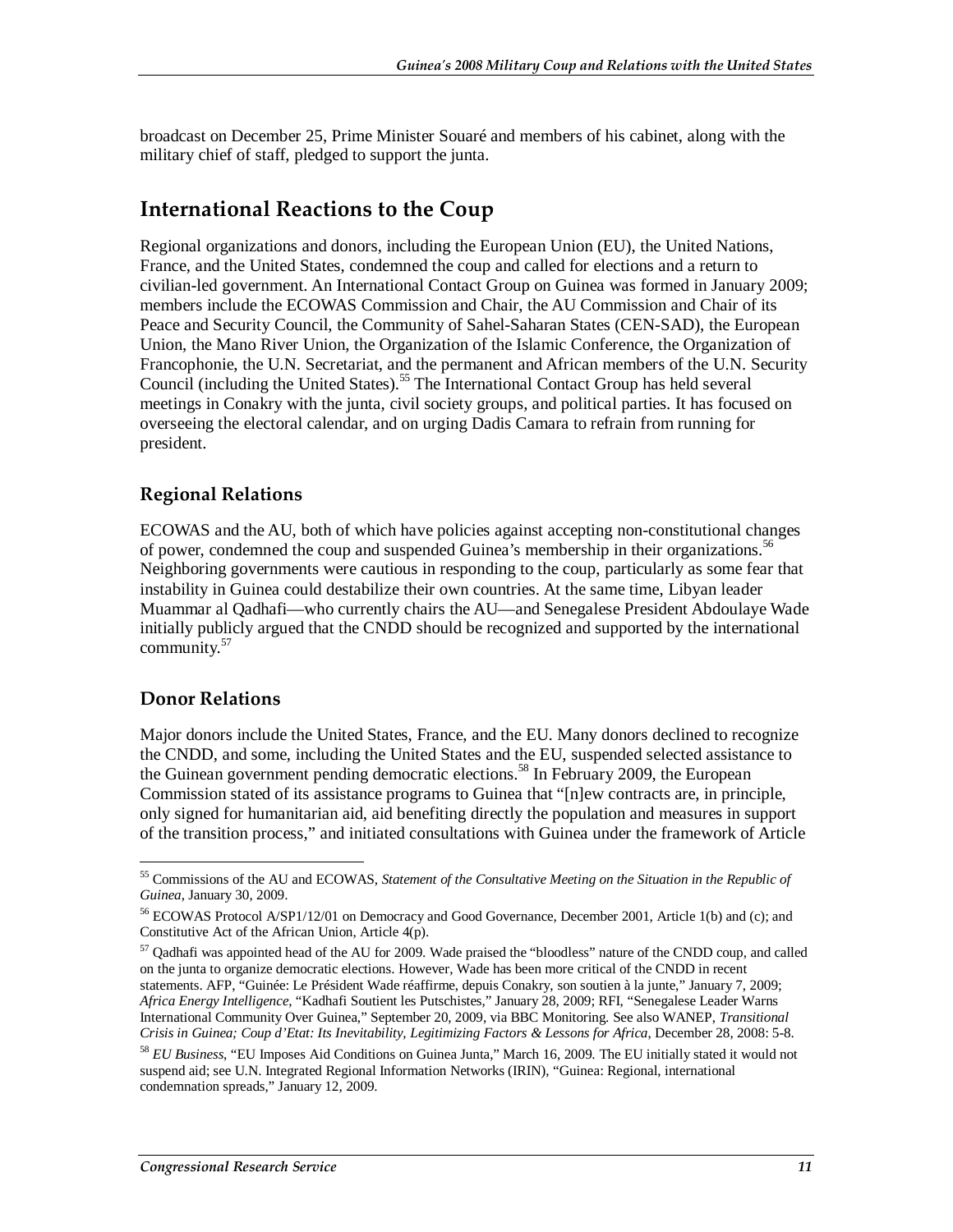96 of the Cotonou Agreement to "determine the appropriate measures to be taken as far as cooperation is concerned."59 In July 2009, the EU concluded consultations with Conakry, deciding to place Guinea under "surveillance" for two years and to maintain the suspension of development aid pending concrete steps toward a transition to democracy. An EU statement concluded that despite Guinean authorities' commitments, EU authorities remained "preoccupied by the slow pace in implementing the road-map" toward elections. $60$ 

France, Guinea's former colonial power, continued bilateral aid to the Guinean government following the December 2008 coup, while calling for elections to be held as soon as possible. French aid included a 2006-2010 bilateral development assistance program worth €100 million  $(\$140.7 \text{ million})$  and a military cooperation program worth  $\epsilon$ 400,000 (\$563,000) over the same period, in addition to programs related to agriculture and food security, education, water and sanitation, and governance.<sup>61</sup>

As of early July 2009, the United States, Japan, the EU, France, Germany, and Spain had pledged financial support for Guinea's post-coup elections (see below).

### **U.S. Responses**

The United States condemned the coup and called for "a return to civilian rule and the holding of free, fair, and transparent elections as soon as possible."<sup>62</sup> The Bush Administration announced in early January 2009 that the United States would suspend bilateral aid to Guinea, with the exception of humanitarian and democracy-promotion assistance, in line with congressional directives.<sup>63</sup> In practice, all security assistance was suspended, while most development assistance and other non-military aid was unaffected. The United States also signaled its opposition to the junta by prohibiting the U.S. Embassy's acting Ambassador from meeting personally with junta members. The restriction does not apply to other Embassy officials. In a digital video press conference in Conakry in late January 2009, Phillip Carter, then the State Department's Acting Assistant Secretary of State for African Affairs and a previous U.S. ambassador to Guinea, warned that a failure to hold elections and restore civilian rule by year's end would "jeopardize the United States' long-term bilateral relationship with Guinea."<sup>64</sup>

<sup>&</sup>lt;u>.</u> <sup>59</sup> European Commission, "Answer given by Mr Michel on behalf of the Commission," E-0219/09EN, February 2, 2009.The Cotonou Partnerships Agreement, which governs relations between the EU and African, Caribbean and Pacific Group of States (ACP), requires that signatories respect human rights, democratic principles and the rule of law, and thus places political conditions on development cooperation. Article 96 of the Agreement provides for a process of consultations between signatories when one party asserts that these requirements are not being met.

<sup>60</sup>AFP, "L'UE Met la Guinée Sous Surveillance Pour 2 Ans, Maintient le Gel de l'Aide," July 27, 2009; Agence Europe, "EU/Guinea: EU is Ready to Gradually Resume Cooperation Subject to Tangible Progress in Transition to Democracy," July 31, 2009; AFP, "Sous Pression, la Junte Guinéenne Accepte une Présidentielle en Janvier," August 18, 2009, CRS translation.

 $61$  A French government official who spoke to CRS stated that bilateral disbursements to the Guinean government had not been disrupted, but that France was closely monitoring how funds were spent.

<sup>62</sup> *AFP*, "After Coup, U.S. Halts Aid to Guinea," January 7, 2009.

 $63$  The Omnibus Appropriations Act of 2009 (P.L. 111-8, Division H, Title VII, section 7008) bars direct assistance "to the government of any country whose duly elected head of government is deposed by military coup or decree," with the exception of democracy promotion and humanitarian assistance. The provision is commonly referred to as "Section 508," a reference to previous appropriations legislation.

<sup>64</sup> U.S. Embassy News Digest, January 29, 2009.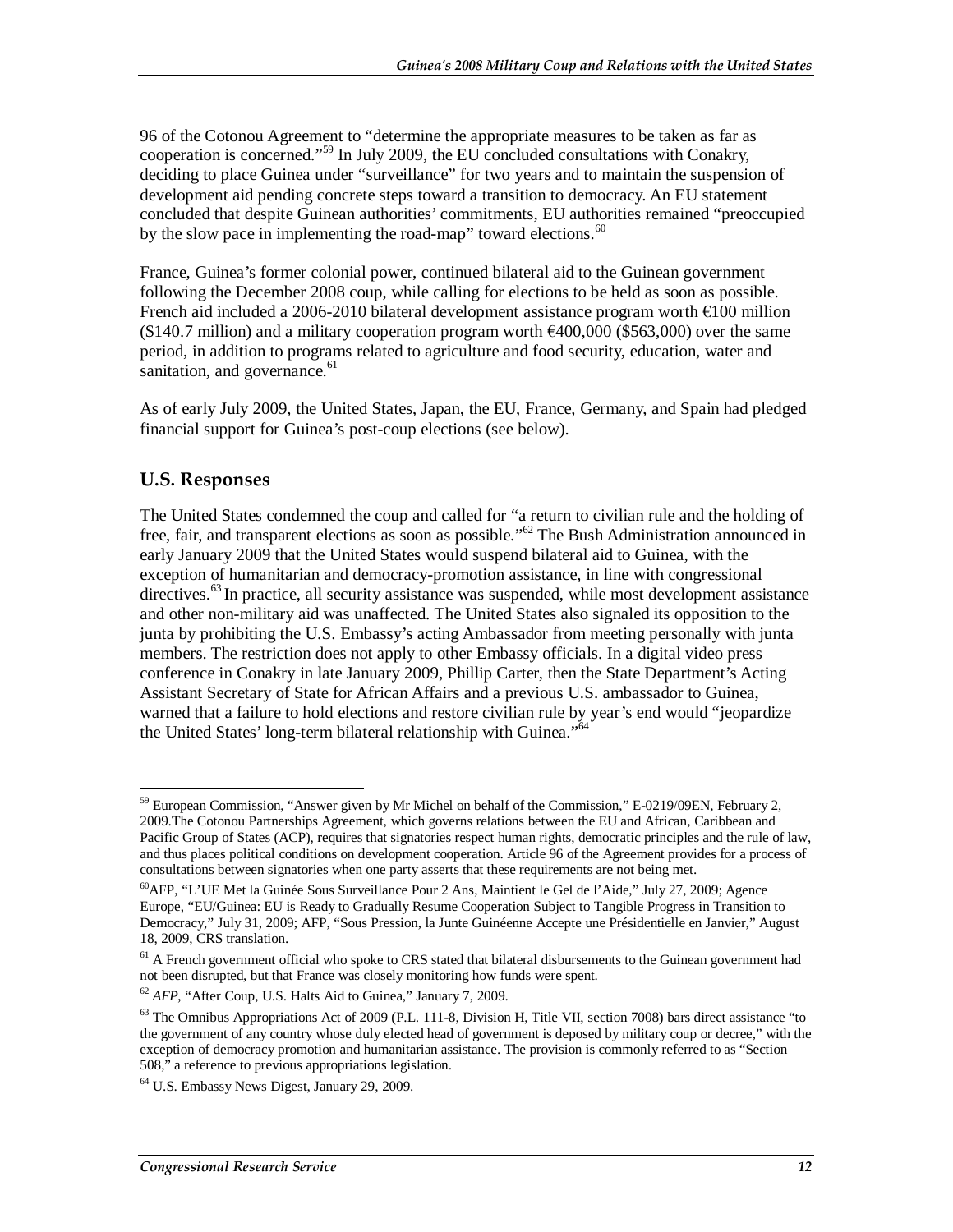### **Multilateral Assistance**

Development assistance and anti-poverty programs administered by multilateral organizations have been affected by the coup. Following the December 2008 coup, the World Bank stopped disbursing loans designated for programs related to health, transportation, education, and other sectors, leaving \$200 million in outstanding loans, while awaiting further assessment of whether disbursements may continue.<sup>65</sup> The International Monetary Fund-led Heavily Indebted Poor Countries (HIPC) initiative, which was due to provide additional government financing in 2009, has not advanced since Conté's death.<sup>66</sup> On the other hand, in May 2009, the United Nations Peacebuilding Fund allocated a first tranche of \$6 million in support of programs in Guinea.<sup>67</sup>

# **The CNDD**

#### **Moussa Dadis Camara: Profile**

Moussa Dadis Camara, Guinea's military leader, was born in 1964 near the southeastern city of Nzerekoré, in the Forest Region of Guinea near the border with Liberia and Côte d'Ivoire. He is a member of the Guerzé (also known as Kpelle) ethnic group, which accounts for under 10% of Guinea's population and since independence has held little influence over Guinean politics. He is also Christian in a country that is over 85% Muslim. Dadis Camara graduated from Guinea's national university and entered the Army in 1990, spending time in Germany in the 1990s in the course of both civilian and military training courses. As a military officer, he joined the elite BATA airborne commando unit, serving in the logistics wing. Shortly before Conté's death, he was promoted to director of fuel supplies for the Army, a reportedly powerful position that helped him build a base of support among the rank-and-file. He is believed to have played a role in the May 2008 junior officer mutiny.

As of early 2009, the CNDD had 33 members, including six civilians. Military members were drawn mainly from the Army. The CNDD's composition is ostensibly multi-ethnic, but key posts appear split between ethnic Malinké and *Forestiers*, a collective term for members of several small ethnic groups based in southeast Guinea.<sup>68</sup> Many believe that several military factions had envisioned carrying out a coup upon Conté's death, and that CNDD leaders were able to unite these factions through negotiation and promises of patronage. Many believe the junta could thus be susceptible to factionalization or a countercoup.<sup> $\dot{\theta}$ </sup> The junta's stability appears to rest on a precarious balance of power among its key members. In particular, the relationship between Dadis Camara and Defense Minister Sékouba Konaté—a powerful military officer at the time of

<sup>-</sup> $<sup>65</sup>$  The World Bank classifies Guinea as one of the world's 78 poorest countries, which qualifies Guinea for loans</sup> through the Bank's International Development Association (IDA). IDA lends money (credits) on concessional terms, meaning that credits have no interest charge and repayments are stretched over 35 to 40 years, including a 10-year grace period. IDA also provides grants to countries at risk of debt distress.

<sup>&</sup>lt;sup>66</sup> The HIPC Initiative is a comprehensive approach to debt reduction for heavily indebted poor countries pursuing IMF- and World Bank-supported adjustment and reform programs. At the time of the coup, the program was on track. Reaching the HIPC "completion point" would grant Guinea an estimated relief of \$2.2 billion and reduce debt service by approximately \$100 million the first year (Arieff interview with IMF official, May 2009). Part of the reason the program has been halted is that it relies heavily on funds from donors (EIU, *Guinea Country Report*, June 2009: 18).

 $67$  The Peacebuilding Fund generally provides support to countries emerging from conflict. Most recipients to date have been African countries, including Burundi, Central African Republic, Guinea-Bissau, and Sierra Leone. More information is at http://www.unpbf.org/index.shtml. The United States does not contribute to the Peacebuilding Fund.

<sup>68</sup> SSRC, *Policy Approaches to the Current Situation in Guinea*, March 2009: 4.

<sup>69</sup> E.g., International Crisis Group, *Guinea: The Transition Has Only Just Begun*, March 2009: 11; SSRC, *Policy Approaches to the Current Situation in Guinea*, March 2009: 4; *La Lettre du Continent*, "Un Chef, Une Armée, Des Clans!" October 8, 2009.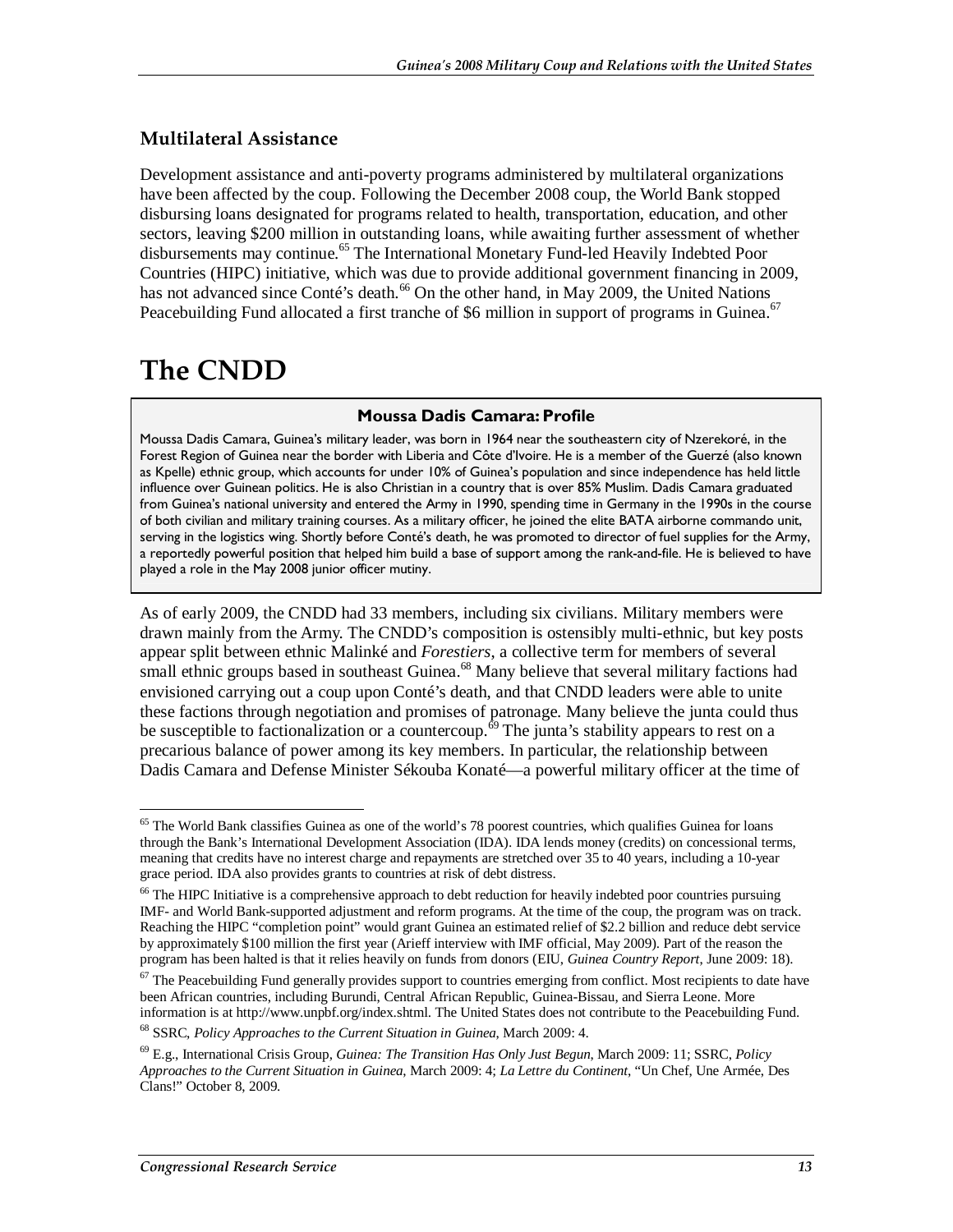the coup, as commander of the elite BATA unit—has been a source of frequent speculation among Guineans and members of the diplomatic community. $\frac{70}{2}$ 

### **Centralization of Power**

Upon taking power, the CNDD immediately took steps to assert its authority, for instance by suspending civilian regional administrators and replacing them with military commanders. As the main public face of the CNDD, Dadis Camara has further sought to centralize power and neutralize potential opposition, both to the CNDD and to his dominant leadership within it. The CNDD-appointed civilian prime minister, Kabiné Komara, is viewed as having little decisionmaking power, and CNDD members directly control key government functions. Komara's cabinet was named in January 2009 by presidential decree, with 10 of 29 cabinet posts held by military officers—most of them CNDD members, and many lacking experience in public affairs.<sup>71</sup> The CNDD also created several new ministerial-level positions and appointed members of the military or close civilian associates to fill them. Several key ministries, including security, defense, and finance, and the governor of the Central Bank, have been attached to the presidency.

### **Intra-Military Friction**

Signs of internal dissent within the military have emerged since the CNDD takeover. After being named president, Dadis Camara ordered 22 generals—nearly the entire senior military leadership under Conté—into retirement. Many were later arrested, according to news reports, primarily based on accusations of plotting against the CNDD. In January 2009, two CNDD officers were sacked for unclear reasons, and in April, as many 20 military officers, including a CNDD member, were reportedly arrested in a crackdown on an alleged counter-coup attempt. In July 2009, General Mamadouba "Toto" Camara, who is Security Minister and the most senior CNDD member in terms of military rank, was assaulted by members of the presidential guard. While Dadis Camara apologized and ordered presidential guard members to beg for forgiveness, the incident heightened fears among some observers that the CNDD may be vulnerable to internal fractures that could lead to intra-military violence on a large scale.<sup>72</sup>

In August, reports surfaced in the media that 11 military officers detained since the December 2008 coup had been secretly transferred to a penal colony on an island offshore from Conakry, and that some may have been tortured. A regional human rights organization reported that "arrests in the ranks of the Army and the practice of torture in the sinister detention camp on the Island of Kassa are intensifying"; the group additionally raised concerns that benefits accrued by those close to the junta leader were creating "frustration" among other military factions, and that "heavy distrust" persisted between members of the police and the army.<sup>73</sup>

-

<sup>70</sup> E.g., Cheikh Yérim Seck, "Jusqu'où Ira Sékouba Konaté?," *Jeune Afrique*, March 8-14, 2009; Reuters, "Tensions in Guinea Junta as Isolation Grows," October 8, 2009.

<sup>71</sup> *Guineenews*, "La Liste Complète des Membres du Gouvernement de Kabiné Komara," January 14, 2009. Cabinet membership has shifted since January, but military officers and close associates of CNDD members continue to control key posts.

<sup>72</sup> BBC News Online, "Troops Crawl After Guinea Attack," July 24, 2009; United Nations, *Contingency Plan Conakry*, August 2009.

<sup>73</sup> AFP, "Guinée: Une ONG Redoute une 'Dérive Dictatoriale,' Dénonce la Torture," August 12, 2009.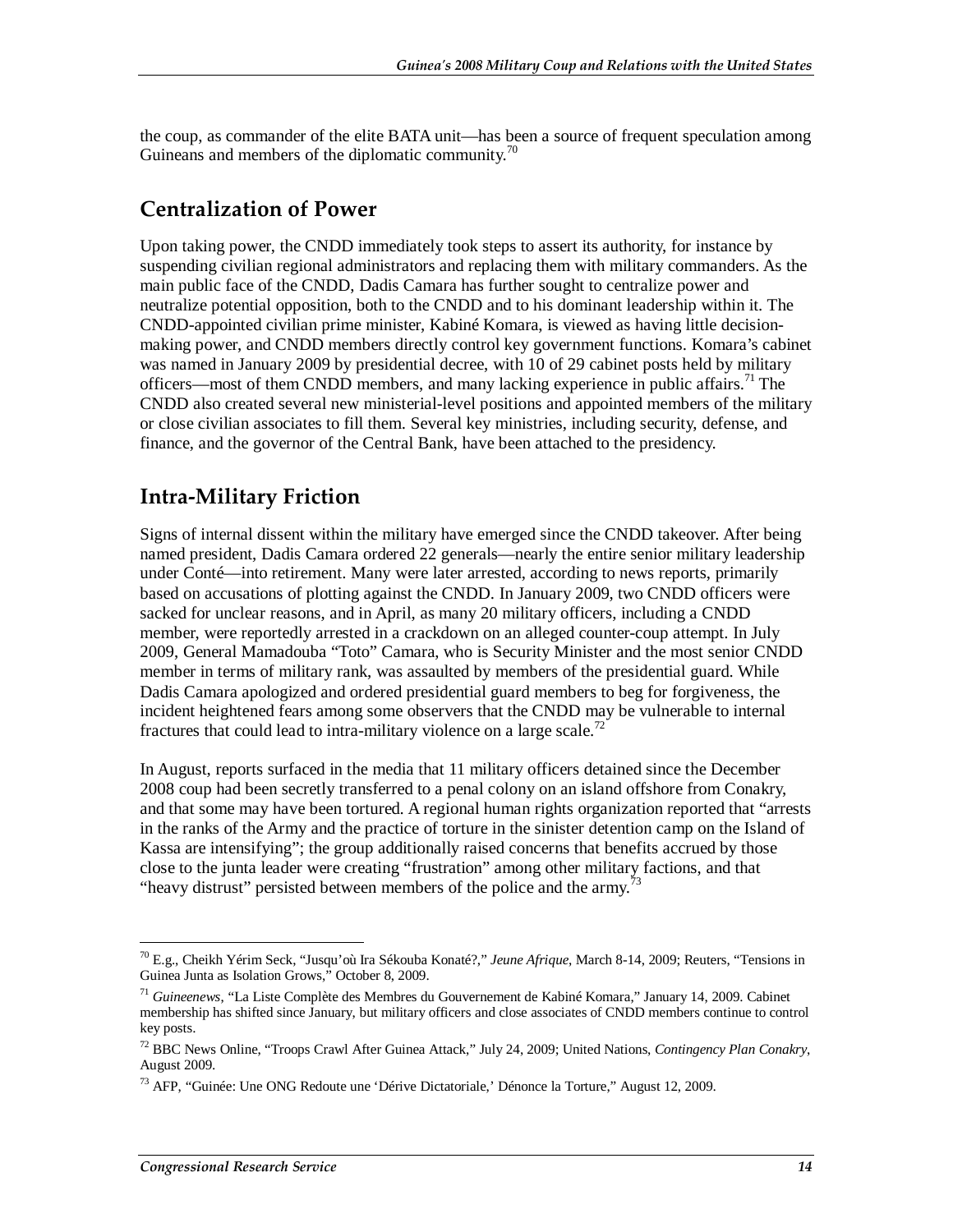## **Counter-Narcotics Efforts**

Soon after taking power, the CNDD initiated populist moves to crack down on corruption and drug trafficking. These measures appeared designed to signal a break with the Conté regime, enhance the junta's popularity, and respond to international and domestic concerns that Guinea, among other countries in the region, had become a transshipment hub for cocaine en route from Latin America to Europe during the final years of the Conté regime. To date, CNDD actions have relied on the "naming and shaming" of alleged wrongdoers, rather than advancing institutional reform. Over 20 high-profile individuals, including top Conté officials, senior police officers, the former chief of the armed forces, and a son and brother-in-law of the late president have been arrested since February on drug trafficking allegations.<sup>74</sup> Dadis Camara personally interrogated alleged traffickers on national television, in some cases eliciting detailed "confessions."

Many have welcomed the attempt to pursue powerful figures in the former regime. However, concerns have arisen over a lack of due process in these cases, and some of the arrests appear to have been politically selective. Dadis Camara has promised that accused drug traffickers will receive a fair trial. This may prove difficult, however, given corruption and a lack of capacity among the Guinean judiciary, and the fact that many of the accused have already been prompted to confess to crimes on television.

CNDD anti-drug efforts additionally concentrated power in the presidency and sidelined civilianled anti-drug agencies in favor of the military.<sup>75</sup> The CNDD created a new presidentially controlled agency, the State Secretariat for Special Services, to curb drug and human trafficking, money laundering, and organized crime. It is headed by an active-duty military officer, Capt. Moussa Tiegboro Camara (no relation to Dadis Camara). The agency's legal mandate and authorities have not been clearly defined, and the CNDD has not publicly outlined how the agency is meant to interact with the judiciary or police.<sup>76</sup> Tiegboro Camara reportedly relies on a corps of gendarmes and soldiers for enforcement.<sup>77</sup> This has raised due process and human rights concerns, and some military elements participating in anti-drug efforts have been accused of abuses of power.<sup>78</sup>

### **Chemical Precursors Found**

In late July, the CNDD announced the discovery in Conakry of hundreds of pounds of chemicals that it said could be used for making drugs or bombs. A fact-finding mission sent by the U.N. Office of Drugs and Crime (UNODC) concluded that some of the chemicals were precursors used

<sup>&</sup>lt;u>.</u>  $74$  Conté's son Ousmane, a military officer, admitted to involvement in trafficking, but denied being a "kingpin." See Rukmini Callimachi, "In TV confessions, curtain lifted on a narcostate," Associated Press (AP), March 14, 2009; AFP, "Son of Guinea's late president confesses to drugs trafficking," February 26, 2009; Amadou Toure, "Society: 'Biggest' drug trafficker's presence in Conakry: Police DG gives 'orders'," *Guineenews*, May 5, 2007 via BBC Monitoring Africa; AP, "20 Indicted on Drug Charges in Guinea," June 13, 2009, among others.

 $75$  The police anti-narcotics bureau, known as OCAD, was criticized in the past for being allegedly infiltrated by drug traffickers. However, the agency's track record reportedly improved after a new director was appointed in late 2008.

 $^{76}$  In June, Tiegboro Camara reportedly called on the Guinean population to "burn all armed bandits who are caught red-handed," noting that prisons were already overcrowded. Reuters, "Burn Armed Robbers, Says Guinea Crime Chief," June 2, 2009.

 $77$  Arieff interview with security specialist, Conakry, February 2009.

<sup>78</sup> Human Rights Watch (HRW), "Rein in Soldiers," April 27, 2009.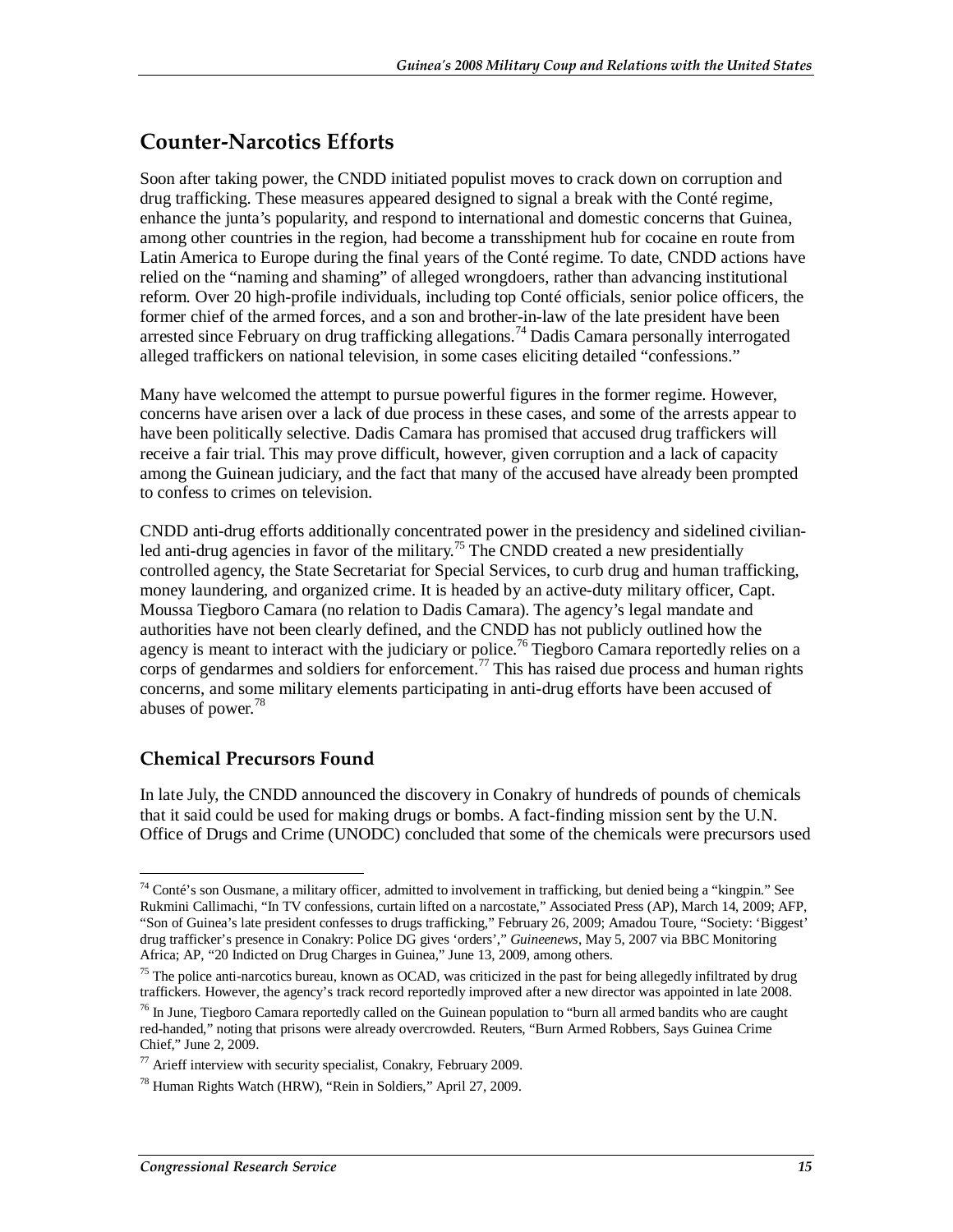in making drugs such as ecstasy while others were "solvents commonly used in the processing of cocaine and heroin." The UNODC called the seizure "the best evidence yet for clandestine laboratory activity" in West Africa.<sup>79</sup> At the same time, no drugs were seized at the sites were chemicals were found. The CNDD agency charged with counter-narcotics announced it had arrested 11 people in connection with the chemicals and other drug seizures.

## **Anti-Corruption Efforts**

The CNDD also initially announced it would review the mining code and all current mining and prospecting licenses, conduct an audit of the Conté government and all foreign companies operating in Guinea, and initiate the privatization of water, energy, and telecommunications firms.<sup>80</sup> The judiciary has not played a lead role in anti-corruption initiatives under the CNDD, which has so far emphasized making an example of high profile figures from Conté's administration rather than initiating institutional reform. In January 2009, the CNDD established a committee to audit firms and individuals accused of having embezzled public funds, dodged tax payments, or entered into corrupt government contracts under Conté. The committee questioned mining and telecommunications executives, government contractors, businessmen, and former government officials.<sup>81</sup> Many Guineans welcomed the audits as an attempt to reign in corruption. At the same time, some have expressed concern that the audits are extra-judicial and could be politically motivated or extortion-related.<sup>82</sup>

### **Mining Sector Reform**

Soon after seizing power, the CNDD said it would revise the mining code, renegotiate mining contracts, and crack down in corruption in the mining sector.<sup>83</sup> Guinea's economy relies heavily on primary commodity exports, notably bauxite (used to produce aluminum), gold, diamonds, uranium, and iron ore. Guinea is thought to have the world's largest bauxite reserves, and jointventure bauxite mining and alumina operations have historically provided about 80% of Guinea's foreign exchange.<sup>84</sup>

<sup>-</sup> $79$  UNODC, "Evidence of Clandestine Laboratory Activity in West Africa," July 31, 2009.

<sup>80</sup> Oxford Analytica, "Guinea: Junta under conflicting transition pressures," April 9, 2009. In Transparency International's 2008 Corruption Perception Index, Guinea placed 173 out of 180 countries.

<sup>&</sup>lt;sup>81</sup> Some of the accused were publicly interrogated on national television, including by Dadis Camara himself. Several had previously been cited during audits of public institutions carried out by former Prime Minister Lansana Kouyaté, who headed the government between February 2007 and May 2008 (see **Appendix B**).

<sup>82</sup> See e.g., *Aminata.com*, "Les Audits à la Guinéenne: De la parade tout trouvée aux inquiétantes maladresses," February 2, 2009. The International Crisis Group expressed concern that "the process is more about getting hard cash for the new regime than re-introducing the rule of law." *The Transition Has Only Just Begun*, March 2009: 6.

<sup>&</sup>lt;sup>83</sup> A revision of mining contracts had been initiated shortly before Conté's death with the help of international financial institutions, though no results were publicly announced. In March, the CNDD auditing committee detained four former mining ministers of embezzling millions of dollars from the Guinean state, releasing them after they agreed to repay allegedly stolen funds. The African Union expressed concern over the apparently extra-judicial nature of the arrests. Saliou Samb, "Guinea Ex-Ministers Freed, Say Will Repay Cash," Reuters, April 1, 2009; AFP, "African Union Expresses Concern Over Arrests," March 26, 2009.

<sup>&</sup>lt;sup>84</sup> U.S. Department of State, "Background Note: Guinea." The Compagnie des Bauxites de Guinea (CBG) is a joint venture in which 49% of the shares are owned by the Guinean Government and 51% by an international consortium led by Alcoa and Rio Tinto-Alcan.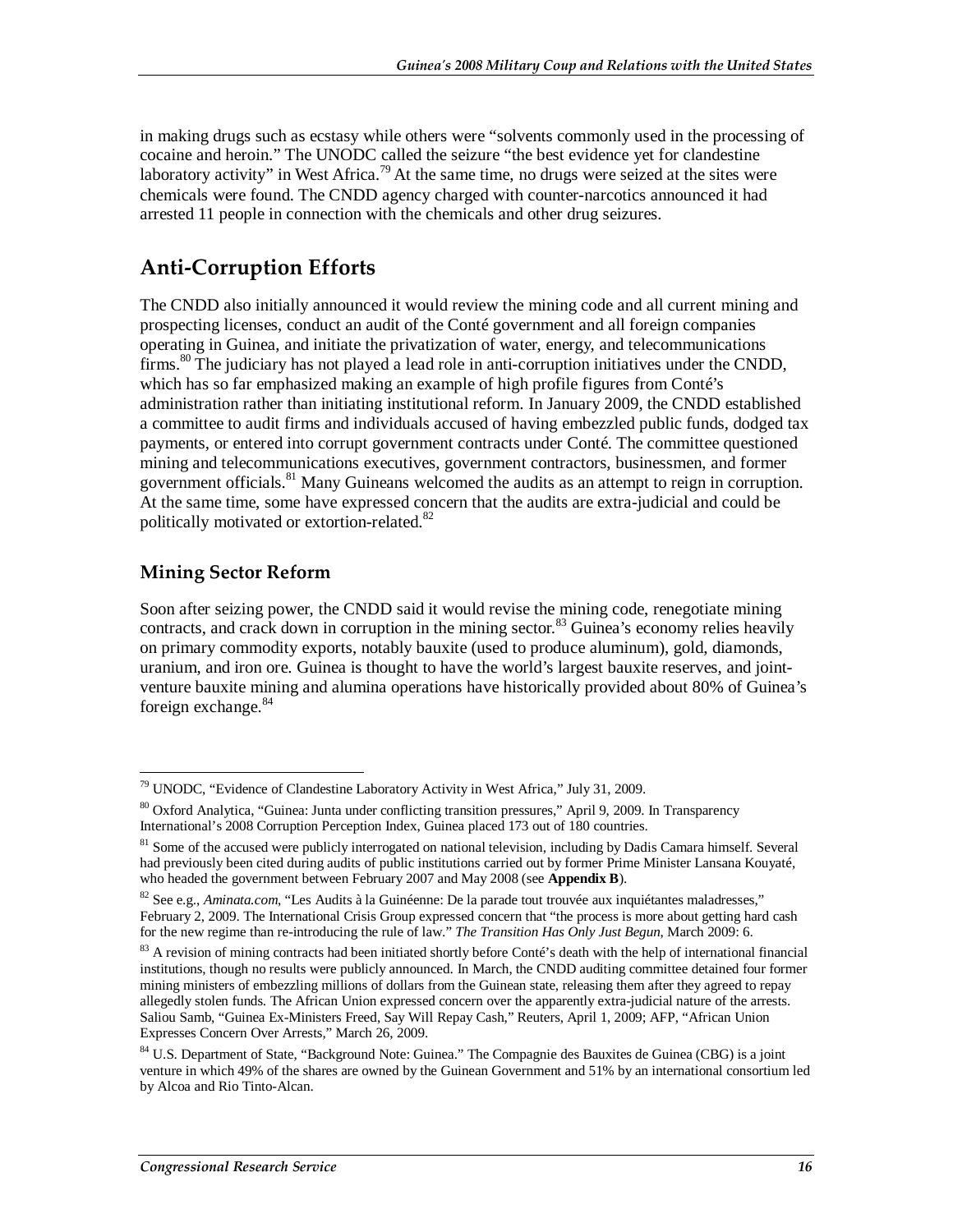Dadis Camara has appeared at times to take unpredictable actions related to mining oversight, such as publicly threatening to close or take over various mining projects. He has also forced several mining projects to close down for days or weeks at a time. In August 2009, the multinational mining company Rio Tinto announced it would pull its equipment from an iron ore project in Simandou earlier valued at \$6 billion, reportedly after the CNDD indicated it would uphold a decision made under Conté to unilaterally award half of Rio Tinto's concession to another company, BSG Resources Guinea, a subsidiary of Israeli businessman Benny Steinmetz's BSG Resources.<sup>85</sup> In September, a Guinean court canceled the 2006 sale of an alumina refinery to Russia's RUSAL company, following which the Guinean government asserted it now fully owned the refinery. The decision followed months of allegations by the CNDD that the original sale was made by corrupt officials at far less than market value.<sup>86</sup> RUSAL contested the court's decision, and the Russian government accused Guinean authorities of attempting to "expropriate UC RUSAL's property."87

These actions have reportedly sparked fears among international investors concerned for the security of their assets.<sup>88</sup> Analysts contend that a global fall in primary commodity prices and a decrease in funding available for foreign direct investment have weakened the junta's bargaining position, causing some firms to consider withdrawing entirely from Guinea.<sup>89</sup> These concerns reportedly heightened following the September 28 protests and military crackdown.<sup>90</sup>

## **Human Rights and Rule of Law**

Upon Conté's death, one observer noted that "the army that General Conté has bequeathed his country knows little of the role and methods that it would need to employ in a democratic state respectful of its citizens' most basic rights."91 Since the coup, human rights advocates and members of the international community have expressed growing concern over violations of human rights and the rule of law, including arbitrary arrests and detentions.<sup>92</sup> Security forces have been accused of looting private homes and businesses in Conakry, as well as other abuses of

<sup>-</sup>85 Robert Guy Matthews, "Mining Giants Are Forced to Lessen Global Ambitions," *The Wall Street Journal*, July 17, 2009. See also Neil Ford, "Junta Uncertainty Clouds Guinea Mining Sector," *African Business*, February 1, 2009; Andrea Hotter, "Guinea Mulls Independent Simandou Inquiry: Rio," *Dow Jones Newswires*, March 5, 2009; David Robertson, "Guinea Accuses Rio Tinto of Threat to Civil Peace," *The Times* (London), July 23, 2009.

<sup>86</sup> Reuters, "Guinea Court Reclaims Friguia from RUSAL," September 10, 2009.

<sup>87</sup> Reuters, "Guinea Court Reclaims Friguia from RUSAL," September 10, 2009, "RUSAL Lays Claim to Seized Guinea Alumina Refinery," September 11, 2009, and "Russia Says Guinea Alumina Ruling Could Damage Ties, September 11, 2009. A Guinean government delegation was said to be planning to travel to Moscow in October to decide the fate of the refinery. AFP, "Russia May Back Guinean Junta in Return for Business Ties: Report," September 29, 2009.

<sup>88</sup> EIU, *Guinea: Country Report*, March 2009: 16; Andrea Hotter, "Guinea Ruler Worries Miners," *The Wall Street Journal*, April 16, 2009; Reuters, "Analysis-Guinea RUSAL Dispute Sends Warning Sign to Miners," September 16, 2009.

<sup>89</sup> Saliou Samb, "Aluminium Slump Adds to Guinea Woes After Coup," Reuters, February 20, 2009; Ougna Camara, "La Révision des Conventions Pourrait Nuire au Secteur Minier Guinéen," *Les Afriques*, March 4, 2009.

<sup>&</sup>lt;sup>90</sup> Reuters, "Expat Mining Execs Flee Guinea on Security Concern," October 25, 2009; Dow Jones, "Guinea's CBG to Evacuate 20 Expatriate Staff—Rio Tinto," October 26, 2009.

<sup>&</sup>lt;sup>91</sup> Gilles Yabi, "Le Pire Cadeau Empoisonné de Conté à Son Pays: Une armée à la fois dangereuse et incontournable," *AllAfrica.com*, January 7, 2009.

 $92$  E.g., International Contact Group on Guinea, "Communiqué," June 19, 2009.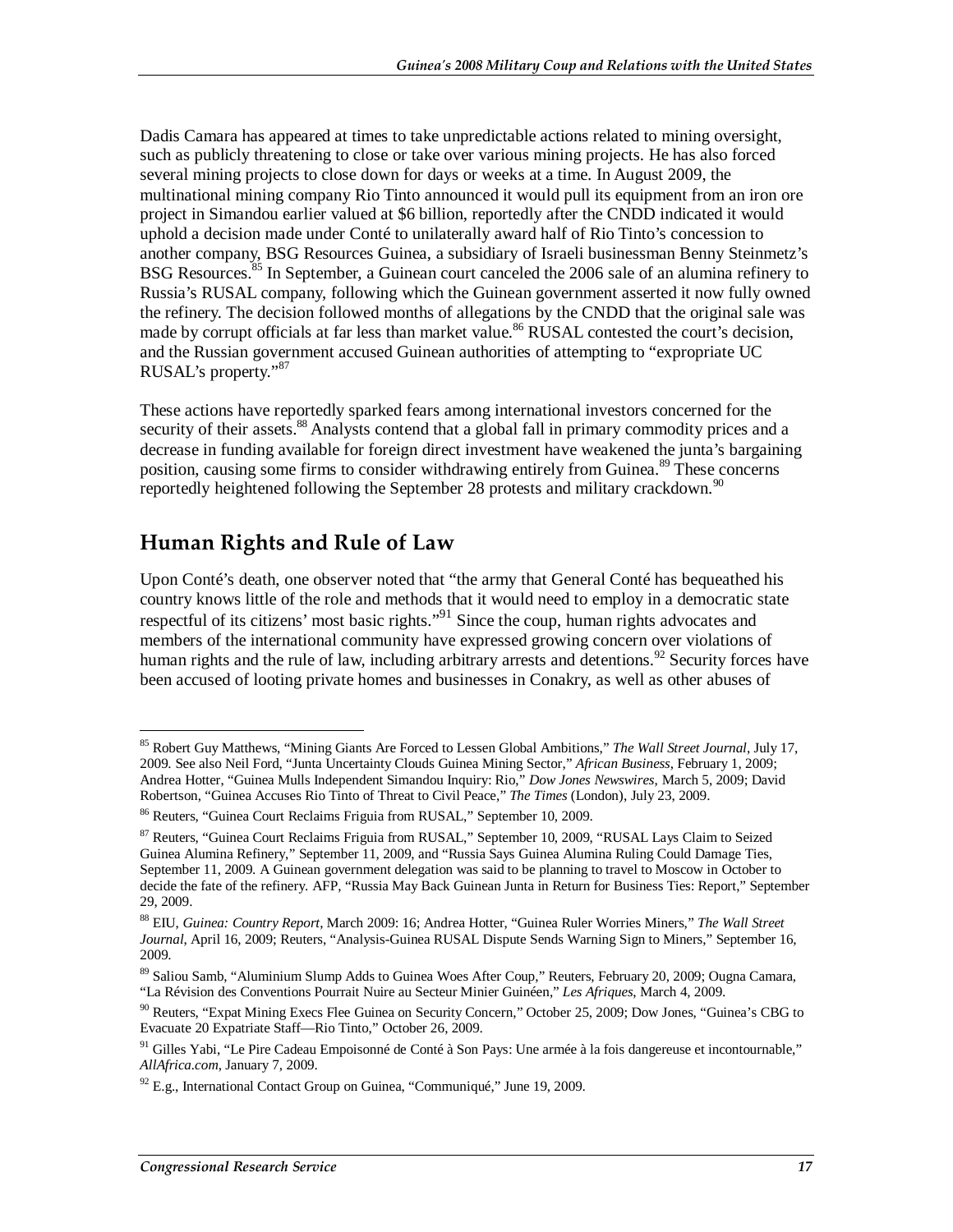power.<sup>93</sup> In September, defense lawyers for individuals detained in connection with cocaine trafficking contended their clients were suffering "degrading and humane" treatment in prison.<sup>94</sup>

In separate incidents, soldiers raided the homes of a political party leader, Cellou Dalein Diallo (in January 2009) and a prominent trade union activist, Rabiatou Sera Diallo (in March). In the former case, the CNDD claimed that the raid was carried out by rogue soldiers; in the second, the CNDD contended that the raid was carried out during a routine anti-drug operation.<sup>95</sup> In August 2009, Human Rights Watch reported that opposition politicians and a human rights activist who had criticized Dadis Camara had been the target of threats and intimidation.<sup>96</sup>

The CNDD has created several new agencies with undefined legal mandates, and has appeared to sideline the role of the judiciary in upholding the rule of law. The formation of a State Secretariat in Charge of Disputes sparked protests by human rights advocates and a strike by members of the Guinean bar association, which contended that "citizens and lawyers are regularly summoned to the military base … where they appear before the Secretariat or before the president in person as part of ostensibly judicial procedures." Bar members termed these proceedings "pseudo-trials."<sup>97</sup> The Secretariat was abolished in June, in apparent response to such criticisms. Advocates have also raised concerns over an apparent rise in vigilante attacks, particularly after the head of the newly created State Secretariat for Special Services called on the Guinean population to "burn all armed bandits who are caught red-handed," noting that prisons were already overcrowded.<sup>98</sup>

### **Alleged Abuses by CNDD Members Under Conté's Presidency**

Guinean and international advocates believe some CNDD members may have been responsible for human rights abuses under Conté. These include individuals who were in a position of command responsibility during nationwide anti-government protests in January and February 2007, when Guinean security forces allegedly opened fire on demonstrators and committed other serious abuses against civilians.<sup>99</sup> Dadis Camara promised to revive an official inquiry into alleged abuses by security forces during the protests, which stagnated under Conté; however, little progress appears to have been made.

The inclusion of Claude Pivi in the CNDD, and his promotion in January to Minister for Presidential Security, has provoked particular concern. Pivi rose to national prominence in May 2008, when he portrayed himself as the leader of a mutiny by junior army officers. He is a widely

<sup>&</sup>lt;u>.</u> <sup>93</sup> HRW, "Guinea: Rein in Soldiers," April 27, 2009.

<sup>&</sup>lt;sup>94</sup> AFP, "Guinea Prisoners Suffer 'Inhumane' Treatment: Lawyers," September 13, 2009.

<sup>95</sup> *Guineeactu.com*, "Perquisition Chez la SG de la CNTG : Le Capitaine Tiègboro et Raby s'expliquent," March 5, 2009.

<sup>&</sup>lt;sup>96</sup> Human Rights Watch, "Guinea: Respect Rights of Opposition," August 31, 2009.

<sup>97</sup> AFP, "Guinée: 'Graves violations des droits de l'Homme' (ordre des avocats)," May 15, 2009.

<sup>98</sup> Reuters, "Burn Armed Robbers, Says Guinea Crime Chief," June 2, 2009.

<sup>99</sup> See HRW, "Guinea: Plan Elections and Hold Rights Abusers Accountable," January 21, 2009. An investigation by a coalition of local human rights organizations concluded that 186 people were killed and over a thousand injured during the protests. In addition, human rights activists allege that security forces engaged in arbitrary arrests, mistreatment of detainees, and rape. See Coalition Pour la Défense des Victimes des Evénements de Janvier et Février 2007 en République de Guinée, *Rapport sur les Violations Commises en République de Guinée Pendant les Evénements de Janvier et Février 2007*, November 2007; and HRW, *Dying for Change: Brutality and Repression by Guinean Security Forces in Response to a Nationwide Strike*, April 24, 2007.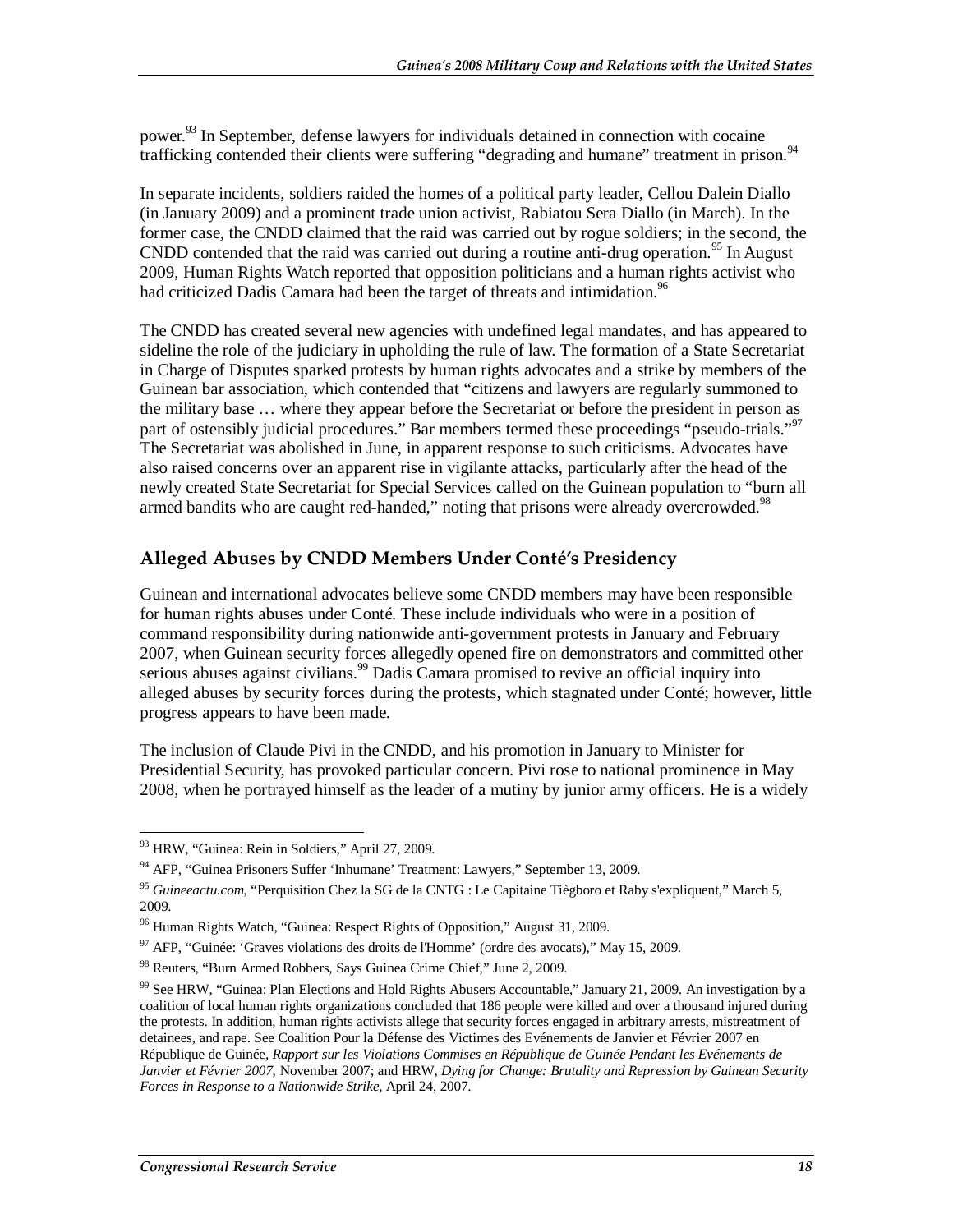feared figure in Conakry, and is believed by many to have personally overseen the reported killing of police officers in June 2008 (during a military-led crackdown on a police mutiny in Conakry) and the torture of a group of civilians the following November.<sup>100</sup> Pivi is also believed by some Guineans and members of the diplomatic community to have had ties to the drug trade.

### **Press Freedom**

Guinea's media are relatively diverse, and represent a variety of views. However, local media outlets are largely concentrated in Conakry: newspapers rarely circulate outside the capital, most private FM radio stations have a small broadcast radius, and Internet access is confined to urban centers. Adult literacy is under  $30\%$ <sup>101</sup> Nonetheless, much of the population has access to shortwave radio, including international news broadcasts focusing on Africa. The CNDD tightly controls the national television station—the only locally broadcast channel—which often airs hours of footage of Dadis Camara at a time. State-owned media have reportedly been barred from covering political party activities.<sup>102</sup>

Local journalists report widespread self-censorship and a lack of access to official information. Dadis Camara has appealed to local journalists to "support" the CNDD, and is said to have offered money in exchange for favorable coverage. Many journalists fear Presidential Security Minister Claude Pivi, who reportedly harassed and threatened several local journalists prior to Conté's death for coverage that was allegedly critical of the late president's regime.<sup>103</sup> Events throughout 2009 appear to bear out such fears. The CNDD reportedly has detained journalists on multiple occasions for reasons that have not been publicly explained or that relate to alleged press criticisms of the CNDD. $104$ 

In August and September 2009, there was an uptick in such incidents. The CNDD reportedly undertook a series of overt actions aimed curtailing the free exchange of information and press coverage relating to politics and, in particular, rising opposition to a possible Dadis Camara presidential candidacy:<sup>105</sup> These actions included a temporary block on critical cell phone text messages; the arrest and interrogation of a local journalist who had taken photos at a demonstration by an anti-Dadis Camara youth group; and a ban on call-in shows and other programs of a "political" nature on private radio stations.<sup>106</sup> Additionally, following the violent

<sup>&</sup>lt;u>.</u> <sup>100</sup> In November 2008, Pivi reportedly ordered the torture of several Cameroonian nationals whom he claimed had damaged his car; the incident was reported in the Guinean press and by members of the diplomatic community.

<sup>&</sup>lt;sup>101</sup> CIA World Factbook.

<sup>102</sup> AFP, "Guinée: Un meeting d'un parti d'opposition empêché dans l'Est," June 18, 2009.

<sup>&</sup>lt;sup>103</sup> Interview with Guinean media analyst, June 2009.

<sup>&</sup>lt;sup>104</sup> The Media Foundation for West Africa (MFWA), among other international human rights and press freedom organizations, has been particularly active in calling international attention to alleged press abuses in Guinea. MFWA is a regional association of journalists and human rights advocates that promotes freedom of expression. See, for instance, MFWA, "Guinea Alert: Soldiers Brutalise Journalist, Briefly Detain Him," March 20, 2009; MFWA, "Guinea Alert: Journalist and Family Held Incommunicado," June 5, 2009; MFWA, "Guinea Alert: Journalist Arrested, Detained Incommunicado," August 13, 2009; MFWA, "Guinea Alert: Cameraman Detained Briefly and His Film Destroyed," January 14, 2009; MFWA, "Guinea Alert: TV Journalist Suspended Indefinitely," April 8, 2009; and MFWA, "Guinea Alert: Two National Radio Journalists Unfairly Suspended," February 20, 2009.

<sup>&</sup>lt;sup>105</sup> See International Federation of Journalists (IFJ), "IFJ Condemns Threats on Freedom of Expression in Guinea," September 4, 2009; and HRW, "Guinea: Respect Rights of Opposition," August 31, 2009

<sup>&</sup>lt;sup>106</sup> HRW, "Guinea: Respect Rights of Opposition," August 31, 2009; Media Foundation for West Africa (MFWA), "Guinea Alert: Military Authorities Censor Telecom Operators," August 31, 2009; MFWA, "Guinea Alert: Another (continued...)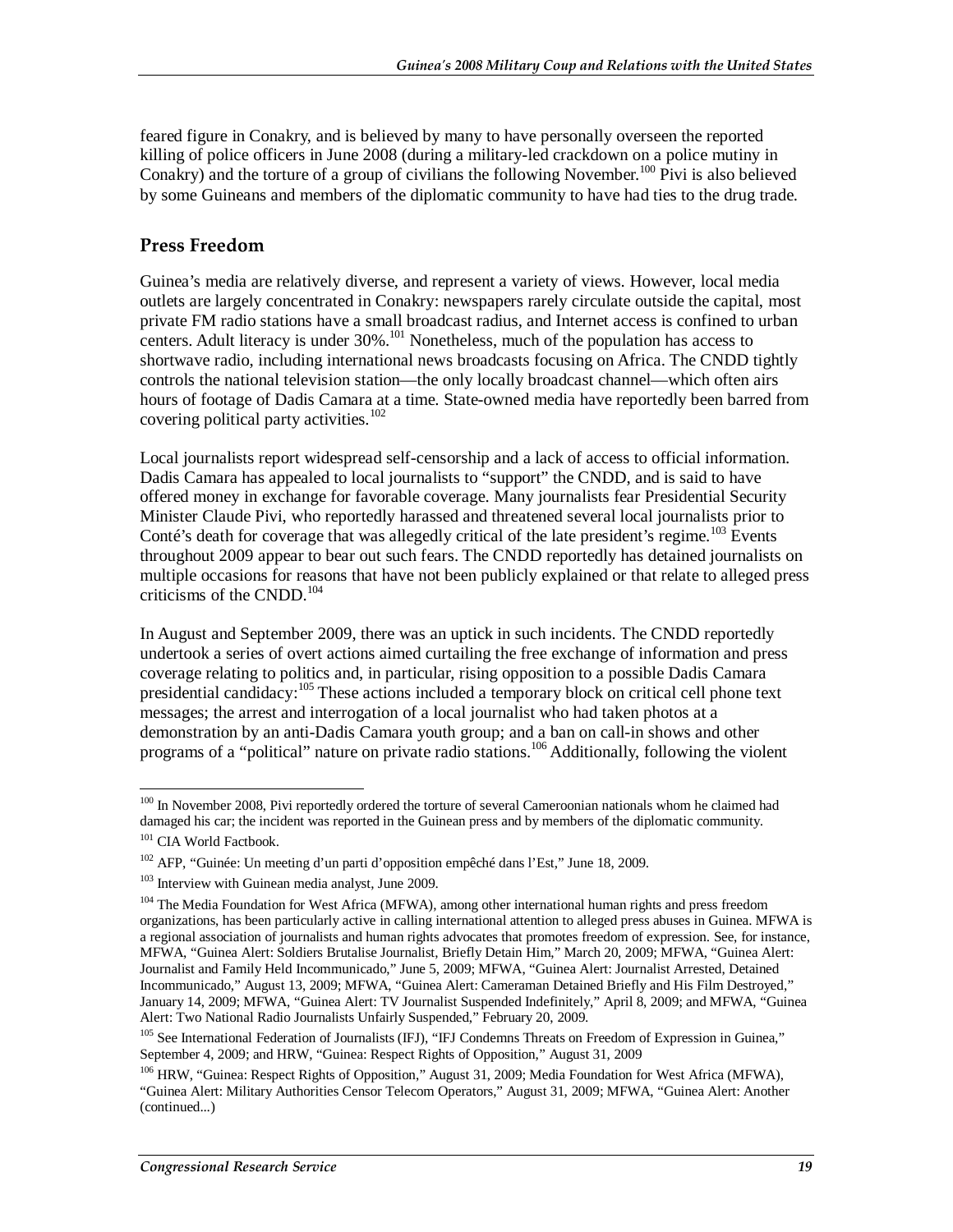repression of anti-CNDD protests on September 28, 2009 (see below), two local correspondents who had reported on the protests for international media, including Agence France-Presse, Radio France Internationale, and the BBC, were reportedly assaulted and threatened by soldiers.<sup>107</sup>

# **Transition Process**

The CNDD committed to overseeing "transparent elections" and a "peaceful transition" to a civilian-led government.<sup>108</sup> Dadis Camara also promised that neither he nor any CNDD member would run for office.<sup>109</sup> In March 2009, the CNDD agreed to an elections timetable proposed by a broad coalition of political parties, trade unions, and civil society groups known as the *Forces Vives* ("Active Forces"), in which both legislative and presidential elections would take place before year's end.<sup>110</sup> However, in August 2009, the CNDD postponed presidential and legislative elections until January and March 2010, respectively.

Some believe the junta's centralization of power, statements by Dadis Camara that he might run for president, and limited progress in electoral preparations could indicate an unwillingness by junta members to leave power. These fears intensified after security forces brutally suppressed mass civilian protests on September 28, 2009, as Dadis Camara claimed that he had little control over the military and was unable to step down.

## **Election Administration**

The organization of elections is being overseen by the Ministry for Territorial Administration and Political Affairs (MATAP) and the Independent National Electoral Commission (CENI). However, these agencies' mandates remain unclear.<sup>111</sup> Voter registration has reportedly been completed, though the finalization of voting lists was reportedly ongoing at the time of writing.

1

<sup>(...</sup>continued)

Journalist Detained By The Military, Released Without Charge," August 31, 2009; URTELGUI, "Déclaration de l'Union des Radiodiffusions et Télévisions Libres de Guinée," August 31, 2009 via http://www.guineepresse.info; MFWA, "Guinea Alert: Media Regulator Censors Private Radio Stations," September 4, 2009; and Guineenews, "Une Union des Radios et Télévisions Libres Créée en Guinée," March 24, 2009.

<sup>&</sup>lt;sup>107</sup> Reporters Without Borders, "Two Reporters for Foreign Media Go Into Hiding After Getting Death Threats," September 30, 2009.

<sup>&</sup>lt;sup>108</sup> The CNDD initially promised to hold elections in 2010, but it later agreed to organize the vote by the end of 2009, following pressure from domestic opposition and civil society groups as well as donor countries. Conakry Radio Guinee Internationale, "Guinea: Army Dissolves Cabinet, Suspends Constitution After President's Death [Statement by the Guinean Army following President Conte's death, in Conakry on 23 December]," December 23, 2008, via Open Source Center; Guineenews, " 'Le Pouvoir Sera Remis A Un Civil Qui A Les Mains Propres,' Dixit Dadis Camara," February 10, 2009.

<sup>&</sup>lt;sup>109</sup> Reuters, "Guinea Coup Chief Says Will Not Stand in Vote," December 25, 2008; AFP, "Junta in Guinea Moots Late 2009 Elections," February 7, 2009; *Jeune Afrique*, "Moussa Dadis Camara: 'Je Suis un Incompris, et J'en Souffre,'" July 26, 2009.

<sup>&</sup>lt;sup>110</sup> The *Forces Vives* coalition has served as the main domestic civilian entity engaged in negotiations with the junta over Guinea's transition from military rule. While the *Forces Vives* have been the main domestic civilian entity engaged in negotiating with the CNDD over Guinea's transition to military rule, the coalition's components—which include political parties expected to compete against each other in elections—do not necessarily share a single political perspective.

<sup>&</sup>lt;sup>111</sup> Arieff interview with NGO expert on Guinea elections, May 2009.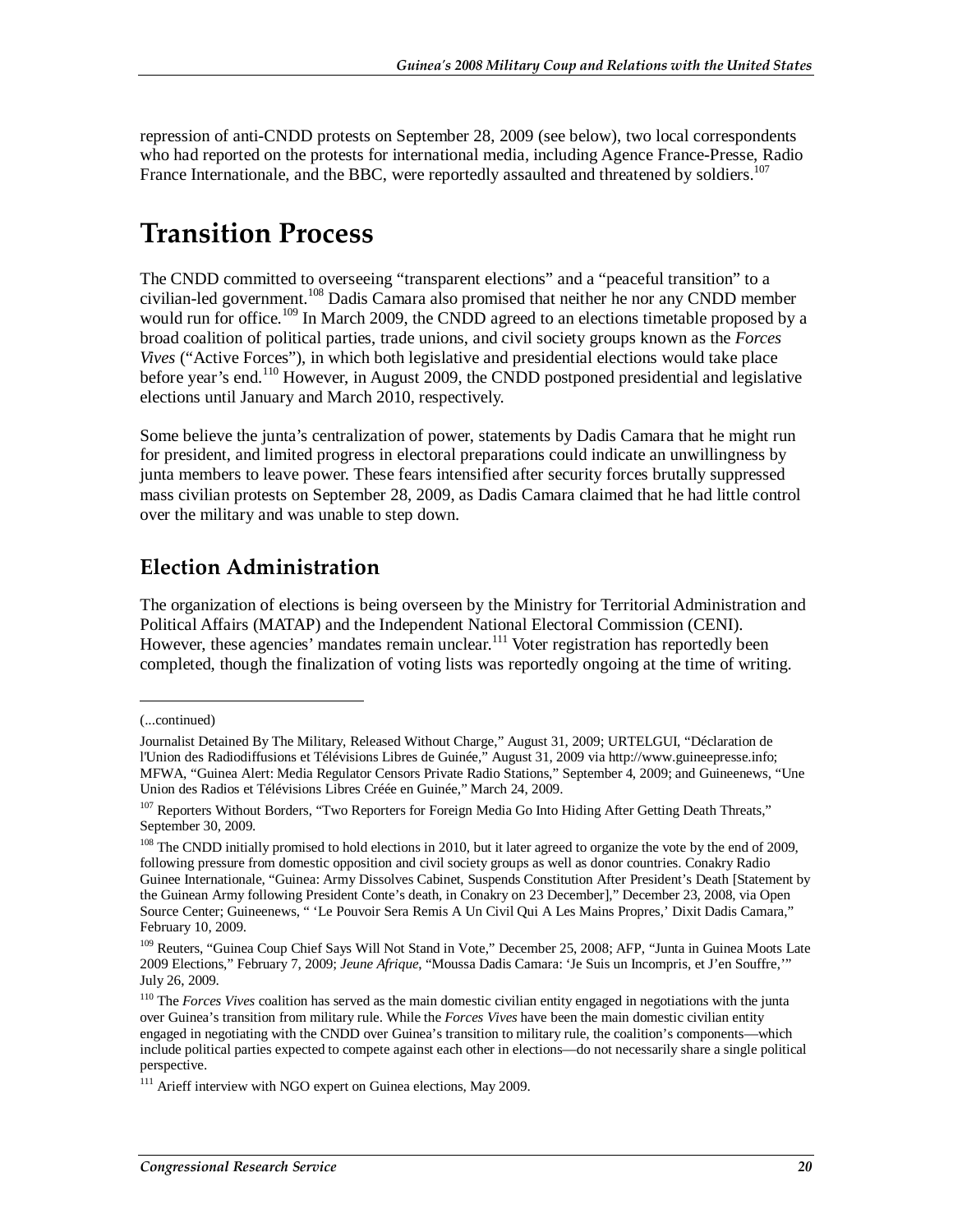Voter ID cards have not yet been issued.<sup>112</sup> International concerns over a possible Dadis candidacy were preceded by earlier international warnings that electoral preparations by the  $\widehat{\text{CNDD}}$  were not on track.<sup>113</sup> Many observers agree that the longer the  $\widehat{\text{CNDD}}$  remains in power, the more vulnerable it may become to violent public opposition, factionalization, or a counter $coup.<sup>114</sup>$ 

## **Funding**

The total budget for completing a national voter registry and holding legislative and presidential elections is projected to be over \$38 million dollars.<sup>115</sup> As of early July 2009, the United States had pledged \$5.3 million, the largest single contribution. Other pledges have come from the European Union, France, Japan, Germany, and Spain. In late June, after the International Contact Group on Guinea criticized the CNDD for failing to provide promised funds, the Guinean government disbursed the equivalent of \$3 million toward the electoral process. Additional Guinean government funds that were designated by Conté's administration for use in legislative elections are also expected to be applied. A significant funding shortfall nevertheless continues to exist.<sup>116</sup> The Obama Administration has expressed support for elections in Guinea, stating in its *FY2010 Congressional Budget Justification for Foreign Operations* that "for the first time ever, Guinea has the opportunity to hold credible elections," and that "despite deteriorating political conditions, the United States sees reason for hope."

## **Potential Dadis Candidacy**

In August and September 2009, Dadis Camara indicated on several occasions that he may run for president. His statements contradicted his own repeated previous pledges not to remain in power and a prior CNDD ban on the candidacy of any CNDD member.<sup>117</sup> While Dadis Camara has not officially announced that he will run—stating, instead, that he "might or might not stand"—he has repeatedly asserted his right to stand for election, stating that "no one can stop me" from entering the presidential race and that his potential candidacy is "in the hands of God."<sup>118</sup> In mid-September, a new political party, the Rally for the Defense of the Republic (RDR), was formed to support Dadis Camara's candidacy.<sup>119</sup>

<sup>-</sup><sup>112</sup> CRS interview with NGO expert on Guinea elections, October 2009.

<sup>113</sup> Statement by African Union Peace and Security Council, July 10, 2009; *5ème Réunion du Groupe de International de Contact sur la Guinée (GIC-G)*," Final Communiqué, July 16-17, 2009; AFP, "France Ready to Help Guinea Stage Post-Coup Polls," August 4, 2009.

<sup>114</sup> SSRC, *Policy Approaches to the Current Situation in Guinea*, March 2009: 1.

 $115$  Funding for elections is expected to come from previous budgeting for delayed legislative elections as well as newly committed funds. As of early September, the budget for remaining activities was estimated at roughly \$28.5 million (\$11.5 million to complete the voter registry and \$17 million for the elections). USAID responses to CRS queries, July-September 2009.

<sup>116</sup> As of early July, donor pledges of new funds totaled just over \$12.76 million. USAID, July 6, 2009.

<sup>117</sup> Radio France Internationale (RFI), "Guinea Junta Leader Says May Run for Presidency in 2010 Poll," via BBC Monitoring, August 20, 2009; Reuters, "Guinea Rejects U.S. Call for Junta-Free Election," August 23, 2009.

<sup>&</sup>lt;sup>118</sup> AFP, "Guinée/Présidentielle: la Candidature de Camara 'Entre les Mains de Dieu," August 20, 2009; AFP, "Guinea Junta Chief Says He May Run in Polls," August 24, 2009; Reuters, "Guinea Bans Political Debates on Radio and TV," September 3, 2009.

<sup>&</sup>lt;sup>119</sup> AFP, "Guinea Party Backs Junta Leader for President Despite Sanctions," September 19, 2009.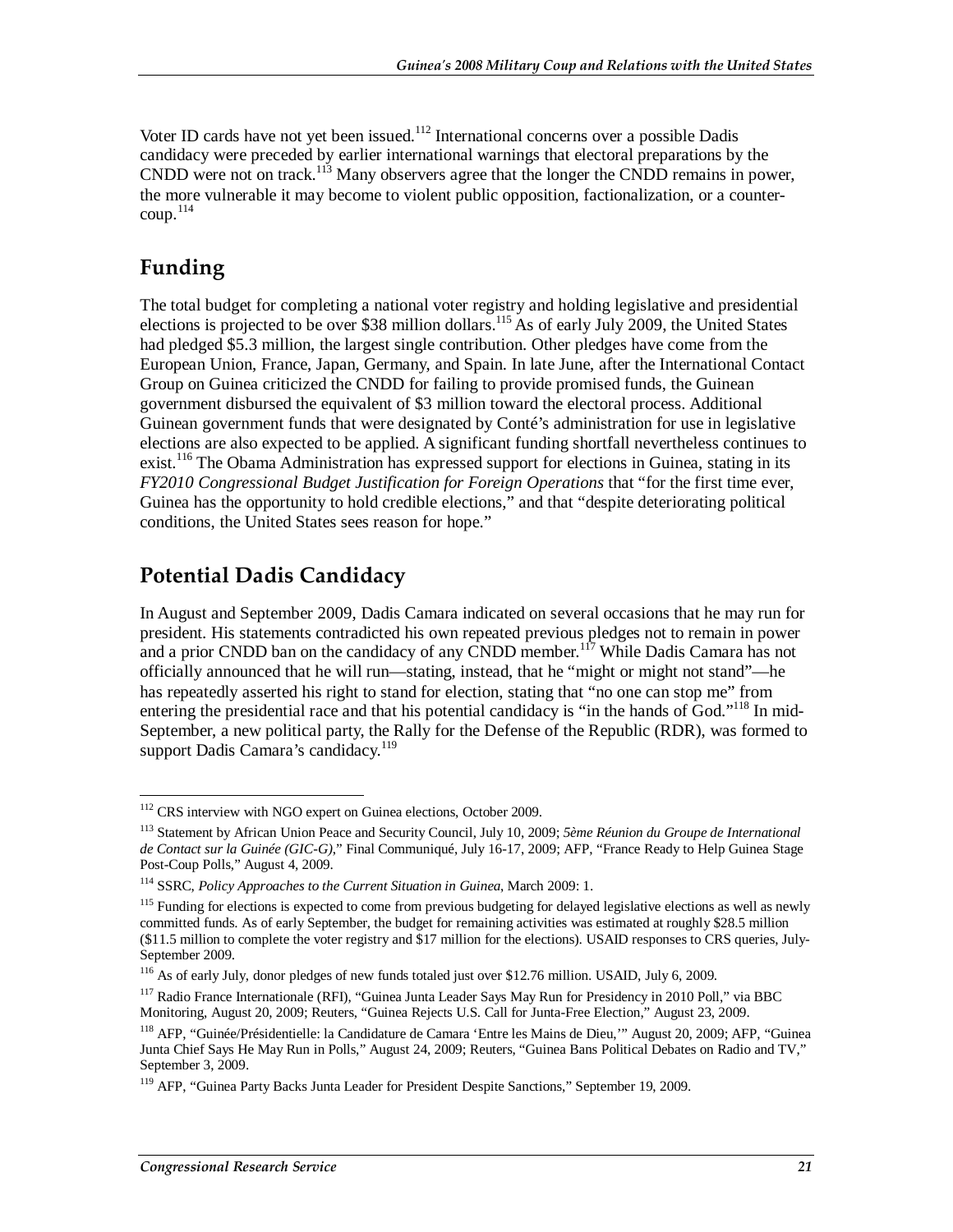### **Reactions**

Dadis Camara's indications that he may enter the presidential race and the CNDD's decision to postpone the elections have provoked concern and criticisms among many Guineans, African leaders, and donors. The *Forces Vives* coalition called on Guineans to reject any attempt by the junta leader to run for president, and announced that they would boycott a meeting convened on August 31 by the junta due to their "categorical opposition" to Dadis Camara's candidacy.<sup>120</sup> The U.S. government, France, the African Union, ECOWAS, and the International Contact Group also condemned Dadis Camara's statements, while the AU threatened sanctions.<sup>121</sup> Dadis rejected such criticisms, while the CNDD accused the United States of "a blatant act of interference in the internal affairs of the Republic of Guinea."<sup>122</sup>

Several pro-Dadis youth groups, such as *Dadis Doit Rester* ("Dadis Must Stay"), were formed after the CNDD took power and have held demonstrations calling for Dadis to remain in office. These groups are seen by some as part of a CNDD strategy to retain power by cultivating a youth constituency and marginalizing traditional political parties. Simultaneously, youths opposed to Dadis have organized a group called *Dadis Doit Partir* ("Dadis Must Go") and staged demonstrations in early September in Conakry's impoverished suburbs—the site of frequent antigovernment protests under former President Lansana Conté—including a protest in front of the U.S. Embassy.<sup>123</sup>

# **September 28 Protests**

The postponement of elections and Dadis Camara's statements that he might run for president occurred amid indications of strong public dissatisfaction with the CNDD's leadership and increased economic hardship.<sup>124</sup> On September 28, 2009, security forces opened fire with live ammunition on a crowd of some 50,000 civilian protesters who had gathered in and around an outdoor stadium near the center of Conakry.<sup>125</sup> Several major political leaders were in the stadium and planned to address the crowd. Demonstrators reportedly chanted, "We want true democracy" and held signs reading "Down with the Army in Power."126 CNDD authorities had earlier

<sup>&</sup>lt;u>.</u> <sup>120</sup> AFP, "Guinée: Les 'Forces Vives' Boycotteront une Réunion Convoquée par la Junte," August 29, 2009.

<sup>&</sup>lt;sup>121</sup> State Department [U.S. Embassy-Conakry], "Delay of Guinean Elections," August 20, 2009; AllAfrica.com, "U.S. Calls on Malagasy, Guinea Leaders to Step Down," September 24, 2009; AFP, "Paris Appelle Dadis et Sa Junte A Ne Pas Se Présenter A la Présidentielle," August 24, 2009; AFP, "Guinée/Présidentielle: Le Groupe de Contact Appelle Camara A Ne Pas Se Présenter," September 3, 2009; AU, "Communiqué of the  $204<sup>th</sup>$  Meeting of the Peace and Security Council," September 17, 2009; AFP, "Guinée: l'Opposition Approuve les Sanctions Prônées par l'Union Africaine," September 19, 2009; AFP, "Guinea Opposition Calls on Junta Chief Not to Run for President," August 23, 2009.

<sup>&</sup>lt;sup>122</sup> Government of Guinea, "Communiqué de la Direction de la Communication du Ministère des Affaires Etrangères de la République de Guinée," August 22, 2009, via Guineenews.

<sup>&</sup>lt;sup>123</sup> Guineenews, via BBC Monitoring, "One Gendarme Killed in Demo Against Junta Chief's Candidacy in 2010 Poll," September 1, 2009.

<sup>&</sup>lt;sup>124</sup> IRIN, "Guinea: 'Yesterday Was Better Than Today," August 24, 2009.

<sup>&</sup>lt;sup>125</sup> September 28 is a national holiday in Guinea, commemorating Guinea's decision in 1958 to declare independence from France.

<sup>&</sup>lt;sup>126</sup> Associated Press (AP), "Guinea Soldiers Shoot Dead at Least 10 Protesters," September 28, 2009; Adam Nossiter, "Over 100 Protesters Killed in Guinea," *The New York Times*, September 29, 2009. Four days earlier, tens of thousands of protesters had reportedly demonstrated against Camara when he traveled to Labe, the main city in central Guinea and an opposition stronghold, though no violent confrontations were reported. AFP, "20,000 in Guinea Demo Against (continued...)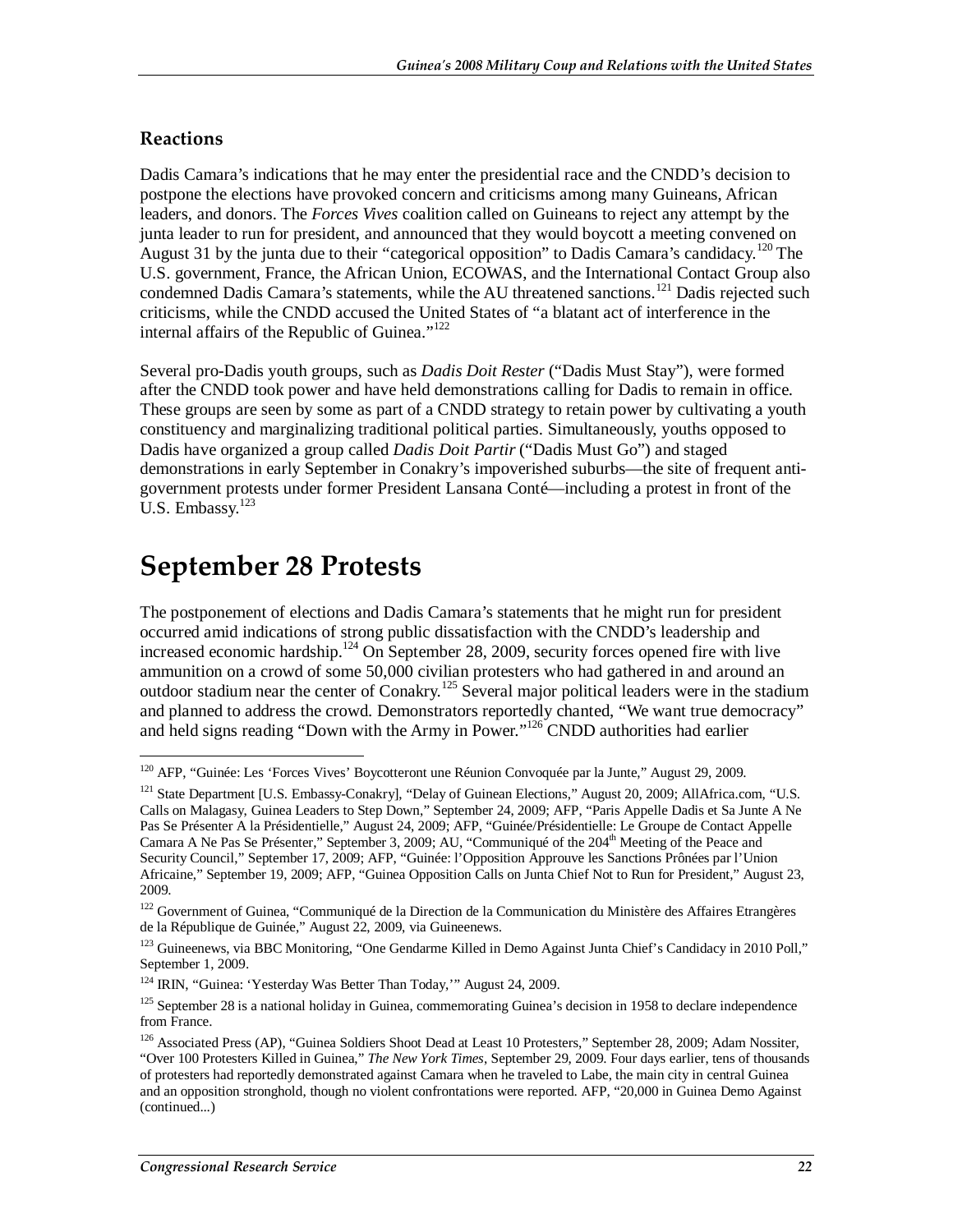attempted to ban the protest from taking place. The military crackdown in response to the September 28 protest was the deadliest since nationwide anti-government protests in early 2007.

While state authorities reported 57 mortalities as a result of the confrontations, the Guinean Organization for Human Rights (OGDH) reported that at least 157 people were killed, many by bullets, while over 1,000 were wounded. The OGDH toll is based on a survey of hospitals, and many believe the death toll to be significantly higher.<sup>127</sup> Human Rights Watch reported that soldiers and gendarmes—including members of the Presidential Guard and of the CNDD's antidrug and anti-crime unit, both of which answer directly to the presidency—directly fired on the stadium crowd and stabbed those fleeing with knives and bayonets. Military and police officers also carried out lootings and rapes in residential areas of Conakry during the melee. Several local journalists were reportedly assaulted and threatened by soldiers.<sup>128</sup> Protesters set fire to a police station during the crackdown.<sup>129</sup> In the days following the protests, looting by soldiers continued and sporadic confrontations were reported in several opposition strongholds in Conakry. Witnesses said at least three civilians were killed in such confrontations.<sup>130</sup> Several dozen protesters detained on September 28 were held in military and police facilities, where they were reportedly denied access by international monitors such as the International Red Cross.<sup>131</sup>

The deliberate infliction of violence against women protesters has provoked widespread outrage among Guineans and the international community. According to numerous reports, soldiers molested and raped women openly in public, many in full view of their commanders.<sup>132</sup> A U.N. humanitarian report stated that "dozens" of women had been victims of such attacks, though "the exact number is not known due to a lack of cross-referencing in the collection of data, and to the fear of social stigma and possible repercussions on the part of victims."133 Some women were also reportedly detained for days and tortured in police stations and military camps. While sexual violence by the military against civilians has been documented in the past—notably during antigovernment protests in 2007—the public and large-scale nature of the attacks appeared to be a new tactic. Secretary of State Clinton stated at a press conference, "It will not surprise you to hear that I was particularly appalled by the violence against women."<sup>134</sup>

<u>.</u>

<sup>128</sup> Reporters Without Borders, " 'We Know You, We'll Make You Pay,' Soldiers Tell Journalists," October 8, 2009.

129 Agence France Presse (AFP), "'Dozens Killed' in Guinea Anti-Junta Demonstration," September 28, 2009.

<sup>(...</sup>continued)

Coup Leader," September 24, 2009.

<sup>&</sup>lt;sup>127</sup> Many reports contend that CNDD commanders ordered bodies to be taken to military camps rather than the morgue. U.N. Office for the Coordination of Humanitarian Affairs, "Guinea Victims of Security Forces Crackdown: Situation Report No. 3," October 18, 2009; HRW, "Guinea: September 28 Massacre Was Premeditated," October 27, 2009.

<sup>&</sup>lt;sup>130</sup> CRS interviews with Conakry residents, September 29, 2009; Radio France Internationale (RFI), "Calme Tendu Après la Sanglante Répression," September 29, 2009.

<sup>&</sup>lt;sup>131</sup> Human Rights Watch, "Guinea: Free or Charge Detainees," October 4, 2009; U.N. Office for the Coordination of Humanitarian Affairs, "Guinea Victims of Security Forces Crackdown: Situation Report No. 3," October 18, 2009.

<sup>&</sup>lt;sup>132</sup> HRW, "Guinea: September 28 Massacre Was Premeditated," October 27, 2009; AFP, "Guinée: J'ai Vu les Soldats Mettre le Fusil dans le Sexe des Femmes,'" October 5, 2009; BBC, "African View: Guinea's Lingering Military Legacy," October 5, 2009; Adam Nossiter, "In a Guinea Seized by Violence, Women Are Prey," *The New York Times*, October 6, 2009; U.N. IRIN, "Guinea: In the aftermath of rape," October 9, 2009; National Public Radio, "Guinea Shaken by Wave of Rapes During Crackdown," October 20, 2009.

<sup>133</sup> U.N. OCHA, *Bulletin Humanitaire Mensuel*, October 31, 2009.

<sup>&</sup>lt;sup>134</sup> Congressional Quarterly Transcript, "Secretary of State Clinton Holds Press Conference with Pakistani Foreign Minister Qureshi," October 6, 2009.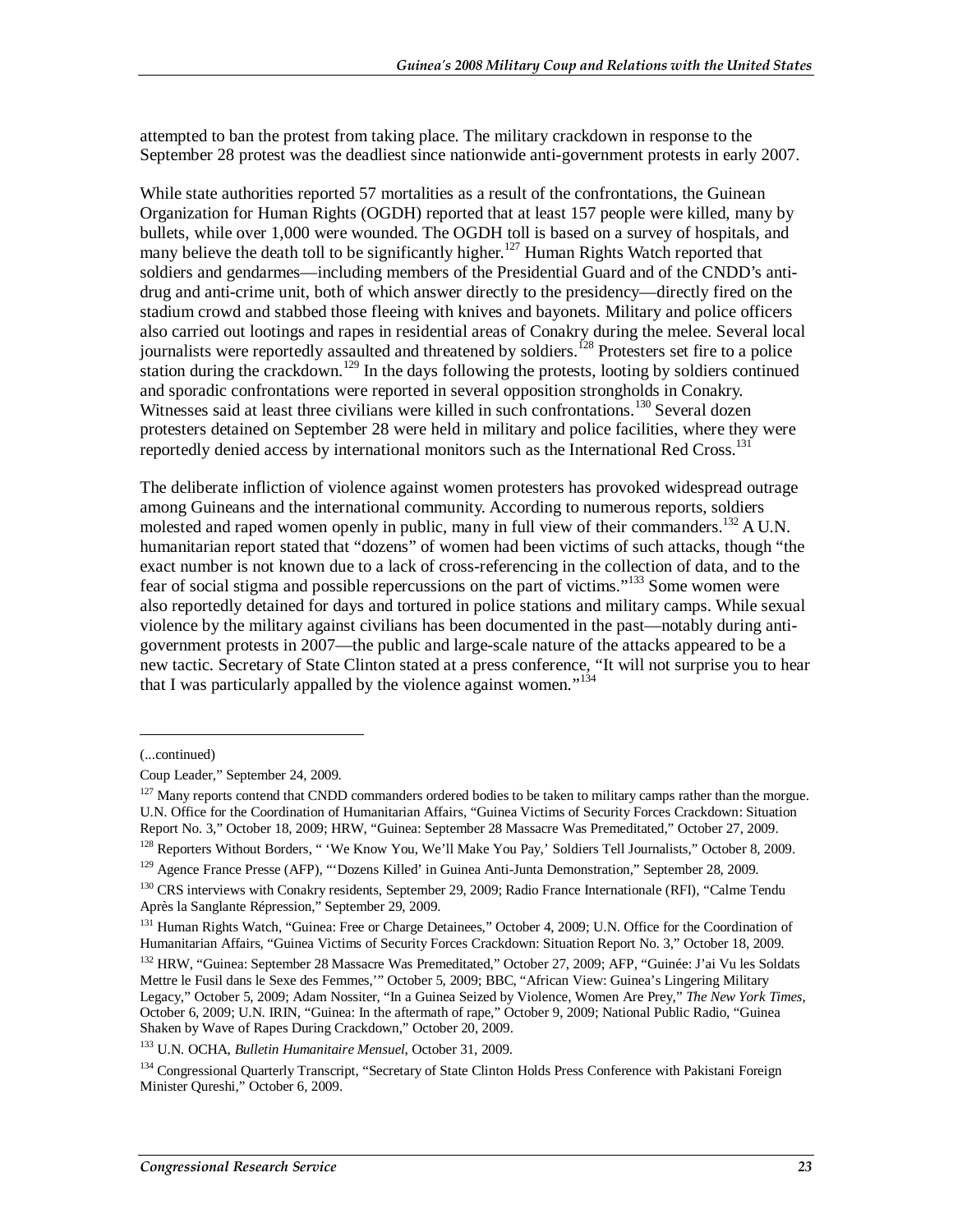In response to the attacks, human rights organizations condemned the Guinean military and Dadis Camara. Corinne Dufka, a senior researcher at Human Rights Watch, said the killings were "shocking even by the abusive standards of Guinea's coup government."<sup>135</sup> Human Rights Watch subsequently found that the military response to the protests had been planned and "premeditated," and could amount to a crime against humanity.<sup>136</sup> Alioune Tine, head of the regional human rights organization RADDHO, stated, "If Camara maintains his desire to be president, we are heading to an open conflict in this country."137 Gilles Yabi, a former Guinea analyst with the International Crisis Group, warned that the protest could be "only the beginning of demonstrations and counter-demonstrations we can expect in the next few months."138

## **Opposition Leaders Injured, Arrested**

At least six opposition leaders—Cellou Dalein Diallo and his deputy Amadou Bah Oury, François Lonsény Fall, Sidya Touré, Jean-Marie Doré, and Mouctar Diallo—were reportedly injured, and three were beaten by soldiers. Diallo, Touré, and Fall were reportedly arrested before eventually being taken to a hospital, where they were temporarily barred from communicating with the media.<sup>139</sup> The leaders' homes were reportedly looted by soldiers in their absence, and at least one was sprayed with machine gun fire.<sup>140</sup> According to statements later made to the international press, Diallo said he was beaten by soldiers who threatened to kill him. (Diallo was later evacuated from Guinea to receive medical treatment.) Touré said he had witnessed "complete disorder and total anarchy," while Fall accused the military of crimes against humanity.<sup>141</sup> (See **Appendix A** for profiles of selected Guinean political party leaders.)

## **CNDD Statements**

Dadis Camara has stated that he was "disgusted" by the violence of September 28 and that "innocent people lost their lives."<sup>142</sup> At the same time, in remarks to the press, the junta leader has denied any responsibility for the killings and abuses, contending that he is not in command of the armed forces and suggesting that military disorder under Conté caused a breakdown in the chain of command.<sup>143</sup> These statements are contradicted by numerous witness reports and a Human Rights Watch investigation, which indicate that commanders of the Presidential Guard and of the State Secretariat for Special Services–both of which answer directly to the president orchestrated the crackdown.144 Dadis Camara also contended that "the army have taken me

<sup>&</sup>lt;u>.</u> <sup>135</sup> Human Rights Watch, "Security Forces Unlawfully Kill Dozens of Protesters," September 29, 2009.

<sup>&</sup>lt;sup>136</sup> Human Rights Watch, "Guinea: September 28 Massacre Was Premeditated," October 27. 2009.

<sup>&</sup>lt;sup>137</sup> Reuters, "Guinea Forces Kill 14 in Crackdown-Group," September 28, 2009.

<sup>138</sup> BBC, "Guinea Army 'Bayoneted Victims,'" September 29, 2009.

<sup>&</sup>lt;sup>139</sup> AFP, "Guinée: Trois Opposants Ayant Eté Hospitalisés ont Regagné Leur Domicile," September 29, 2009; RFI, "Calme Tendu Après la Sanglante Répression," September 29, 2009.

<sup>&</sup>lt;sup>140</sup> AFP, "Guinée: Les maisons de deux opposants pillées par des militaires (témoins)," September 28, 2009.

<sup>&</sup>lt;sup>141</sup> RFI, "Calme Tendu Après la Sanglante Répression," September 29, 2009.

<sup>&</sup>lt;sup>142</sup> AFP, "Guinea Under Fire After Scores Killed in Opposition Crackdown," September 28, 2009; Agence Guinéenne de Presse, "Discours A La Nation du Chef de l'Etat," November 3, 2009.

<sup>143</sup> *Jeune Afrique*, "Massacres du 28 Septembre: Dadis a-t-il été l'instigateur?" September 30, 2009; AFP, "Massacre en Guinée: Dadis Camara Ne Se Reconnaît 'Aucune Responsabilité,'" October 4, 2009.

<sup>144</sup> E.g., Adam Nossiter, "In Guinean Hospital, Wounded Attest to Military Attack," *The New York Times*, October 1, 2009; Radio France Internationale, "Un Militaire Témoigne," October 1, 2009; *Jeune Afrique*, "Lundi Sanglant A (continued...)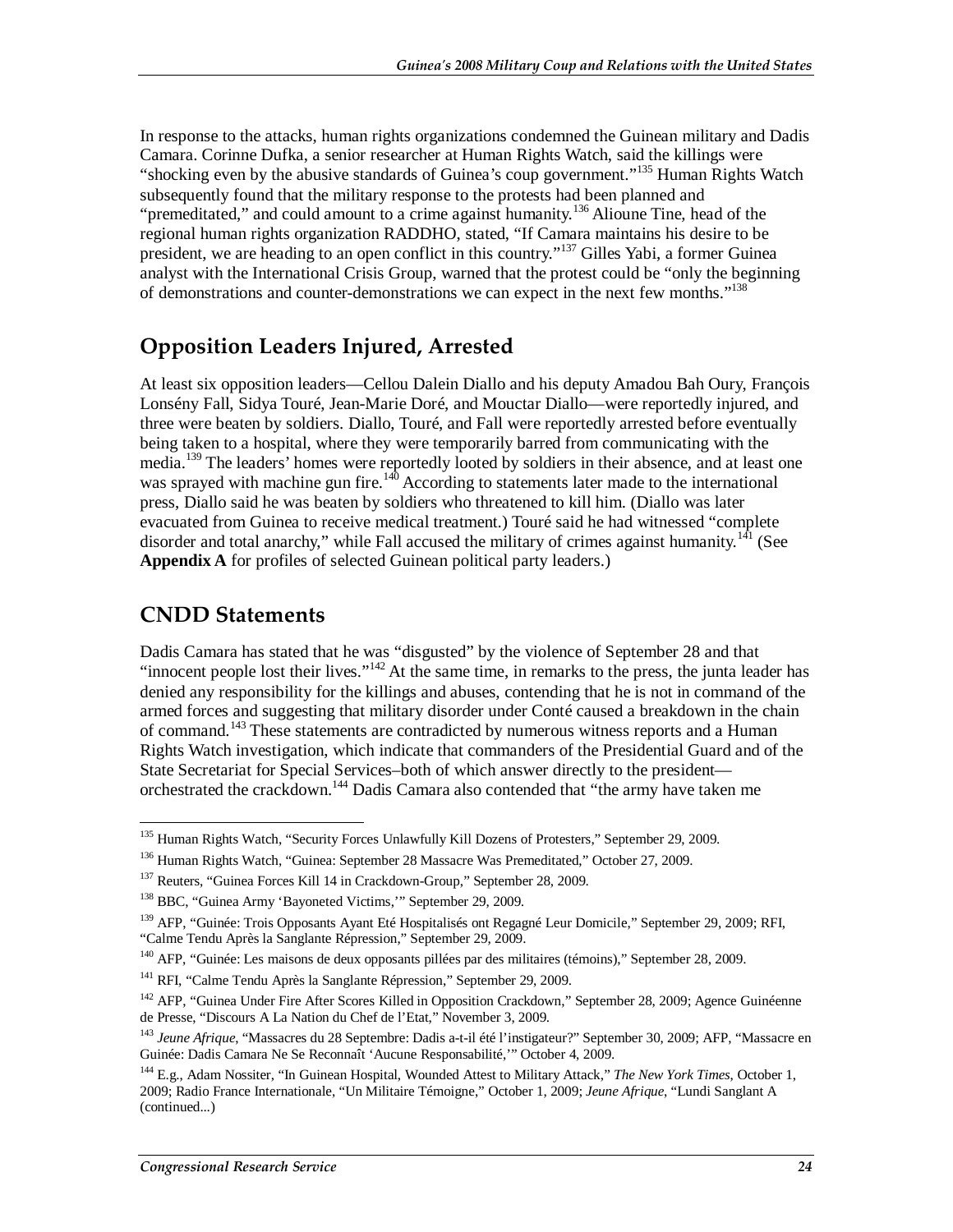hostage. They tell me 'if you step down then we'll take over."<sup>145</sup> At the same time, Dadis Camara has maintained that he cannot step down because he is the only one capable of controlling the military.<sup>146</sup>

Dadis Camara has also accused the opposition of being at fault for the September 28 violence and for seeking to overthrow the government.<sup>147</sup> A CNDD statement, released September 29, contended that security forces had been deployed "to prevent public unrest and to guarantee the security of individuals and belongings," while opposition leaders had "unilaterally" organized a protest that risked "compromising public order" despite CNDD orders. It also maintained that the majority of those who died had been killed by asphyxiation in the stampede, not by bullets.<sup>148</sup> Dadis Camara separately declared two days of national mourning and a prohibition on "any gathering from whatever side and nature and with subversive character," which was later lifted.<sup>149</sup> The CNDD has promised to organize its own investigation, but the opposition has rejected any junta attempt to investigate as biased.<sup>150</sup>

### **International Reactions**

The United States, European governments, and African regional organizations condemned the military crackdown of September 28 and apparent attempts by the CNDD to prolong its hold on power. The U.S. government, European Union (EU), and AU announced targeted sanctions against CNDD members and certain associates; ECOWAS, the EU, and the AU have additionally announced an arms embargo.151 France condemned the violence and announced the suspension of military aid; previously, France had been one of the only donors to continue such aid to the  $CNDD.<sup>152</sup>$ 

1

<sup>(...</sup>continued)

Conakry: L'Enquête-Vérité," October 4-10, 2009; AFP, "En Banlieue de Conakry, la Terreur 'Quand les Bérets Rouges Sont Venus," October 1, 2009; Human Rights Watch, "Guinea: September 28 Massacre Was Premeditated," October 27, 2009.

<sup>&</sup>lt;sup>145</sup> Reuters, "Guinea Opposition Rejects Junta Unity Call," October 1, 2009.

<sup>146</sup> France 24, "Our Army Has Never Been Disciplined," Warns Camara," October 1, 2009.

<sup>147</sup> Adam Nossiter, "Guinea Seethes as a Captain Rules at Gunpoint," *The New York Times*, October 3, 2009.

<sup>&</sup>lt;sup>148</sup> Guineenews, "Massacre du 28 Septembre. Déclaration du CNDD et du Gouvernement," September 29, 2009.

<sup>149</sup> AP, "Guinée: Camara Décrète Deux Jours de Deuil National," September 30, 2009; BBC, "Guinea Bans 'Subversive' Meetings," September 30, 2009.

<sup>150</sup> Reuters, "Tensions in Guinea Junta As Isolation Grows," October 8, 2009.

<sup>&</sup>lt;sup>151</sup> The United States has imposed travel restrictions on "certain members of the military junta and the government, as well as other individuals who support policies or actions that undermine the restoration of democracy and the rule of law in Guinea." The EU adopted sanctions against members of the junta and "associated individuals responsible for the violent repression or the political impasse in the country." African Union sanctions were announced on October 29 and include denial of visas, travel restrictions, and asset freezes targeting "the president and members of the CNDD, members of the government, and any other individuals, civilian or military, whose activities are aimed at maintaining the anti-constitutional status quo in Guinea" (CRS translation of French-language communiqué). Reuters, "West African Leaders Impose Arms Embargo on Guinea," October 17, 2009; Voice of America, "EU Arms Embargo Imposed on Guinea," October 27, 2009; Europolitique, "UE/Guinée: L'UE Adopte des Sanctions Contre la Guinée"; U.S. Department of State, "Guinea: Travel Restrictions," October 29, 2009; AU Peace and Security Council Communiqué, October 29, 2009. African Union, "AU Commission Expresses Grave Concern Over Situation in Guinea," September 29, 2009.

<sup>&</sup>lt;sup>152</sup> AFP, "France Condemns 'Violent Repression' in Guinea," September 28, 2009; Reuters, "Clash Toll in Guinea Soars, France Cuts Aid," September 29, 2009.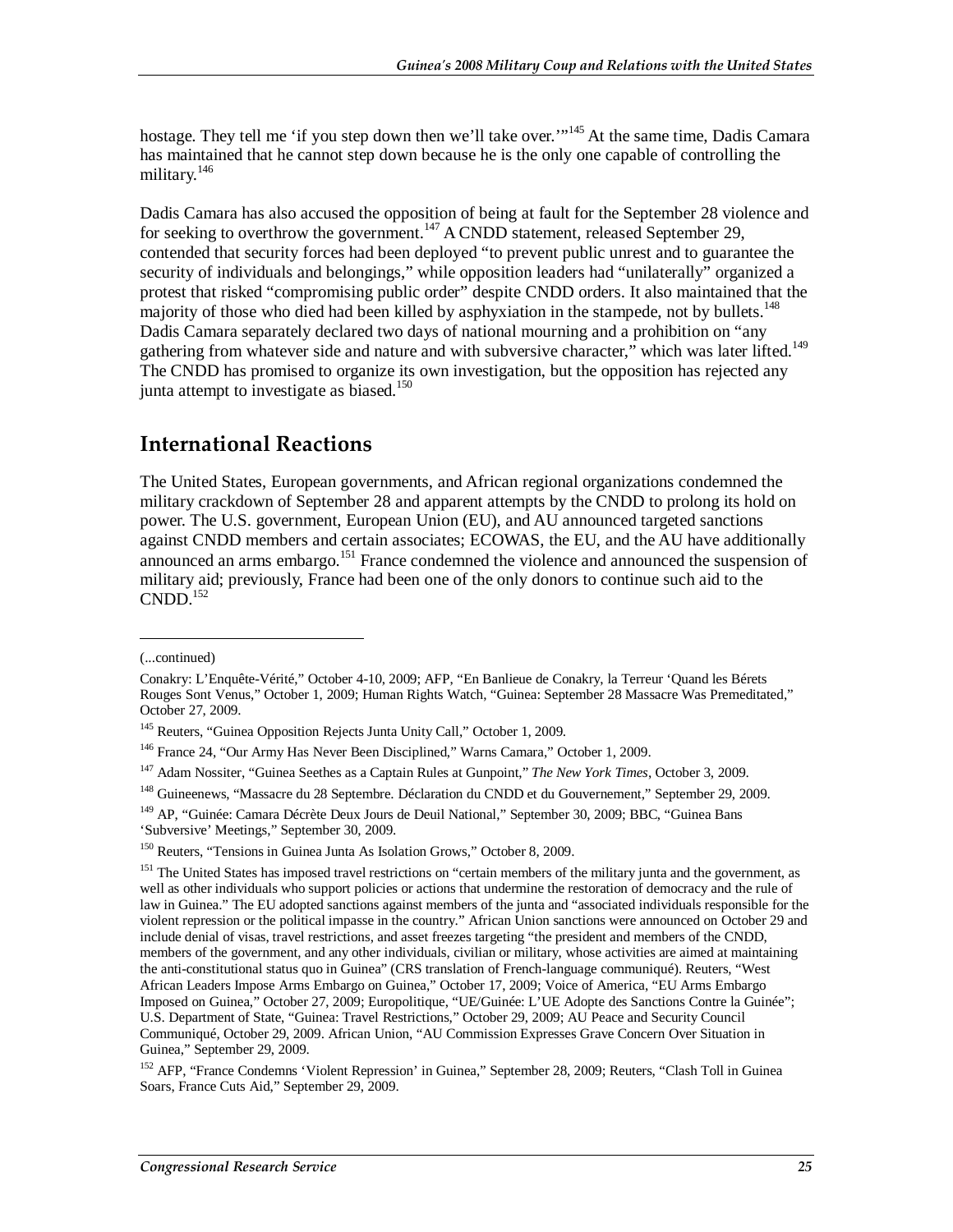On September 30, the U.N. Security Council, chaired by U.S. Ambassador Susan Rice, urged Guinean authorities to "put an end to the violence, bring the perpetrators to justice [and] release all political prisoners, opposition leaders and individuals who are being denied due process under the law."<sup>153</sup> U.N. Secretary-General Ban Ki-moon has announced the formation of an international commission of inquiry, with which the CNDD has agreed to cooperate.<sup>154</sup>

### **U.S. Reactions**

Philip J. Crowley, Assistant Secretary of State for Public Affairs, stated that the United States is

deeply concerned about the general breakdown ... of security in Conakry, and we encourage the Guinean Government to exercise restraint and ensure the safety and security of all Guineans and foreign nationals. We're very concerned about violations of basic human rights and call upon the regime to release all political prisoners.<sup>155</sup>

The State Department said the United States would monitor "the extralegal actions of the military and government."<sup>156</sup> The Obama Administration announced travel restrictions against members of the CNDD as well as "other individuals who support policies or actions that undermine the restoration of democracy and the rule of law in Guinea," effective October 23, 2009.<sup>157</sup> The United States has evacuated all non-essential personnel from the Conakry embassy, including Political Affairs officers and USAID personnel.

#### *Congressional Reactions*

The violent crackdown of September 28 provoked criticism by several Members of Congress. Senator Russ Feingold released a statement condemning "this blatant and violent repression" and urging Dadis Camara "to abide by his pledge not to run in the elections scheduled for January."<sup>158</sup> Congressman Howard Berman, Chairman of the House Foreign Affairs Committee, condemned the CNDD and stated that, "In the eyes of the world the Guinean military leadership's credibility has been destroyed."<sup>159</sup> Congresswoman Yvette Clarke, in a statement on the House floor, criticized the use of violence against civilian protesters and praised diaspora organizations for bringing attention to "the atrocities that continue to take place in Guinea."<sup>160</sup> A group of 14 Senators additionally addressed a letter to Secretary of State Hillary Clinton praising the Obama Administration for its "strong public stand" and urging the Administration to continue "actively addressing the situation in Guinea, in coordination with our European partners, the African Union and the Economic Community of West African State" and to consider "measures that can be taken

<sup>-</sup><sup>153</sup> VOA News, "UN Security Council Concerned About Guinea," September 30, 2009.

<sup>&</sup>lt;sup>154</sup> Reuters, "Guinea Leader Says Will Cooperate With Inquiry-UN," October 21, 2009; United Nations, "Statement Attributable to Spokesperson for Secretary-General on Establishment of International Commission of Inquiry on Guinea," October 30, 2009.

<sup>155</sup> State Department, "Daily Press Briefing," September 29, 2009.

<sup>156</sup> Reuters, "U.S. Condemns 'Brazen' Guinea Crackdown," September 29, 2009.

<sup>157</sup> State Department, "Guinea: Travel Restrictions," October 29, 2009.

<sup>&</sup>lt;sup>158</sup> "Statement of Senator Russ Feingold on Guinean Soldiers Firing Into an Opposition Rally," September 29, 2009

<sup>&</sup>lt;sup>159</sup> Office of Congressman Howard Berman, "Guinea's Military Leaders, Tarnished by Violence, Should Allow for Free and Fair Elections, Berman Says," October 8, 2009

<sup>&</sup>lt;sup>160</sup> Yvette D. Clarke, "Movement of Guinean Women in the United States," October 28, 2009, Congressional Record, Page E2648.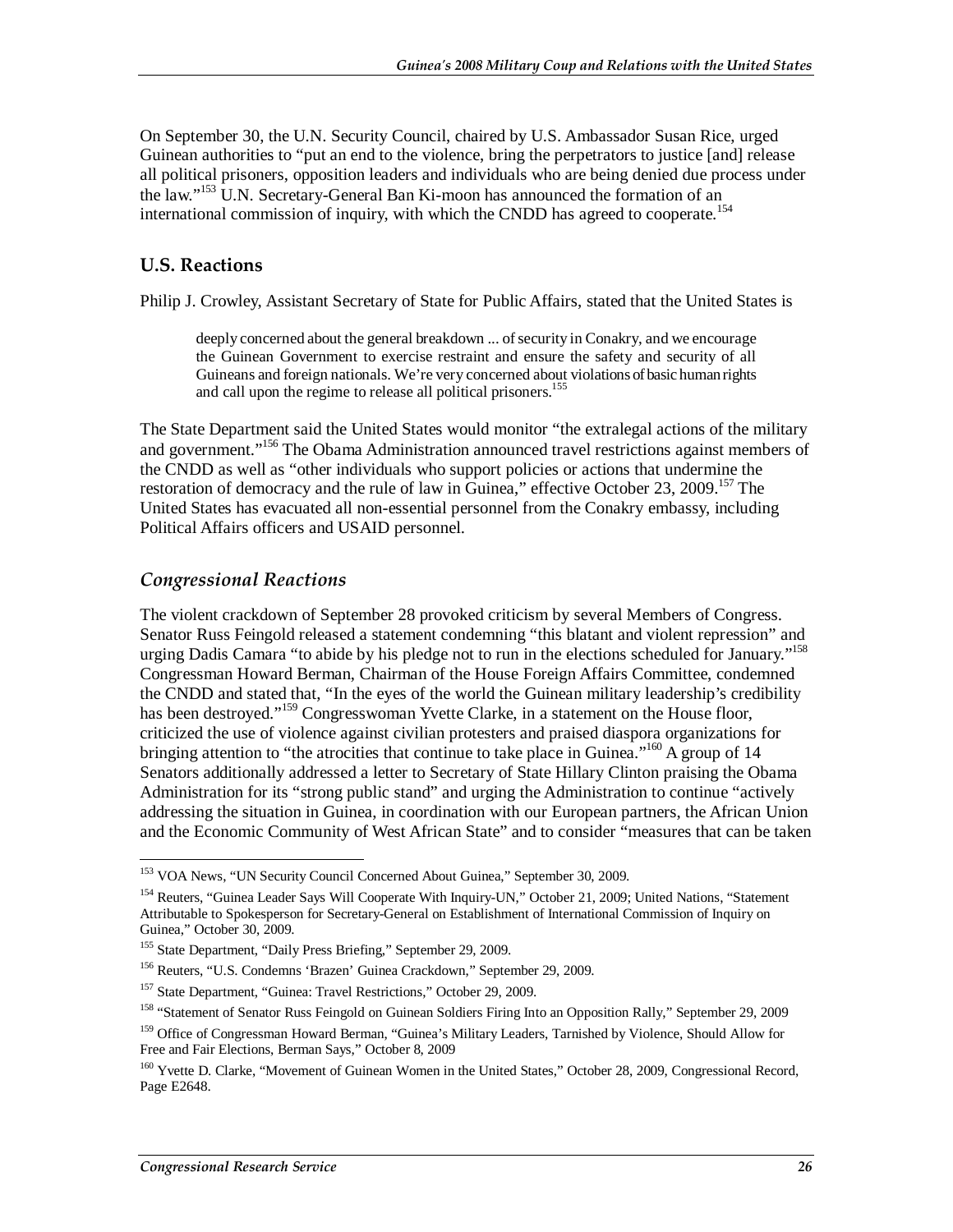against senior Guinean officials found to be complicit in this violence or other gross human rights violations."<sup>161</sup>

# **Economic Issues**

Guinea has significant mineral resources, including gold, diamonds, uranium, and an estimated 27% or more of global bauxite (aluminum ore) reserves. Guinea may also have oil and gas reserves, and has significant hydro-electric and agricultural potential. Prior to the coup, Guinea's natural resources sector was set to expand, partly in response to increasing global commodity prices. In early December 2008, the African Development Bank announced the approval of a \$200 million loan to partly finance a \$6.3 billion bauxite mining and alumina refinery project in Guinea. The project was reportedly expected to be the largest ever investment in the country.<sup>162</sup>

However, the global economic crisis, perceived political instability, and populist threats by the junta to close or seize corporate mining projects are reportedly causing mining investment projects to be delayed or canceled.<sup>163</sup> Many observers believe the Guinean government is facing severe fiscal challenges due to corruption, mismanagement, and the scaling back of international investment. Reports suggest government finances have been depleted due to corruption and mismanagement, a drop in the collection of import duties, the recent fall in mineral commodity prices, and the freezing of some foreign aid.<sup>164</sup> Guinean officials acknowledged in September 2009 that government revenues from the largest bauxite consortium, CBG, would likely fall by  $60\%$  in 2010 due to lower prices and export volumes.<sup>165</sup>

### **Socioeconomic Conditions**

Despite its resources, living standards in Guinea are among the worst in the world.<sup>166</sup> Poor living conditions helped spark nationwide anti-government protests in 2007, and some analysts fear that the perception of continued economic decline could lead to further unrest. Access to running water and electricity is rare, even in Conakry and other urban centers. The World Health Organization lists Guinea as a "country under surveillance" with respect to possible complex humanitarian emergency needs.<sup>167</sup> According to figures released by the United Nations in May 2009, the rate of chronic malnutrition increased over the last two years, from 34.8% to 36.2%;

-

<sup>166</sup> U.N. Development Program statistics at http://hdrstats.undp.org/countries/country\_fact\_sheets/cty\_fs\_GIN.html.

<sup>&</sup>lt;sup>161</sup> Letter to Secretary of State Hillary Clinton, signed by Senators Russ Feingold, Richard G. Lugar, Jeanne Shaheen, Johnny Isakson, Barbara Boxer, James M. Inhofe, Patrick J. Leahy, Sam Brownback, Robert P. Casey Jr., Benjamin Cardin, Mary L. Landrieu, Sheldon Whitehouse, Bill Nelson, and Roland W. Burris, October 15, 2009.

<sup>162</sup> EIU, *Guinea: Country Report*, March 2009: 17.

<sup>&</sup>lt;sup>163</sup> EIU, *Country Report: Guinea*, June 2009; Lydia Polgreen, "As Chinese Investment in Africa Drops, Hope Sinks," *The New York Times*, March 25, 2009.

<sup>&</sup>lt;sup>164</sup> EIU, "Guinea Economy: Government faces fiscal crisis," June 1, 2009. The EIU has elsewhere noted that "the poor quality of fiscal reporting in Guinea makes it difficult to estimate the size of the fiscal deficit" (EIU, *Guinea: Country Report*, March 2009: 8).

<sup>&</sup>lt;sup>165</sup> Reuters, "Guinea Bauxite Income Seen Down 60 Pct in 2010," September 28, 2009, and "Factbox-Guinea's Major Mining Operations," September 16, 2009. CBG is thought to account for some 80% of Guinea's mining income.

<sup>167</sup> World Health Organization, *Africa Weekly Emergency Situation Update*, March 23, 2009.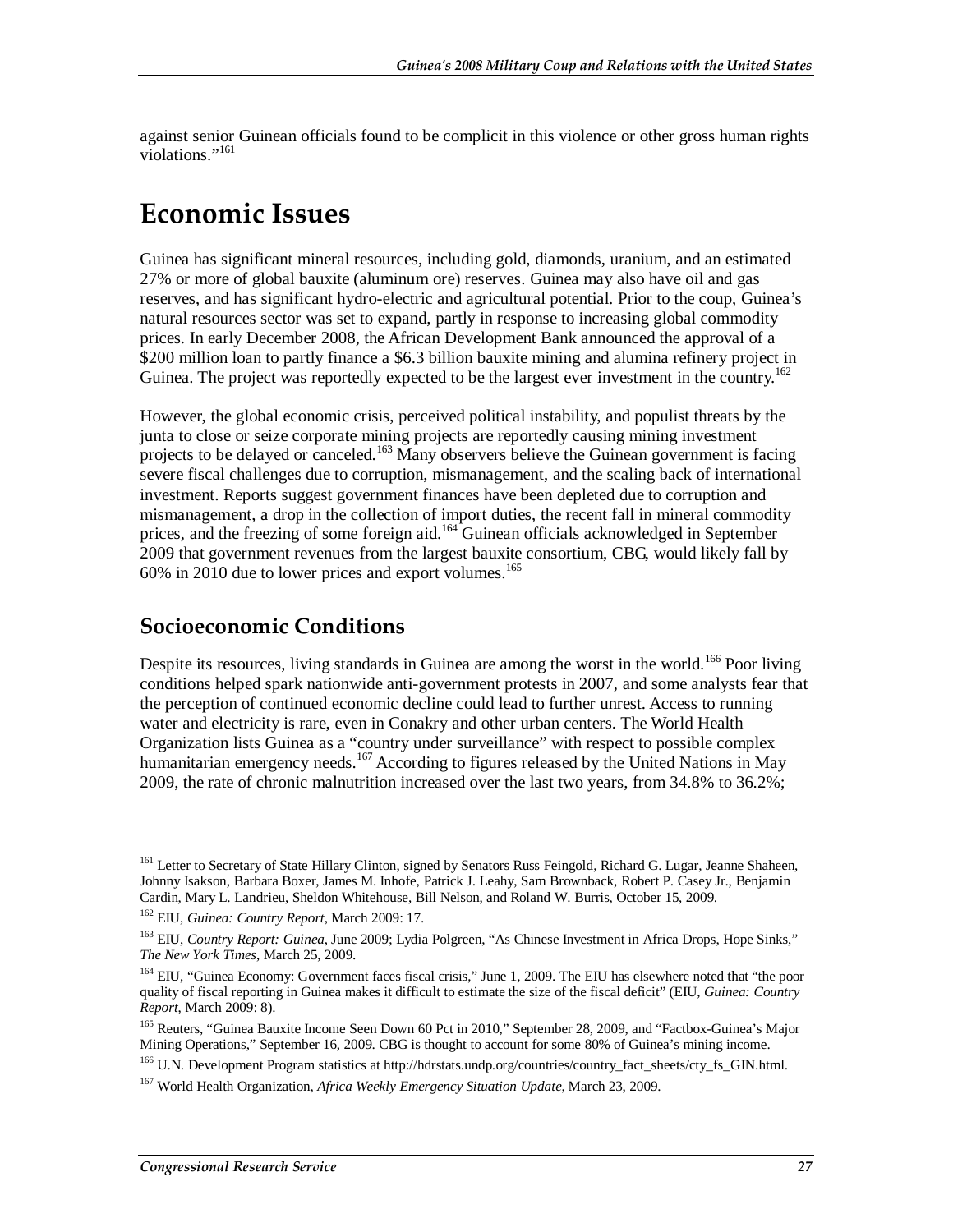8.3% of Guinean children are thought to suffer from serious malnutrition.<sup>168</sup> The adult prevalence rate of HIV/AIDS is estimated at  $1.6\%$ .<sup>169</sup>

# **Issues for U.S. Policy**

The United States has taken various steps to isolate the CNDD since the violent military crackdown on protesters on September 28, 2009. These steps followed the suspension of certain foreign assistance programs in Guinea as the result of the 2008 military coup. Non-essential personnel were evacuated from the U.S. Embassy days after the crackdown for security reasons, while additional personnel—including the Political Affairs Section—were evacuated several weeks later. The Peace Corps program was also evacuated and suspended, as were public diplomacy programs such as educational and cultural exchanges. Newly appointed Ambassador Patricia N. Moller, however, was posted to Guinea several weeks after the crackdown. Effective October 23, 2009, the United States imposed targeted visa restrictions against "certain members of the military junta and the government, as well as other individuals who support policies or actions that undermine the restoration of democracy and the rule of law in Guinea."<sup>170</sup>

Potential issues for U.S. policy may include

- Monitoring of the timeline for and progress toward the conduct of elections, and contingency policy planning with respect to the appropriate U.S. response to potential related developments, such as a further deterioration in security, a possible presidential election bid by Dadis Camara or other CNDD members, or a change in the sequencing of presidential and parliamentary elections;
- The status of Guinean or international investigations into the September 28 violence and consideration of potential support for international emergency assistance to victims of the September 28 crackdown;
- The resumption, continuation, or further restriction of certain foreign assistance programs, including support to Guinea's electoral process and medium to long term democratization and governance reform efforts;
- The enforcement and possible expansion of targeted sanctions against CNDD members and associates;
- Support to, and coordination with, multilateral policies toward Guinea, including a planned international commission of inquiry, consideration of a possible deployment of a regional peacekeeping or observation force, and an arms embargo announced by ECOWAS, the AU, and the European Union;
- Guinean security sector reform;
- The status of U.S. Embassy personnel.

-

<sup>168</sup> U.N. Office for the Coordination of Humanitarian Affairs (OCHA), *Information Bulletin May 2009*. <sup>169</sup> CIA World Factbook.

<sup>&</sup>lt;sup>170</sup> U.S. Department of State, "Guinea: Travel Restrictions," October 29, 2009.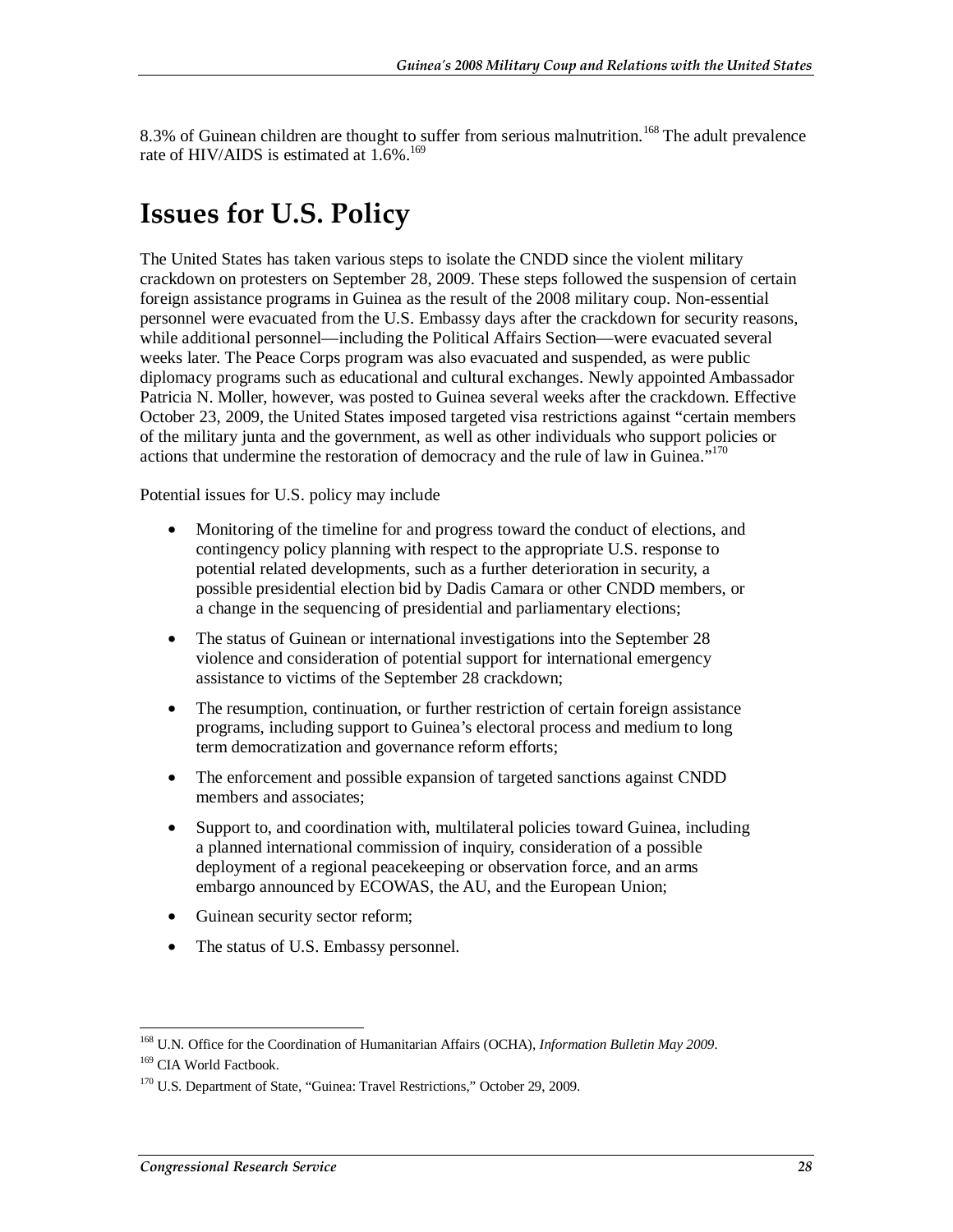## **Foreign Aid**

In response to the coup, the United States suspended bilateral assistance to Guinea, with the exception of humanitarian and democracy-promotion assistance, in line with congressional directives.171 U.S. officials have indicated that free and fair elections must take place in order for the aid suspension, which affects some development and all security assistance, to be lifted. At the same time, the majority of programs administered by USAID have been categorized as either humanitarian or democracy and governance assistance, and as such have not been affected by the suspension. Health and education programs have been classified as humanitarian assistance and therefore generally exempted from suspension, even when they involve working directly with national government counterparts. In practice, suspended programs mainly include those related to the environment and natural resource sector. $172$ 

While most programs that require working directly with central government agencies are subject to the suspension, a few are not; exceptions include some health and education projects. Programs that involve working with district and municipal administrators who were elected in 2005 local elections are likewise exempt; the United States held that these elections, "though flawed, were Guinea's best-conducted elections ever."<sup>173</sup> Funding for suspended assistance programs has been cut in some cases, while in others, it has been reprogrammed toward non-suspended activities.

It is likely that many of the same goals that defined U.S. aid priorities prior to the coup would continue to be pursued if democratic elections were to occur. In its *Congressional Budget Justification for Foreign Operations*, the Obama Administration stated that "U.S. assistance to Guinea can play an important role in supporting popular calls for greater democracy, good governance, better social services, and improved economic opportunity, all of which should bolster stability."

### **Elections and Democracy Promotion**

U.S. democracy and governance assistance is expected to increase in the lead-up to elections; programs supporting the electoral process are not currently affected by the suspension in U.S. aid. (U.S. democracy and governance programs in Guinea are funded through development assistance, other aspects of which will be discussed below.) The Obama Administration's FY2010 request for democracy and governance funding represented a significant increase over FY2009: \$7.14 million compared to \$2.57 million.<sup> $174$ </sup> The United States is the largest single donor to the electoral process, having pledged \$5.3 million as of July 2009 toward a total electoral budget of over \$38 million dollars.<sup>175</sup> U.S. electoral assistance is expected to fund training and technical assistance to

<sup>&</sup>lt;u>.</u> <sup>171</sup> The Omnibus Appropriations Act of 2009 (P.L. 111-8, Division H, Title VII, section 7008) bars direct assistance "to the government of any country whose duly elected head of government is deposed by military coup or decree," with the exception of democracy promotion and humanitarian assistance. The provision is commonly referred to as "Section 508," a reference to previous appropriations legislation.

<sup>&</sup>lt;sup>172</sup> USAID communications with CRS, May-July 2009.

<sup>173</sup> *FY2008 Congressional Budget Justification for Foreign Operations*.

<sup>174</sup> *2010 Congressional Budget Justification for Foreign Operations*, May 2009.

<sup>&</sup>lt;sup>175</sup> U.S. electoral assistance is expected to be funded from several accounts, including FY2008 carryover Development Assistance, FY2009 Development Assistance, and Elections and Political Processes funds, according to USAID. Other donors that have pledged support for Guinea's elections are the European Union, France, Japan, Germany, and Spain. As discussed above, in late June, the Guinean government provided the equivalent of \$3 million toward the electoral process. A significant shortfall in donor funds nonetheless continues to exist.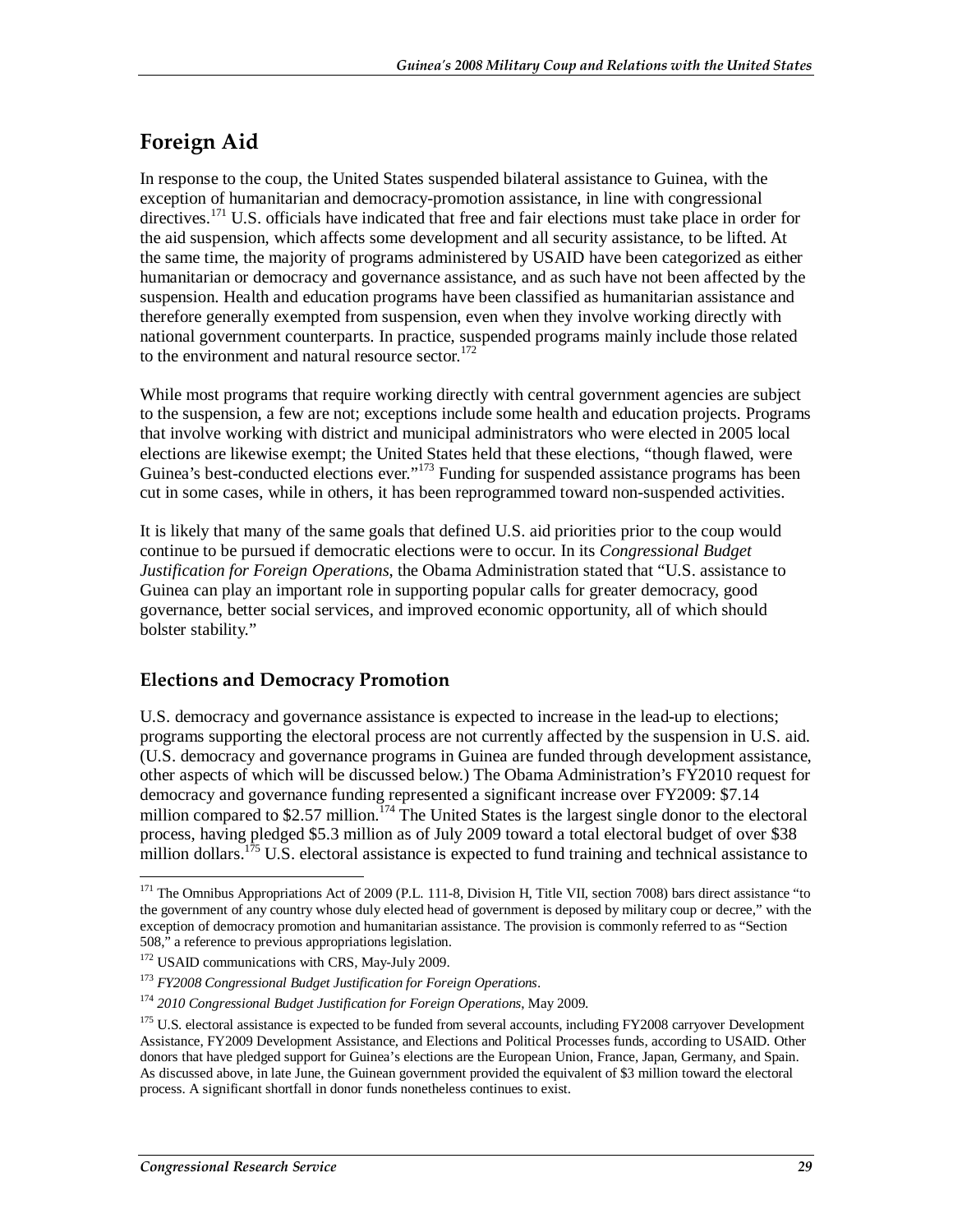Guinea's National Independent Electoral Commission (CENI), training for electoral agents including poll workers, training for political parties and candidates, voter education, civil society and media election monitoring and oversight, and the provision of electoral materials.<sup>176</sup> U.S. officials have not publicly outlined what, if any, criteria might be required with respect to the continuation or suspension of electoral assistance or democracy and governance programs.

### **Security Assistance and Counter-Narcotics Cooperation**

U.S. security assistance to Guinea prior to the coup focused on ensuring Guinea's continued stability in a region scarred by armed conflict, and on Guinea's reported role as an international drug trafficking transit hub. In 2002, the U.S. military trained an 800-person Guinean Ranger battalion following incursions from fighters backed by then-Liberian president Charles Taylor. At the same time, concerns over alleged human rights abuses by the Guinean military have, at times, restricted military training programs. In appropriations legislation passed in 2008 and 2009, Congress restricted International Military Education and Training (IMET) assistance in Guinea to "Expanded" IMET, which emphasizes human rights and civilian control of the military.<sup>177</sup>

All security assistance to Guinea is currently suspended, including military training programs, counter-narcotics programs, and the provision of maritime security equipment. Prior to the coup, Defense Department and State Department officials had informally planned a potential security assistance budget totaling over \$100 million over three years, starting in FY2009. The bulk of this funding would have supported maritime and air space security and monitoring capacity-building programs and regional peacekeeping training under the African Contingency Operations Training and Assistance Program (ACOTA) and through the International Military Education and Training (IMET) program. The State Department had additionally requested \$100,000 for International Narcotics Control and Law Enforcement (INCLE) counter-narcotics programs in FY2009, the first time such funding had been requested for Guinea; the FY2010 budget request is for \$110,000. The Obama Administration has stated that Guinea's military is "an important element in ensuring regional stability," and indicated that if the aid suspension is lifted, U.S. military assistance will work "to promote maritime safety and security in West Africa" and "will also focus on counter-narcotics activities."<sup>178</sup>

-

<sup>&</sup>lt;sup>176</sup> Information provided by USAID.

<sup>&</sup>lt;sup>177</sup> Omnibus Appropriations Act of 2009 (P.L. 111-8, Division H, Title VII, section 7070).

<sup>178</sup> *FY2010 Congressional Budget Justification for International Operations*, May 2009.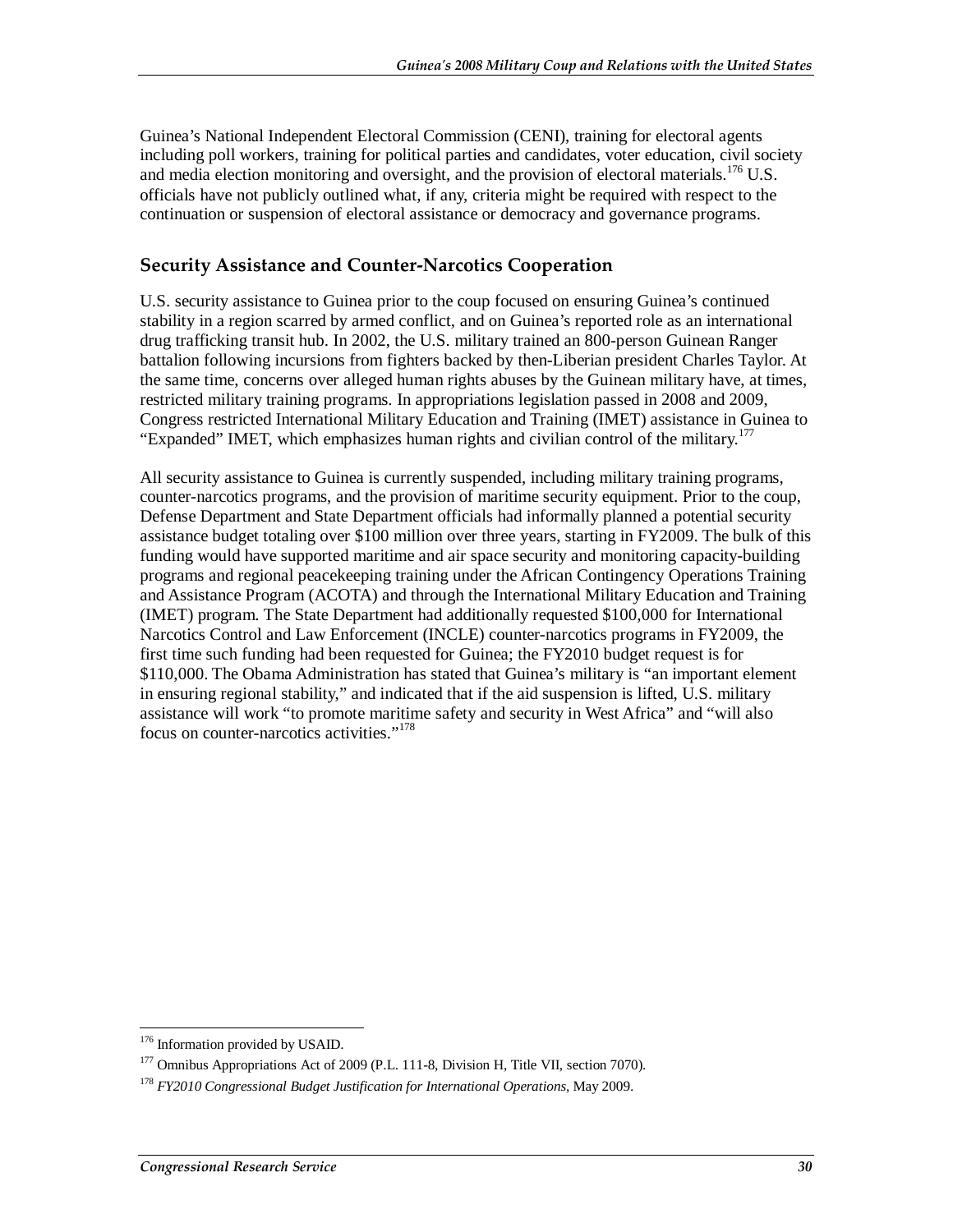# **Appendix A. Profiles of Selected Guinean Political**  Party Leaders<sup>179</sup>

There are over 60 registered political parties in Guinea, according to the website of the national electoral commission.<sup>180</sup> Conté's political party, the Party for Unity and Progress (PUP), fractured following the president's death, and it is not expected to garner significant support in a popular vote. Parties expected to compete in elections include a handful of former opposition parties as well as dozens of new parties formed after Conté's death. Many parties are generally perceived as having an ethnic or regional base, and as having little organizational capacity. Leaders' electoral potential is difficult to assess, particularly as Conté ran essentially unopposed in Guinea's most recent presidential election, in 2003, amid an opposition boycott.

Alpha Condé, Rassemblement du Peuple Guinéen (Rally of the Guinean People, RPG)

The RPG is believed to be Guinea's largest political party, and Condé is a potential front-runner for the presidency. At the same time, he has been criticized for living overseas during much of Guinea's recent history. Condé's base is thought to be the Malinké ethnic group, concentrated in Guinea's northeast, though he is believed to draw some cross-ethnic support. A former exiled opponent of founding president Ahmed Sékou Touré during Guinea's first republic, Condé challenged Lansana Conté in presidential elections in 1993 (Guinea's first multiparty election) and 1998. He received 19% and 16% of the vote, respectively, in these elections; both were marred by reports of irregularities and fraud. Following the 1998 election, Condé was arrested for trying to leave the country "illegally" and attempting to overthrow the government. He was sentenced to five years in prison in 2000, but released in 2001 on a presidential pardon. Condé and the RPG boycotted the 2002 legislative election and the 2003 presidential election.

Sidya Touré, Union des Forces Républicaines (Union of Republican Forces, UFR)

Touré served as prime minister from 1996 to 1999. Many Guineans credit him with initiating government reforms as head of a relatively technocratic government appointed by Conté amid a faltering economy. A member of the tiny Diakhanké ethnic group, Touré is believed to benefit from significant cross-ethnic appeal. However, his personal popularity is thought to far outshine his party's ability to garner votes in a legislative contest. Touré's base is in Conakry, both because he is from the coast and because his time as prime minister is remembered as a period in which government services in the capital, such as running water and electricity, noticeably improved. In 2004, Touré was accused of plotting a coup; many believe the charges were politically motivated.

Cellou Dalein Diallo, Union des Forces Démocratiques de Guinée (Union of Democratic Forces of Guinea, UFDG)

Diallo held several ministerial portfolios starting in the 1990s, and served as prime minister from late 2004 until mid-2006. He was appointed to head the UFDG in 2007, succeeding founder Mamadou Bâ (who had garnered over 24% of the vote in the 1998 presidential election); Bâ had earlier led a split from the Union pour le Progrès et le Renouveau (Union for Progress and

 $\frac{1}{1}$ <sup>179</sup> The following profiles are drawn from Arieff interviews, news reports, and International Crisis Group publications.

<sup>&</sup>lt;sup>180</sup> Available at www.ceniguinee.org/index.php.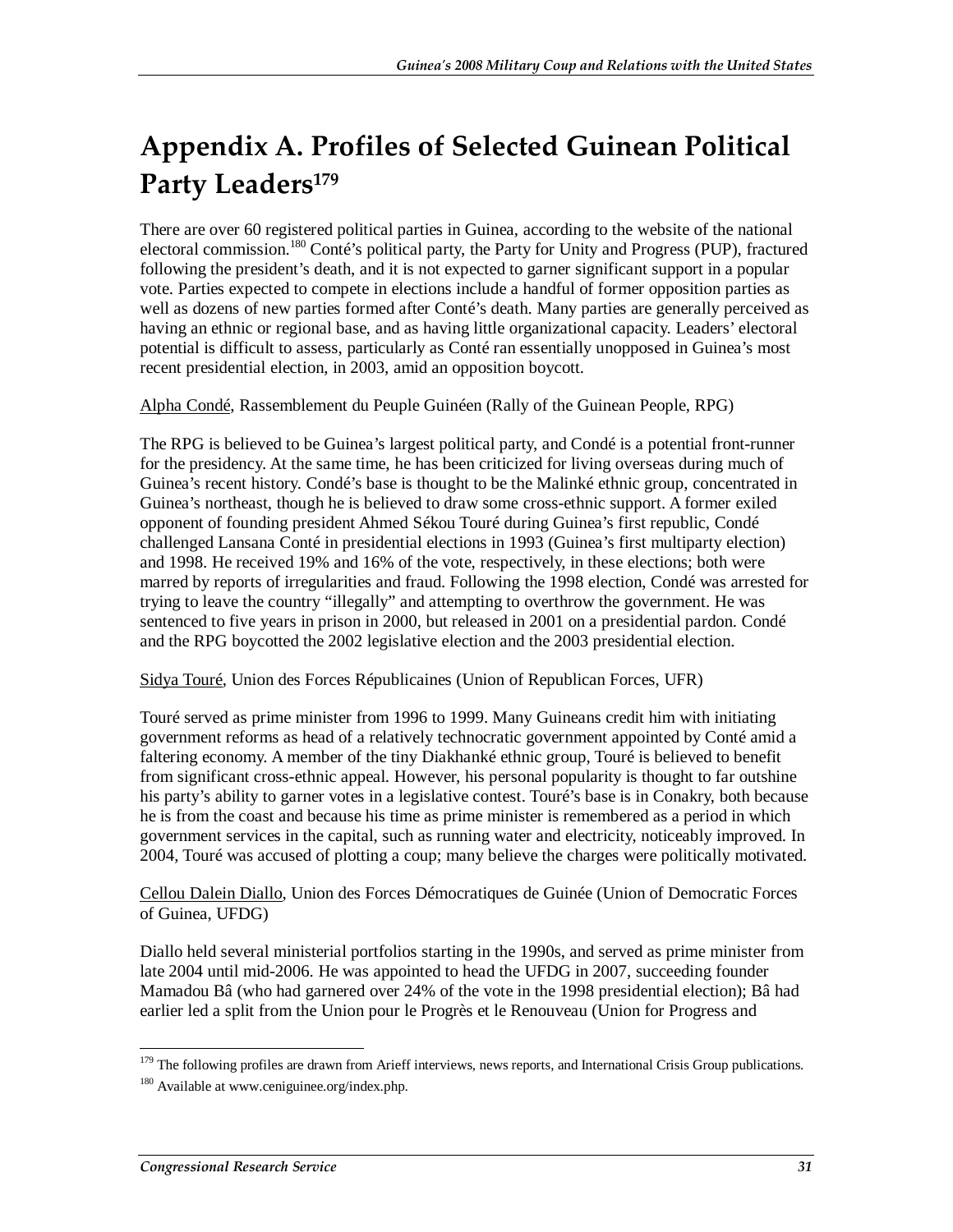Renewal, UPR).<sup>181</sup> In January 2009, members of the military raided Diallo's Conakry home and accused him of hiding weapons and recruiting "mercenaries." The junta later denounced the raid and claimed it was the work of rogue soldiers. Diallo is credited by the international community with overseeing local council elections in December 2005, which were thought to be Guinea's most free and fair (despite some flaws), but he has also been dogged by corruption allegations and the perception that he was too close to Conté. Diallo and the UFDG are seen as relying primarily on an ethno-regional base among Guinea's Peuhl (Fulbe) community of the northern Fouta Djallon region.

#### Jean-Marie Doré, Union pour le Progrès de la Guinée (Union for Guinean Progress, UPG)

A longtime opponent of Conté and former close associate of Sékou Touré, Doré ran for president in 1998 but garnered less than 2% of the vote. Since the coup, he has served as spokesman of the "Forces Vives" coalition of political parties and civil society groups, which is the primary civilian entity negotiating with the CNDD over the transition to civilian rule. Doré is a member of the Guerzé ethnic group, to which Dadis Camara also belongs; like Dadis Camara, he is a Christian. The UPG won three seats in the National Assembly in 2002 legislative elections.

#### Mamadou Mouctar Diallo, Nouvelles Forces Démocratiques (New Democratic Forces, NFD)

Diallo, head of the newly formed NFD party, is a relatively young newcomer to Guinean politics who has taken an active role in opposing the CNDD. Diallo was reportedly threatened with arrest in August, and he was one of several opposition leaders to be targeted by the military during the protests of September 28, 2009.

#### François Lonsény Fall

A career diplomat and former Guinean representative to the United Nations, Fall served as foreign minister for two years and prime minister for two months in 2004. He was praised by some Guineans for choosing to resign as prime minister because, he said, he could no longer work with Conté. Fall remained abroad after his resignation and worked for the United Nations as the Secretary-General's special envoy for Somalia, Burundi, and the Central African Republic; his time in exile is thought to detract from his popularity. He returned to Guinea in March 2009 to launch a presidential campaign.

Lansana Kouyaté, Parti de l'Espoir pour le Développement National (Party for Hope and National Development, PEDN)

A career diplomat, Kouyaté was appointed to serve as a "consensus" prime minister in early 2007 amid attempts to end nationwide anti-government protests. Kouyaté's appointment was initially met with widespread optimism, and he reportedly benefited from enormous popularity during his first months in office. However, despite some successes, such as an audit of government institutions and the renegotiation of international debt-relief agreements, his attempts to initiate sweeping institutional reforms stalled. In May 2008, Conté's decision to sack Kouyaté via presidential decree met with little organized protest. Kouyaté left the country, but returned in early 2009 and founded his own party in April.

-

<sup>&</sup>lt;sup>181</sup> Led by Ousmane Bah, the UPR was the largest opposition bloc in the National Assembly, with 20 seats, before the legislature was dissolved by the CNDD. However, the last legislative elections were boycotted by the RPG. The UPR's electoral appeal is untested following its fragmentation.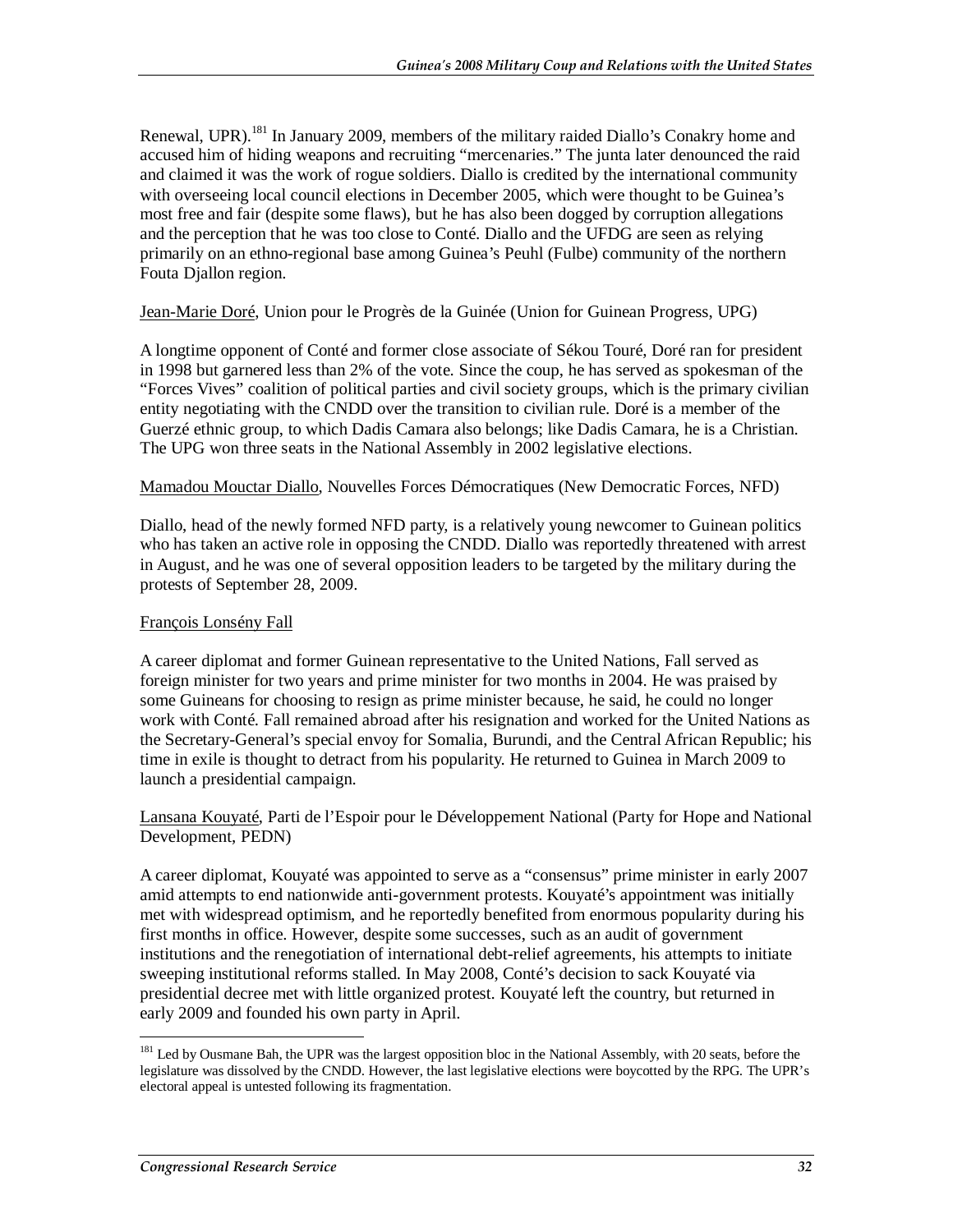# **Appendix B. Touré and Conté Regimes: Historical Background**

## **Ahmed Sékou Touré and the Guinean "Revolution" (1958-1984)**

Alone among France's African colonies, Guinea gained independence in 1958 after Guineans overwhelmingly voted for immediate sovereignty rather than membership in the self-governing but neocolonial French Community. Ahmed Sékou Touré, a trade unionist and militant anticolonialist, spearheaded the movement for independence, which caused France to precipitously withdraw all aid and remove many physical assets, such as port equipment. After the break with France, Guinea's fledgling government received significant technical and economic assistance from the Soviet Union and other Eastern Bloc countries. While adopting a radical anti-Western public stance, Guinea nevertheless also accepted aid from the United States which, seeking to counter Soviet influence, sponsored a Peace Corps program and provided other assistance. U.S. companies also maintained investments in Guinea, notably in the mining sector.

Touré's Parti Démocratique de Guinée (PDG)—Guinea's sole political party at the time centralized control over all aspects of political, economic, and cultural life. The economic system and national educational program were ostensibly designed to eradicate all traces of Western colonial and neo-colonial influence. External travel for Guineans was restricted, while foreigners' entry and movements within Guinean territory were strictly monitored. Touré allowed foreign multinational firms to form joint ventures with the government to mine and process Guinea's large bauxite reserves through the use of industrial enclaves largely unlinked to the local economy. Nonetheless, enormous economic hardship was the norm for nearly all Guineans, especially after Touré attempted to ban all private trade in the mid-1970s. Broad opposition to such policies, which was catalyzed by the 1977 "Market Women's Revolt," led to an easing of economic control and other reforms during the late 1970s. After this point, Guinea turned increasingly toward the West for financial and technical aid.

Touré's government was strongly nationalist and espoused a non-ethnic, unified Guinean identity. The Bureau Politique National, the country's highest decision-making body, included members of each of Guinea's major ethnic groupings. At the same time, members of the president's extended family held key state positions and reportedly wielded significant power behind the scenes. Additionally, some government programs disproportionately affected certain regions. For example, the "demystification" campaign of the mid-1960, which sought to eradicate "backwards" cultural practices, mainly targeted the diverse ethnic groups of Guinea's southeastern Forest region,  $182$  while in 1976 the regime specifically targeted members of the Fulbe (Peulh) ethnic group after Touré announced that he had discovered a Fulbe "plot" to destabilize the country. Overall, state-sponsored repression affected Guineans of all ethnicities, including members of Touré's own Malinké ethnic group.

The first two decades of Touré's presidency were marked by increasingly repressive practices as Touré claimed that France and other neo-colonial powers were engaged in a "permanent plot" to undermine the Guinean "Revolution." The government regularly denounced various anti-

-

<sup>&</sup>lt;sup>182</sup> The many ethnic groups who predominantly reside in the Forest region, of which the largest are Kissi, Guerzé (also known as Kpelle), and Toma (Loma), have acquired an ethno-regional identity, known in Guinea as *Forestier*.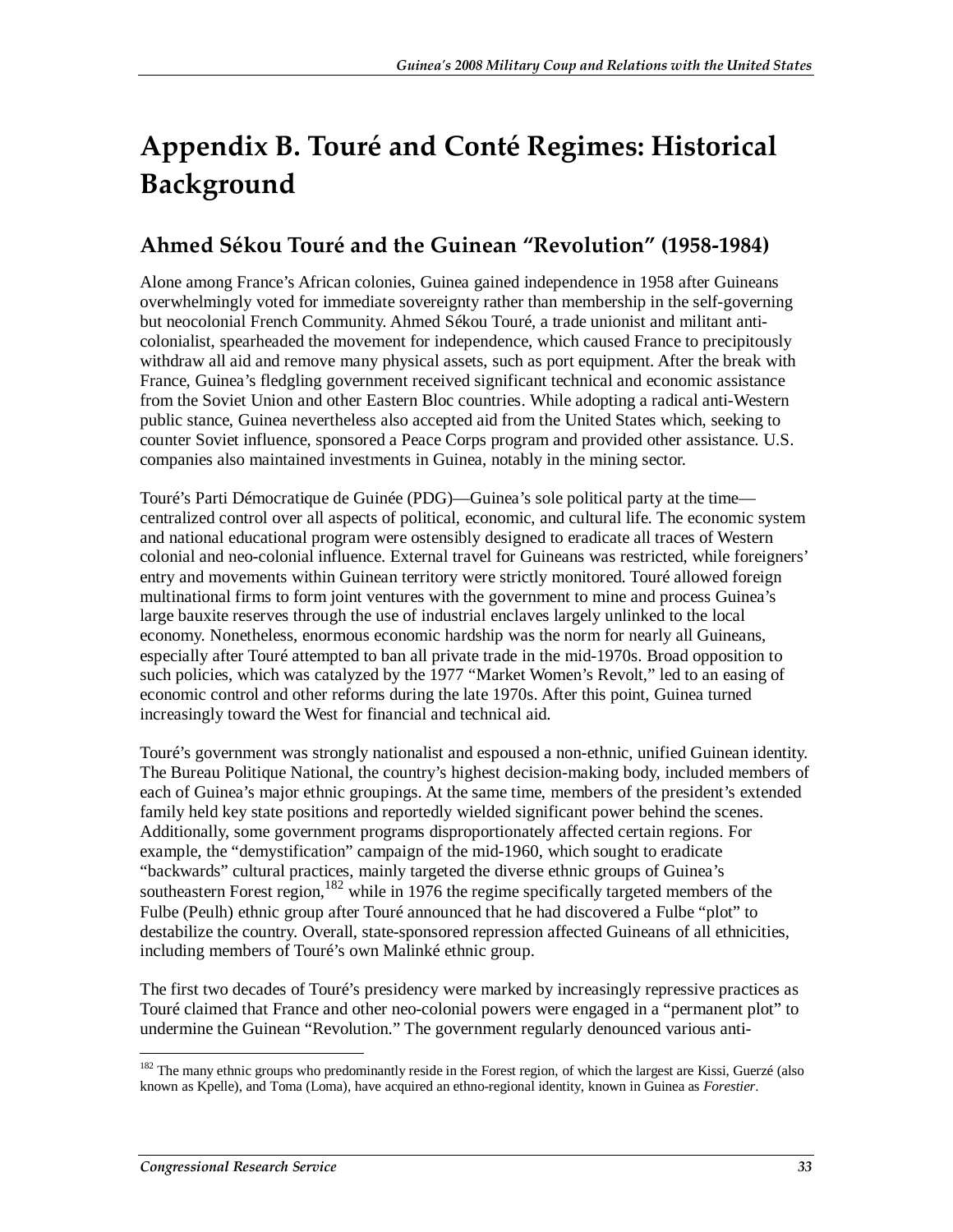government schemes purportedly led by counter-revolutionary Guineans and conducted regular purges of the civilian and military bureaucracies. The PDG also instilled a pervasive culture of surveillance and secrecy. A civilian militia was created for public security and to check the power of the military. Several thousand Guineans are believed to have disappeared in government detention under Touré, though precise figures are not available.<sup>183</sup> As many as a third of Guinea's population (some two million people) fled the country during the Touré era, though many left for predominantly economic, rather than explicitly political, reasons.184 Many long-time observers suggest that Guineans, even those born after Touré's death in 1984, remain deeply influenced by the PDG regime, similar to the populations of post-socialist states in eastern Europe.<sup>185</sup>

## **Guinea under Lansana Conté**

Sékou Touré died during heart surgery in the United States in March 1984, leaving no clear successor and a government with little popular support. In early April, a military junta calling itself the Military Committee of National Recovery (*Conseil Militaire de Redressement National*, CMRN) took power in a bloodless coup. Colonel (later General) Lansana Conté, a senior officer and former member of the French colonial military, soon emerged as the leader of the CMRN.

The coup leaders suspended the constitution, disbanded Touré's ruling party (executing several of its formerly most powerful members), banned all political activity, and ruled by decree. However, the CMRN also relaxed the level of repression and initiated a few improvements in human rights, including shuttering the prison block at Camp Boiro, a notorious military base in Conakry that served as a detention center for Guineans accused by Touré of anti-government activities.

In July 1985, while attending a regional conference, Conté faced a coup attempt by a rival CMRN member, Diarra Traoré, an ethnic Malinké who had served as Vice President following the coup but who had later been demoted. The putsch was suppressed by pro-Conté troops. Purges of putative anti-Conté military elements, including military trials and executions of accused coup participants, followed, as did vigilante attacks on ordinary Malinkés and looting of their businesses. Such acts were publicly praised by Conté. These events were seen as lessening the influence of Malinkés within the military and state institutions, but they also highlighted ethnic divisions in Guinea and politicized ethnic identity among the President's fellow Soussou people.

<sup>-</sup><sup>183</sup> There has never been a comprehensive independent investigation into the PDG's detention practices. The Association of Camp Boiro Victims, a Conakry-based organization that seeks the rehabilitation of former detainees and the disappeared, believes as many as fifty thousand Guineans may have died in detention, though international researchers generally cite a lower number. Amnesty International estimated that 2,900 prisoners had disappeared in Guinea between 1958 and 1982 (Amnesty International, *Emprisonnement, 'Disparitions' et Assassinats Politiques en République Populaire et Révolutionnaire de Guinée*, Paris: Editions Francophones d'Amnesty International). One historian estimates 2,500 disappeared during Touré's presidency (Maligui Soumah, *Guinée de Sékou Touré à Lansana* 

<sup>&</sup>lt;sup>184</sup> A. O. Bah et al., "Les Guinéens de l'Extérieur: Rentrer au pays?" *Politique Africaine* 36 (December 1989): 22.

<sup>&</sup>lt;sup>185</sup> For example, the anthropologist and Guinea expert Mike McGovern has written that "remnants [of Touré's regime] persist in bureaucratic habits such as the strict surveillance of foreigners on Guinean territory… and citizens' habits such as that of looking to the State to solve all problems, in lowering for example the price of merchandise such as gasoline and rice, or further in omnipresent rhetoric… considering merchants as greedy saboteurs rather than as entrepreneurs "naturally" seeking to conserve their operating margins amid market fluctuations. A certain nostalgia for the Touré era is equally perceptible, even if that period was one of suffering and privations." "Sékou Touré Est Mort," *Politique Africaine* 107 (October 2007): 134-5.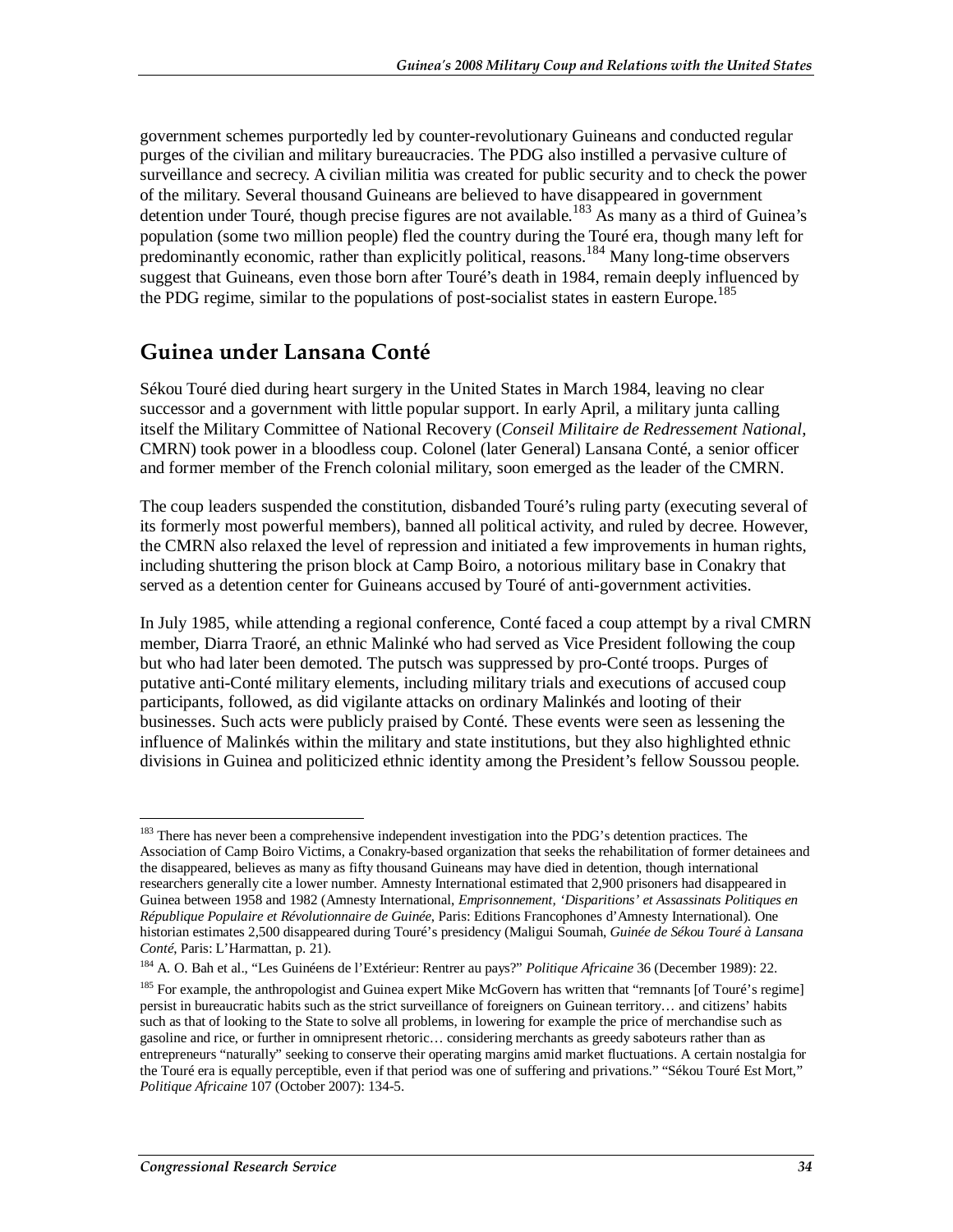As president, Conté steadily consolidated power. In seeking to resurrect the devastated economy, Conté pursued a pragmatic program of economic liberalization and reforms, including, for example, currency devaluation, a floating foreign exchange system, allowances for the creation of agricultural markets, and the privatization of state firms. Though Guinea remained somewhat economically isolated and strongly nationalist, Conté's reforms led to improvements in foreign relations and aid cooperation with donors. This included a moderate rise in U.S. assistance. In 2006, the government authorized Guinea's first private radio stations, making the country the last in West Africa to allow private broadcasting. The move ended a state radio monopoly in place since 1958, and was seen as complying with government agreements to relax regulation of political expression.

### **Tenuous Democratization**

The ostensible need to ensure state security in the wake of the 1984 coup gave Conté latitude to extend his control over the state administrative and security apparatus. The president ruled by decree for nearly a decade. In December 1990, a new constitution, drafted by a transitional CMRN legislative body, was approved by popular referendum. Though it foresaw a five-year transition to elections, the constitution gave the president wide-ranging decision-making and governance powers. It also created the basis for a highly personalized regime based around the presidency, manned by officials drawn from across Guinea's ethnic groups but drawing heavily from the President's Soussou ethnicity. In 1991, Conté dissolved the CMRN, replacing it with a Transitional National Recovery Commission, which promulgated laws based on the constitution and was charged with overseeing a transition to electoral democracy.

In 1992, Conté legalized multi-party politics, but political activity was placed under strict state regulation. While donor countries, including the United States, provided technical assistance in support of this process, they did not extensively financially back the transformation or subsequent elections, due to apprehensions about limitations on popular participation under the system being created. Guinea's first presidential election, held in December 1993, was won by Conté, who garnered 52% of the vote. Conté won re-election in December 1998 and 2003. Guinea has held two multi-party legislative elections, in 1995 and in 2002. Conté's ruling Party of Unity and Progress (PUP) won both, taking 76 and 91 of the 114 seats in each respective election. Legislative elections were due to take place again in 2007, but were repeatedly delayed, leaving the National Assembly with an expired mandate.

Most of these elections were characterized by credible reports of irregularities and manipulation favorable to Conté and the PUP. Varying, though often extensive, levels of political unrest, election violence, state harassment and detention of opposition leaders, and coercive suppression of opposition political activities, were common threads. In 1998, the main opposition leader, Alpha Condé, was imprisoned following the vote. In 2001, a PUP-sponsored referendum aimed at extending Conté's time in office was passed by a putative 98% vote margin, amid low turnout and an opposition boycott, anti-referendum protests, a crackdown by security forces on opposition parties, and strong international criticism of the effort. It extended the presidential term from five to seven years and removed term and presidential candidate age limits, among other measures, extending Conté tenure.

In December 2003, Conté, who did not campaign because of his ill health, was re-elected with a reported 96.63% of the vote with only nominal opposition, following the Guinean Supreme Court's disqualification of six presidential candidates from the race on technical grounds and in the face of an election boycott by key opposition parties. The European Union reportedly refused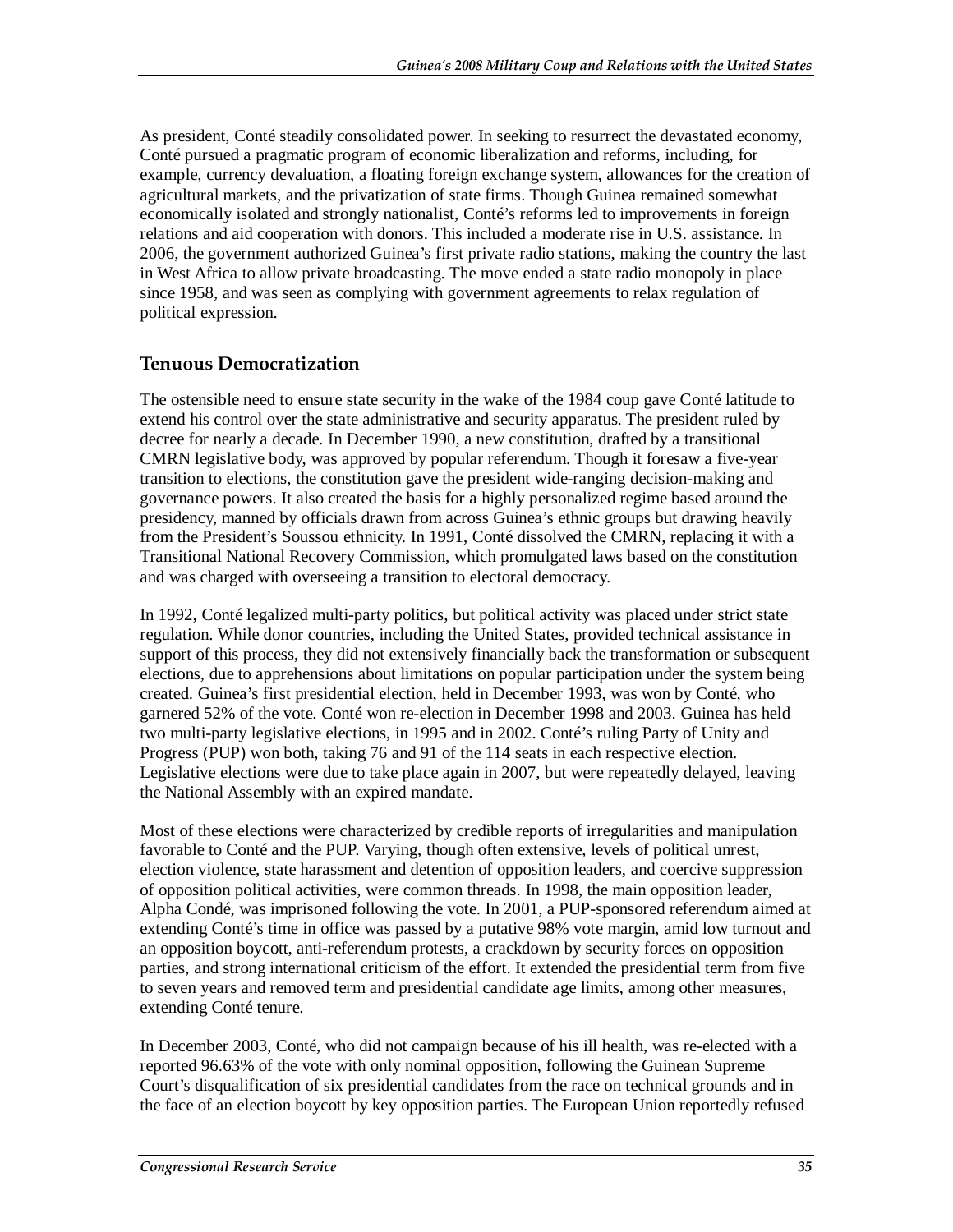to support the conduct of the election or deploy election observers because of doubts over the transparency of the election.<sup>186</sup> In 2004, the Federation of Human Rights Leagues (FIDH, in French) issued a report, titled "Guinea: A Virtual Democracy with an Uncertain Future," that sharply criticized the government's regular suppression of political freedoms and targeting of opposition groups.187

### **Regional Instability**

Starting in the late 1980s, each of Guinea's neighbors experienced one or more internal conflicts—notably Sierra Leone, Liberia, Guinea-Bissau, and Côte d'Ivoire. Conté's government was an active participant in many of these conflicts, supporting various government and nongovernment actors in neighboring countries and reportedly serving as a conduit for arms. For example, Conté sent troops to neighboring Guinea-Bissau in 1998 to shore up his ally President Bernardo "Nino" Vieira amid a military uprising, while throughout Liberia's successive conflicts (1989-2003), Conté provided backing for groups opposed to his regional nemesis, Charles Taylor.<sup>188</sup>

In September 2000, Conté's support for anti-Taylor rebels, along with ethnic tensions, played into a series of armed attacks along Guinea's borders with Sierra Leone and Liberia. These attacks lasted several months, and terrorized residents of the southeastern Forest region in particular. A self-described Guinean rebel spokesman whose identity remains unknown claimed responsibility for the attacks and said they were aimed at forcing Conté to step down. Most observers believe the attacks were instigated by Liberia's then-president, Charles Taylor, and carried out by members of Sierra Leone's RUF rebel movement, Liberian militias, and some Guinean fighters. The Guinean military eventually quashed the assailants, using extensive aerial bombardment of villages suspected of harboring the rebels and the help of hastily formed village militias and Liberian rebel fighters opposed to Taylor.

Conté meanwhile presided over a weakening of central state structures. In its waning years, Conté's government was reportedly divided into factions controlling different areas of the government, economy, military, and even nominal opposition and civil society groups. NGOs and international media portrayed a country whose leader was unable "to control the day-to-day operations of government."<sup>189</sup> Concerns over factionalization in the administration and military heightened with reports that President Conté, who declined to institutionalize his succession and who did not often appear in public, was terminally ill. Starting in 2003, the International Crisis Group warned that Guinea was at serious risk of a civil war or military coup.<sup>190</sup>

<sup>&</sup>lt;u>.</u> 186 IFES, "Of Interest," Election Profile (Guinea), at http://www.electionguide.org/results.php?ID=402*.* 

<sup>&</sup>lt;sup>187</sup> IRIN, "Guinea: Rights Group Slams 'Caricature of Democracy," April 14, 2004. See also Maligui Soumah, *Guinée: La démocratie sans le peuple*, Paris: L'Harmattan, 2006.

<sup>&</sup>lt;sup>188</sup> In particular, Conté reportedly provided logistical support and a rear base on Guinean territory for the United Liberation Movement for Democracy (ULIMO) in the late 1990s, and later supported Liberians United For Reconciliation and Democracy (LURD), a rebel faction that proved instrumental in unseating Taylor in 2003.

<sup>189</sup> International Crisis Group, *Stopping Guinea's Slide*, 2005: 10.

<sup>190</sup> International Crisis Group, *Guinée: incertitudes autour d'une fin de règne*, 2003: i.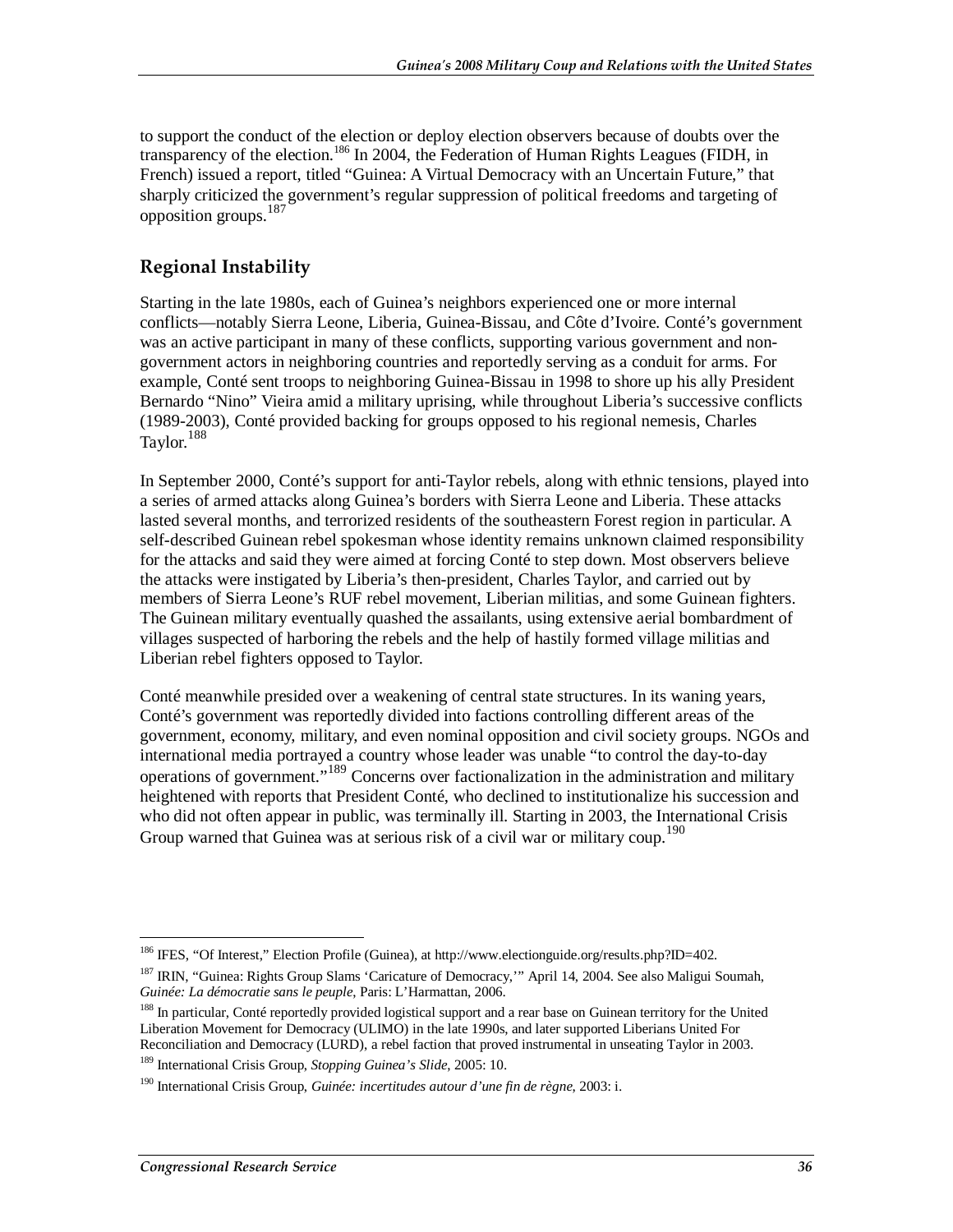### **Relations with the Military**

Although he arrived in power via a military coup, Conté had a complex relationship with Guinea's armed forces. The military benefited from significant socioeconomic privileges, but served as the target of purges and surveillance from a president who feared a military uprising. Conté faced many coup attempts, notably in 1996, when dissident officers shelled the presidential palace and briefly detained the president himself. The stand-off was reportedly diffused when the mutinous troops failed to agree on who should take over power upon Conté's dismissal. In 2005, an armed attack on the president's motorcade was followed by mass arrests.

The Conté era was also marked by repeated military mutinies spurred by demands for higher pay, more frequent promotions, and an end to the perceived monopolization of military patronage networks by a small handful of high-ranking officers. In response to these challenges, Conté cultivated the Presidential Guard (also known as the *Bataillon Autonome de Sécurité Présidentielle*, or BASP), an elite force based in Conakry and commanded directly by the presidency.<sup>191</sup> Conté also expended significant state resources on military salaries and benefits such as subsidized rice for Guinean troops. Numerous officers were forced to retire in late 2005 following the mass promotion of about 1,000 non-commissioned and commissioned officers. In 2007, the government more than doubled army salaries after soldiers rioted in dissatisfaction at their low salaries following their role in quelling nationwide strikes. These moves were generally seen as decreasing resources available to such public goods as education and infrastructure. The International Crisis Group noted that "pay increases, along with waves of recruitment in 2007- 2008, ate into the state's fragile finances. But far from satisfying the troops, they generated an expectation that violent protests would bear fruit."<sup>192</sup>

Conté's administration generally refrained from enforcing military discipline in connection with alleged abuses of civilians, fostering what many Guineans and international observers see as a culture of impunity. In 2006, Human Rights Watch issued reported that Guinea's security forces routinely employed arbitrary arrest, torture, assault and occasionally murder to fight crime and perceived government opponents.<sup>193</sup> An official commission of inquiry into security forces' killings of demonstrators in 2006 and 2007 had stagnated at the time of Conté's death in 2008. The last wave of protests in Conakry before Conté's death took place in November 2008; at least four people reportedly died when security forces opened fire with live ammunition.

### **Growing Pressure for Reform**

Popular anger at Conté's regime grew in the later years of his regime. In mid-2006 and again in early 2007, a coalition of trade unions organized a series of general strikes in response to longstanding and widespread public dissatisfaction with economic stagnation, inflation of about 30%, the slow pace of promised political reform and democratization, and Conté's semi-autocratic presidential exercise of power. In January and February 2007, a general strike spiraled into

<sup>-</sup><sup>191</sup> Conté's personal guard also reportedly included a portion of the roughly 800 elite commandos known as the Rangers who were trained in border protection by a United States military cooperation program in 2001-2002 (International Crisis Group, *Guinée: incertitudes autour d'une fin de règne*, 2003: 12; Arieff interview with security specialist, Conakry, February 2009).

<sup>192</sup> International Crisis Group, *Guinea: The transition has only just begun*, March 2009: 4.

<sup>193</sup> HRW, *The Perverse Side of Things: Torture, Inadequate Detention Conditions, and Excessive Use of Force by Guinean Security Forces*, April 22, 2006.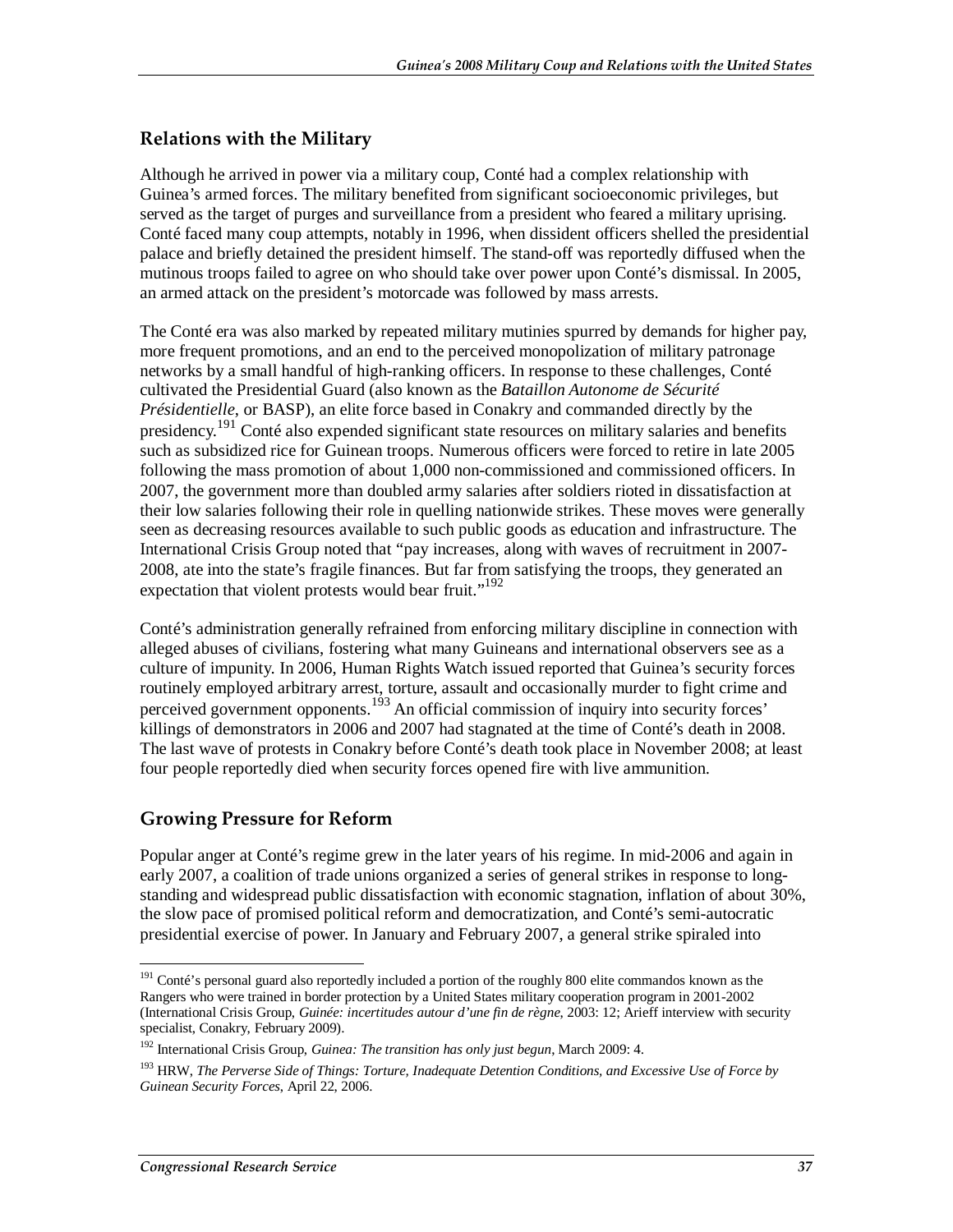unprecedented nationwide anti-government protests. These protests, which were supported by major political opposition parties and civil society groups, caused significant political unrest in urban centers. In response, the military opened fire on protesters and launched a harsh crackdown, particularly in urban centers and notably in Conakry, the capital. Confrontations between troops and largely unarmed demonstrators resulted in 186 civilian deaths, while hundreds were injured, beaten, or extra-judicially detained, and dozens tortured or raped, according to an investigation by local human rights groups.<sup>194</sup> Martial law was imposed in February, during which time Human Rights Watch reported that security forces in Conakry "went house-to-house, breaking down doors, and looting everything of value inside, including cell phones, cameras, and money."<sup>195</sup>

In late February, the strikes were brought to an end in talks mediated by Economic Community of West African States (ECOWAS). The unions agreed to call off strikes in exchange for several concessions from Conté, including the appointment of a Prime Minister with some executive powers from a list of candidates pre-approved by unions and civil society groups. Conté's selection of Lansana Kouyaté, a former diplomat, was widely welcomed.

Kouyaté managed a few significant successes, such as an audit of some government institutions and the renegotiation of a debt-relief agreement with the IMF. His attempts to initiate sweeping reforms of public institutions, however, stalled. Many attributed his failures to machinations by Conté's inner circle, Conté's refusal to accord to Kouyaté the power to make real changes, and public's disillusionment with the prime minister's perceived pursuit of his own political agenda.<sup>196</sup> Quality of life across Guinea continued to decline, and a promised official probe into abuses by security forces during the strikes stagnated. The unions, which had enjoyed broad public support during the strikes, waned in influence due to Kouyaté's lackluster performance and rumors of internal splits and corruption among union leaders.<sup>197</sup> A presidential decree in May 2008 sacking Kouyaté and replacing him with a close Conté ally and businessman, Ahmed Tidiane Souaré, met with little protest.

#### **Military Divisions and Restiveness**

Conté, a former general, depended on the military to enforce his rule, and closely controlled the Ministry of Defense and other security agencies. Nevertheless, he faced several alleged putsches, some attributed to military officers. In 1996, a military mutiny spawned a coup attempt that reportedly nearly overthrew the president, and in 2005 the president's motorcade came under fire as he drove through Conakry. In addition, as his tenure waned, the military became increasingly divided along ethnic and generational lines, and in recent years there were several military protests ― some violent ― mostly over pay, working conditions, and military rank promotions.

<sup>-</sup><sup>194</sup> Coalition pour la Défense des Victimes des Evénements de Janvier et Février 2007 en République de Guinée, *Rapport sur les violations commises en République de Guinée pendant les événements de Janvier et Février 2007* (November 2007): 4. See also HRW, *Dying for Change: Brutality and Repression by Guinean Security Forces in* 

<sup>&</sup>lt;sup>195</sup> HRW, "Guinea: Security Forces Abuse Population Under Martial Law" [press release], February 15, 2007.

<sup>196</sup> E.g., International Crisis Group, *Guinée: Garantir la poursuite des réformes démocratiques*, 2008; Kissy Agyeman, "President Replaces Consensus Prime Minister in Guinea," Global Insight Daily Analysis, May 21, 2008; and Michelle Engeler, "Guinea in 2008: The Unfinished Revolution," *Politique Africaine* 112 (December 2008).

<sup>&</sup>lt;sup>197</sup> Arieff interviews, Conakry, February 2009.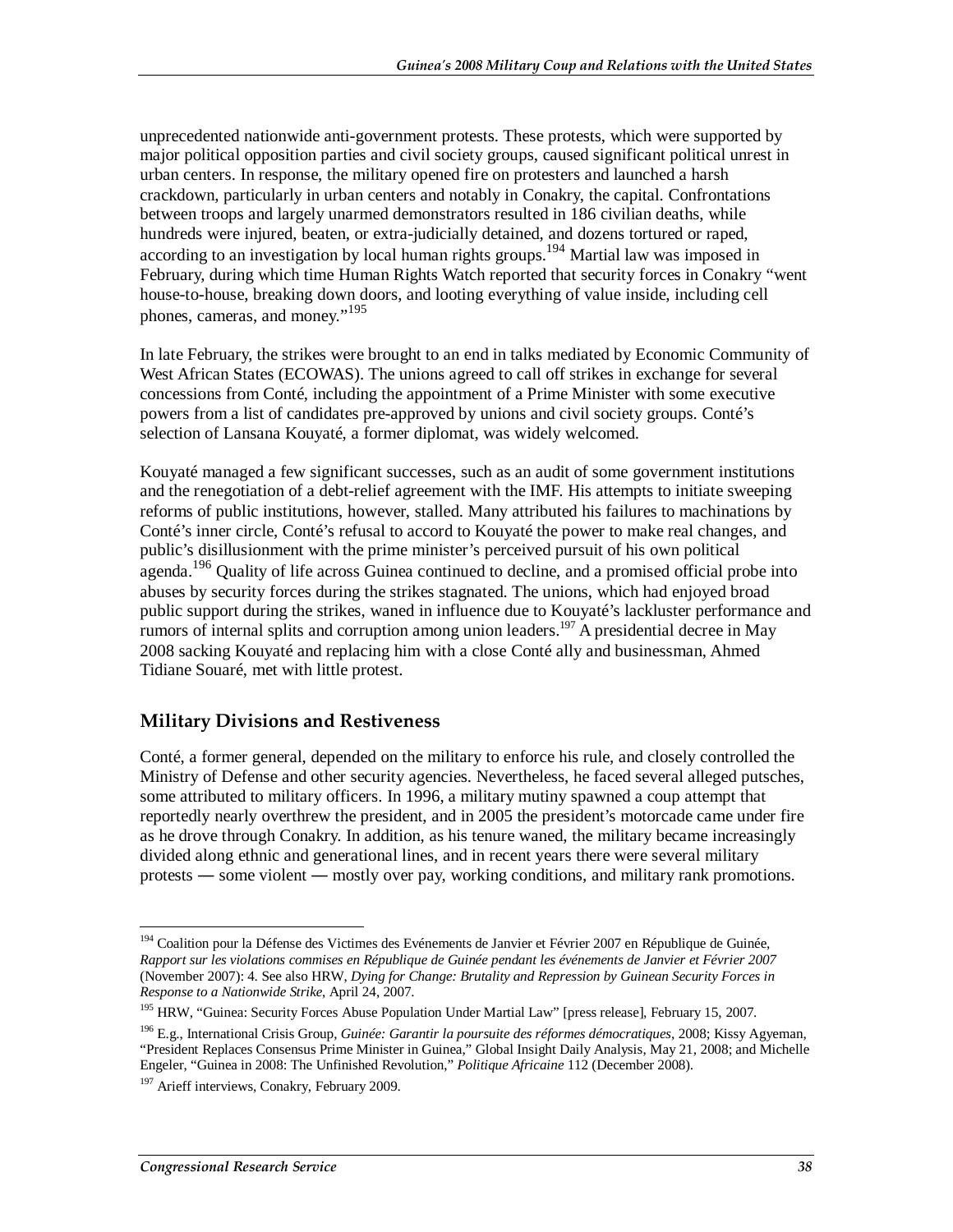### *The 2008 Junior Officer Mutiny*

Particularly notable was a May 2008 uprising led by junior army officers at Camp Alpha Yaya, the largest military base in Conakry and the headquarters of the army's elite commando parachutist unit (known as the BATA). Mutinous troops demanding back wage payments and rice subsidy increases took control of Alpha Yaya, took the army chief of staff hostage, and pillaged shops and private homes in Conakry. They demanded that the chief army quartermaster and the defense minister be fired and that Guinea's generals, who were reportedly seen by the mutineers as blocking opportunities for promotion and monopolizing lucrative patronage networks, be retired.<sup>198</sup> Mutiny leader Claude "Coplan" Pivi also told local media that the mutineers sought the rehabilitation of soldiers who were punished for abuses during the 2007 strikes.<sup>199</sup> Mutiny leaders exchanged fire with members of the presidential guard, and several people were reportedly killed, and dozens wounded, by stray bullets.<sup>200</sup> After a week of unrest, Conté met in person with the mutineers' leaders, and the government agreed to pay salary arrears of \$1,100 to each soldier, sack the defense minister, and grant promotions to junior officers, ending the uprising.<sup>201</sup> Much of the top military hierarchy, however, remained in place until Conté's death, but were subsequently dismissed by the CNDD, key members of which have claimed to have played key roles in the May 2008 mutiny.<sup>202</sup>

In mid-June 2008, police officers in Conakry attempted to launch their own mutiny over alleged non-payment of back-wages and a failure to implement pledged promotions. Military troops led by Pivi crushed the police uprising, culminating in a bloody shoot-out at a police headquarters in the upscale Camayenne neighborhood that left at least four police officers dead, according to an official tally. Pivi's troops also reportedly laid siege to and looted police facilities throughout Conakry, and the police counter-narcotics unit was also ransacked and its records destroyed.<sup>203</sup> The confrontations reportedly left a rift in relations between the police and the army, and established Pivi's reputation as a well-known and much-feared figure in Conakry.<sup>204</sup> These events reportedly allowed junior officers to gain control of substantial portions of state armaments and, given past incidents of violent military indiscipline, placed in question security conditions in Conakry. There were also reports that some military elements employed these weapons in common crimes targeting civilians.<sup>205</sup>

<sup>&</sup>lt;u>.</u> <sup>198</sup> Saliou Samb, "Guinea Meets Soldiers' Demands To End 2-Day Mutiny," Reuters, May 27, 2008; RFI, "Guinean Soldiers Demand Retirement Of Army Generals," May 29, 2008 via BBC Monitoring.

<sup>199</sup> *BBC Monitoring*, "Guinea: Mutiny leader explains reasons behind action [from *Guinéenews*]" June 8, 2008.

<sup>200</sup> Kissy Agyeman, "Tension Mounts in Guinea in Wake of Army Revolt," *Global Insight*, May 29, 2008.

<sup>&</sup>lt;sup>201</sup> Saliou Samb, "Guinea Settles Army Pay Dispute With Mass Promotion," Reuters, June 14, 2008.

<sup>&</sup>lt;sup>202</sup> Claude Pivi, a CNDD member and junior officer who was promoted to Minister of Presidential Security in January 2009, styled himself the leader of the Camp Alpha Yaya mutiny. Pivi also led the crackdown on the police uprising, according to witnesses. After he became president, Dadis Camara stated he had played a key role in the mutiny and in the negotiations that ended it.

<sup>203</sup> E.g., *Aminata.com*, "Affrontements Entre Policiers Et Militaires—La Bande De Pivi Et Des Gardes Présidentielles," June 17, 2008; and Pascal Fletcher, "Bauxite-Exporter Guinea Faces Drugs Trade Threat-UN," Reuters, July 12, 2008.

<sup>&</sup>lt;sup>204</sup> Many Conakry residents believe that Pivi possesses powers that make him bulletproof. Anxiety over Pivi's activities peaked in November, when Pivi reportedly ordered the arrest and torture of a group of Cameroonian nationals he suspected of having damaged his car. (E.g., *La Lance* newspaper, November 26, 2008.)

<sup>205</sup> International Crisis Group, *Guinea: The Transition Has Only Just Begun*, March 2009: 16.